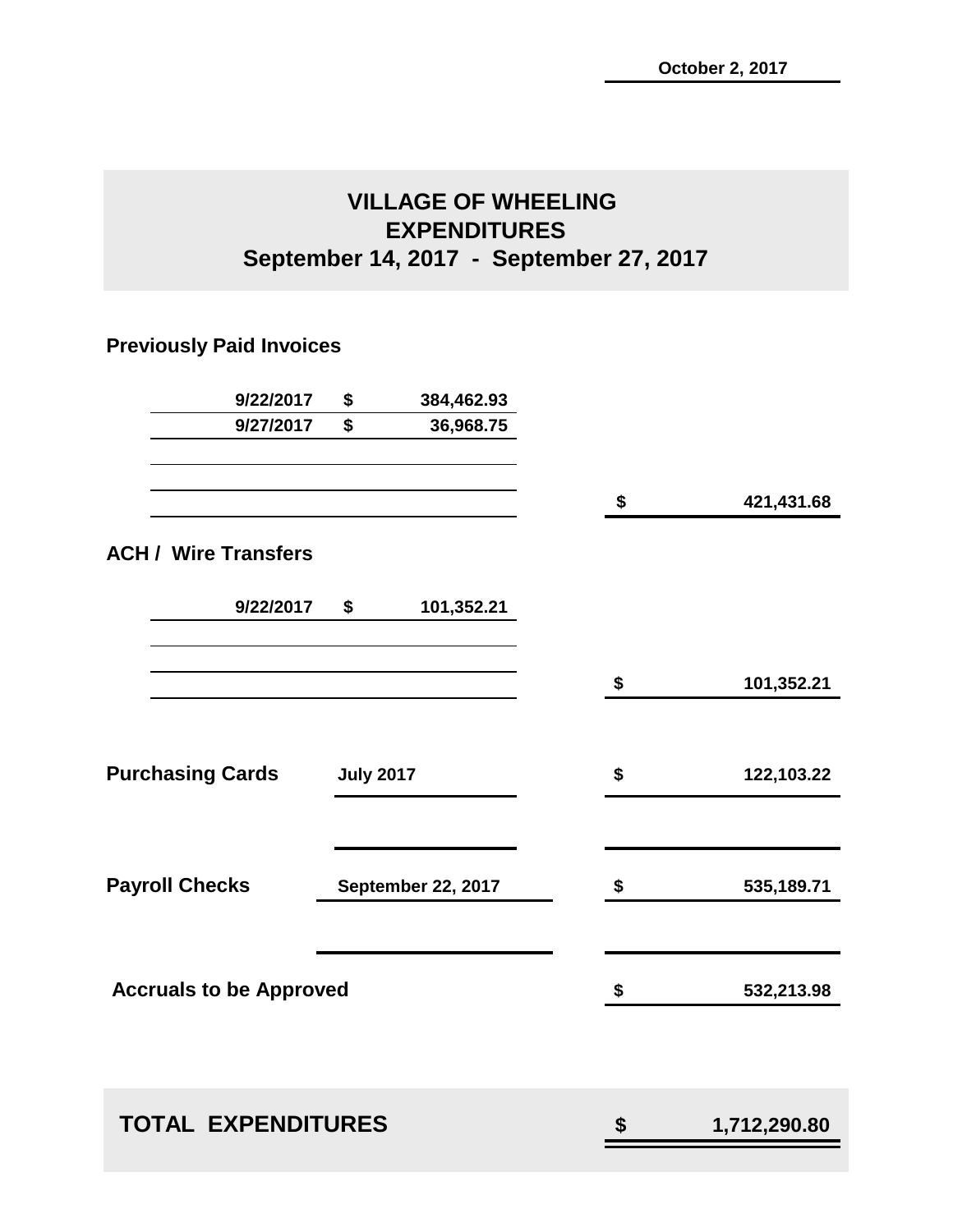SUNGARD PENTAMATION PAGE NUMBER: 1VILLAGE OF WHEELING **ACCTPA51** TIME: 09:43:17 CASH REQUIREMENTS - CHECK FORMAT - DUE DATE: 09/22/2017

ACCOUNTING PERIOD: 9/17

PAYMENT TYPE: CHECKS ONLY

| VENDOR                                           | ORGANIZATION | ACCOUNT | PURCHASE OR INVOICE |          | AMOUNT                 | DESCRIPTION           |
|--------------------------------------------------|--------------|---------|---------------------|----------|------------------------|-----------------------|
| 7960<br>BLUE CROSS/BLUE SHIELD OF IL             | 2100         | 5242    | 17002374            |          | 468.00                 | L. DAWSON INS.OCT/NOV |
| TOTAL CHECK                                      |              |         |                     |          | 468.00                 |                       |
| 8013<br>BLUE MEDICARE RX (PDP)                   | 2100         | 5242    | 17002373            |          | 131.00                 | DAWSON RX-OCT/NOV     |
| TOTAL CHECK                                      |              |         |                     |          | 131.00                 |                       |
| 10564<br>BOB C BEVERAGES LLC<br>TOTAL CHECK      | 40           | 2207    |                     |          | 72.11<br>72.11         | WATER BILL REFUND     |
| 8525                                             | 5500         | 5299    | 17002310            |          | 150.00                 | ENTERTAINMENT 9-28-17 |
| LARRY BREIDENBACH<br>TOTAL CHECK                 |              |         |                     |          | 150.00                 |                       |
| 3006                                             | 4510         | 5206    | 16001160            | 138740   | 12,987.50              | BUFFALO CREEK STUDY   |
| CHRISTOPHER B BURKE ENGINEER<br>TOTAL CHECK      |              |         |                     |          | 12,987.50              |                       |
| 397                                              | 1600         | 5238    | 17000159            |          | 16,815.94              | PHONE SERVICE-SEPT.   |
| CALL ONE<br>TOTAL CHECK                          |              |         |                     |          | 16,815.94              |                       |
| 10559<br>SILVIA CARVAJAL                         | 01           | 2255    | 17002297            | 17010070 | 1,000.00               | BOND REFUND           |
| TOTAL CHECK                                      |              |         |                     |          | 1,000.00               |                       |
| 6697                                             | 3410         | 5223    | 17002088            | 45813    | 3,893.56               | DUNDEE RD LIGHTING    |
| CIVILTECH ENGINEERING INC<br>TOTAL CHECK         |              |         |                     |          | 3,893.56               |                       |
| 8624                                             | 1320         | 5297    | 17002334            |          | 25.00                  | DEPOSIT 12-29-17      |
| CRYSTAL CLEAR MUSIC PRODUCTI<br>TOTAL CHECK      |              |         |                     |          | 25.00                  |                       |
| 10566                                            | 40           | 2207    |                     |          | 463.76                 | WATER BILL REFUND     |
| LEONA DUMICH<br>TOTAL CHECK                      |              |         |                     |          | 463.76                 |                       |
| 10562                                            | 40           | 2207    |                     |          | 55.40                  | WATER BILL REFUND     |
| IVANNA HALIMOVA<br>TOTAL CHECK                   |              |         |                     |          | 55.40                  |                       |
| 4698                                             | 3500         | 5299    | 17002300            |          | 3,409.38               | TIF ACT REIMBURSEMENT |
| INDIAN TRAILS PUBLIC LIBRARY 3900<br>TOTAL CHECK |              | 5299    | 17002300            |          | 18,270.78<br>21,680.16 | TIF ACT REIMBURSEMENT |
| 10560                                            | 01           | 2255    | 17002296            | 17060041 | 1,000.00               | <b>BOND REFUND</b>    |
| CYNDI MCDADE<br>TOTAL CHECK                      |              |         |                     |          | 1,000.00               |                       |
| 4917                                             | 50           | 2114    |                     |          | 13,761.65              | DED:020F FIRE PEHP    |
| NATIONWIDE UC130034Z<br>TOTAL CHECK              |              |         |                     |          | 13,761.65              |                       |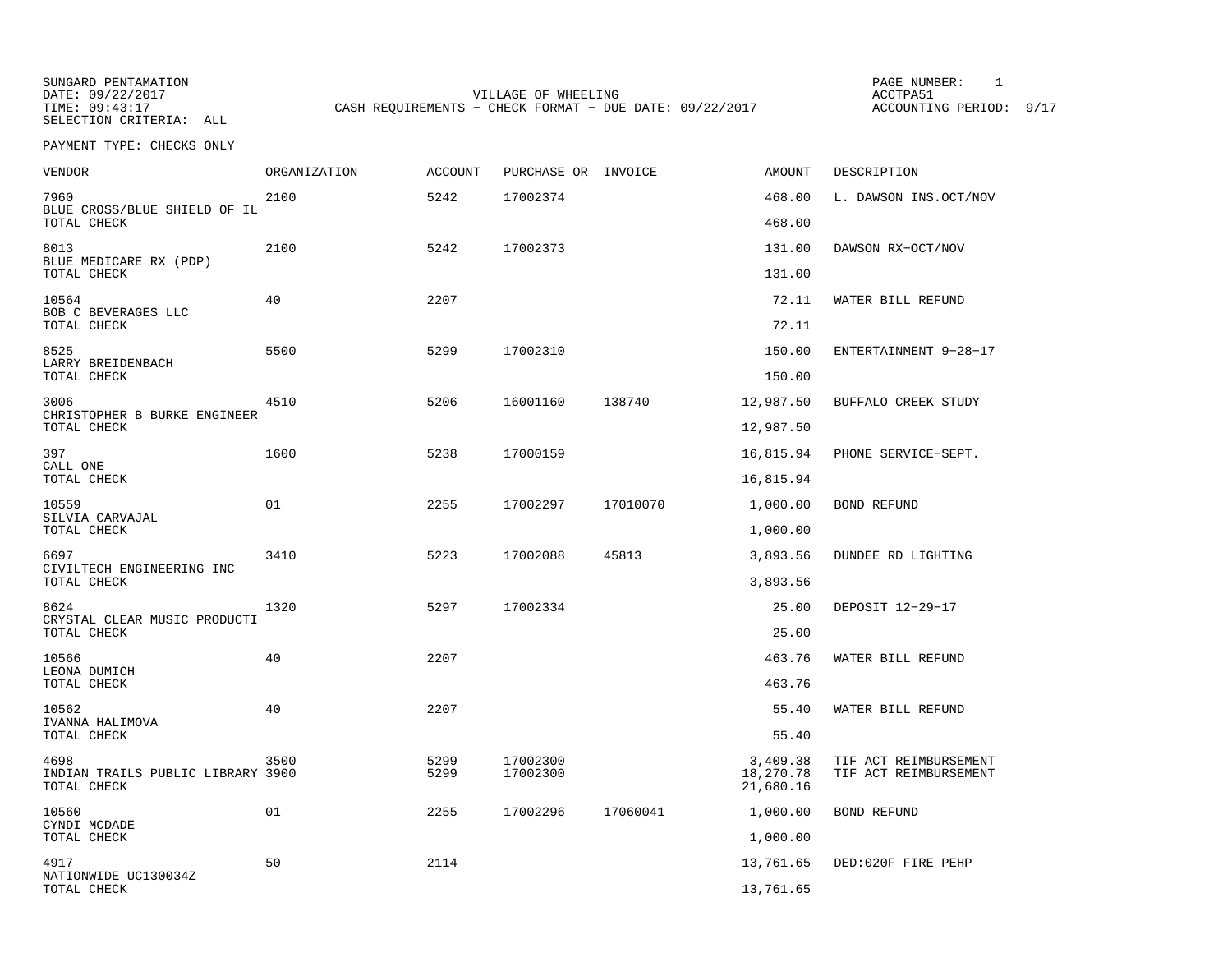SUNGARD PENTAMATION PAGE NUMBER: 2SELECTION CRITERIA: ALL

DATE: 09/22/2017 VILLAGE OF WHEELING ACCTPA51CASH REQUIREMENTS - CHECK FORMAT - DUE DATE: 09/22/2017

ACCOUNTING PERIOD: 9/17

PAYMENT TYPE: CHECKS ONLY

| VENDOR                                                                                                    | ORGANIZATION                                                               | ACCOUNT                                                                      | PURCHASE OR INVOICE                                                                                                  |                          | AMOUNT                                                                                         | DESCRIPTION                                                                                                                                                                                                                                                                                    |
|-----------------------------------------------------------------------------------------------------------|----------------------------------------------------------------------------|------------------------------------------------------------------------------|----------------------------------------------------------------------------------------------------------------------|--------------------------|------------------------------------------------------------------------------------------------|------------------------------------------------------------------------------------------------------------------------------------------------------------------------------------------------------------------------------------------------------------------------------------------------|
| 16<br>NCPERS-IL IMRF                                                                                      | 50                                                                         | 2110                                                                         |                                                                                                                      |                          | 528.00                                                                                         | DED:052 NCPERS LIF                                                                                                                                                                                                                                                                             |
| TOTAL CHECK                                                                                               |                                                                            |                                                                              |                                                                                                                      |                          | 528.00                                                                                         |                                                                                                                                                                                                                                                                                                |
| 5927<br>NICOR GAS<br>TOTAL CHECK                                                                          | 1170<br>1500<br>1600<br>2100<br>2200<br>4100<br>4200                       | 5209<br>5209<br>5209<br>5209<br>5209<br>5209<br>5209                         | 17002376<br>17002376<br>17002376<br>17002376<br>17002376<br>17002376<br>17002376                                     |                          | 27.30<br>515.63<br>1,403.93<br>366.23<br>302.13<br>96.96<br>94.19<br>2,806.37                  | AUG. GAS SERVICE<br>AUG. GAS SERVICE<br>AUG. GAS SERVICE<br>AUG. GAS SERVICE<br>AUG. GAS SERVICE<br>AUG. GAS SERVICE<br>AUG. GAS SERVICE                                                                                                                                                       |
|                                                                                                           |                                                                            |                                                                              |                                                                                                                      |                          |                                                                                                |                                                                                                                                                                                                                                                                                                |
| 5495<br>OFFICE OF CHAPTER 13 TRUSTEE<br>TOTAL CHECK                                                       | 50                                                                         | 2138                                                                         |                                                                                                                      |                          | 157.00<br>157.00                                                                               | DED:191 MISC DEDUC                                                                                                                                                                                                                                                                             |
|                                                                                                           |                                                                            |                                                                              |                                                                                                                      |                          |                                                                                                |                                                                                                                                                                                                                                                                                                |
| 10565<br>PARAG PATEL<br>TOTAL CHECK                                                                       | 01                                                                         | 4512                                                                         | 17002378                                                                                                             | <b>PS1308</b>            | 20.00<br>20.00                                                                                 | TICKET REFUND                                                                                                                                                                                                                                                                                  |
| 183<br>ANGELA PETERS<br>TOTAL CHECK                                                                       | 01<br>1300<br>1600<br>1600<br>1600<br>1600<br>1700<br>2100<br>2100<br>2200 | 4493<br>5105<br>5105<br>5205<br>5227<br>5317<br>5105<br>5105<br>5106<br>5311 | 17002364<br>17002364<br>17002364<br>17002364<br>17002364<br>17002364<br>17002364<br>17002364<br>17002364<br>17002364 |                          | 2.00<br>24.50<br>53.22<br>24.95<br>47.25<br>6.75<br>48.37<br>80.00<br>10.00<br>16.99<br>314.03 | REPLENISH PETTY CASH FUND<br>REPLENISH PETTY CASH FUND<br>REPLENISH PETTY CASH FUND<br>REPLENISH PETTY CASH FUND<br>REPLENISH PETTY CASH FUND<br>REPLENISH PETTY CASH FUND<br>REPLENISH PETTY CASH FUND<br>REPLENISH PETTY CASH FUND<br>REPLENISH PETTY CASH FUND<br>REPLENISH PETTY CASH FUND |
| 2645<br>TRINE CONSTRUCTION CORP<br>TOTAL CHECK                                                            | 3410<br>3410<br>3420<br>4330<br>4340                                       | 5507<br>5508<br>5509<br>5503<br>5502                                         | 17000915<br>17000915<br>17000915<br>17000915<br>17000915                                                             |                          | 35, 275. 45<br>123, 201.93<br>49,311.56<br>84,436.83<br>14,371.12<br>306,596.89                | 2017 WATERMAIN AND ROADWA<br>2017 WATERMAIN AND ROADWA<br>2017 WATERMAIN AND ROADWA<br>2017 WATERMAIN AND ROADWA<br>2017 WATERMAIN AND ROADWA                                                                                                                                                  |
| 2666                                                                                                      | 1600                                                                       | 5227                                                                         | 17000273                                                                                                             | 328T1T377                | 14.14                                                                                          | OVERNIGHT DELIVERY                                                                                                                                                                                                                                                                             |
| <b>UPS</b><br>TOTAL CHECK                                                                                 |                                                                            |                                                                              |                                                                                                                      |                          | 14.14                                                                                          |                                                                                                                                                                                                                                                                                                |
| 2700<br>VERIZON WIRELESS<br>TOTAL CHECK                                                                   | 1600<br>15                                                                 | 5239<br>5231                                                                 | 17002320<br>17002360                                                                                                 | 9792167006<br>9792175987 | 936.26<br>586.16<br>1,522.42                                                                   | WIRELESS BROAD BAND<br>WIRELESS PHONES                                                                                                                                                                                                                                                         |
| TOTAL CASHABLE CHECKS<br>TOTAL EFT VOUCHERS                                                               |                                                                            |                                                                              |                                                                                                                      |                          | 384,462.93<br>.00                                                                              |                                                                                                                                                                                                                                                                                                |
| TOTAL REPORT<br>TOTAL NUMBER OF CHECKS TO BE ISSUED - 22<br>TOTAL NUMBER OF EFT VOUCHERS TO BE ISSUED - 0 |                                                                            |                                                                              |                                                                                                                      |                          | 384,462.93                                                                                     |                                                                                                                                                                                                                                                                                                |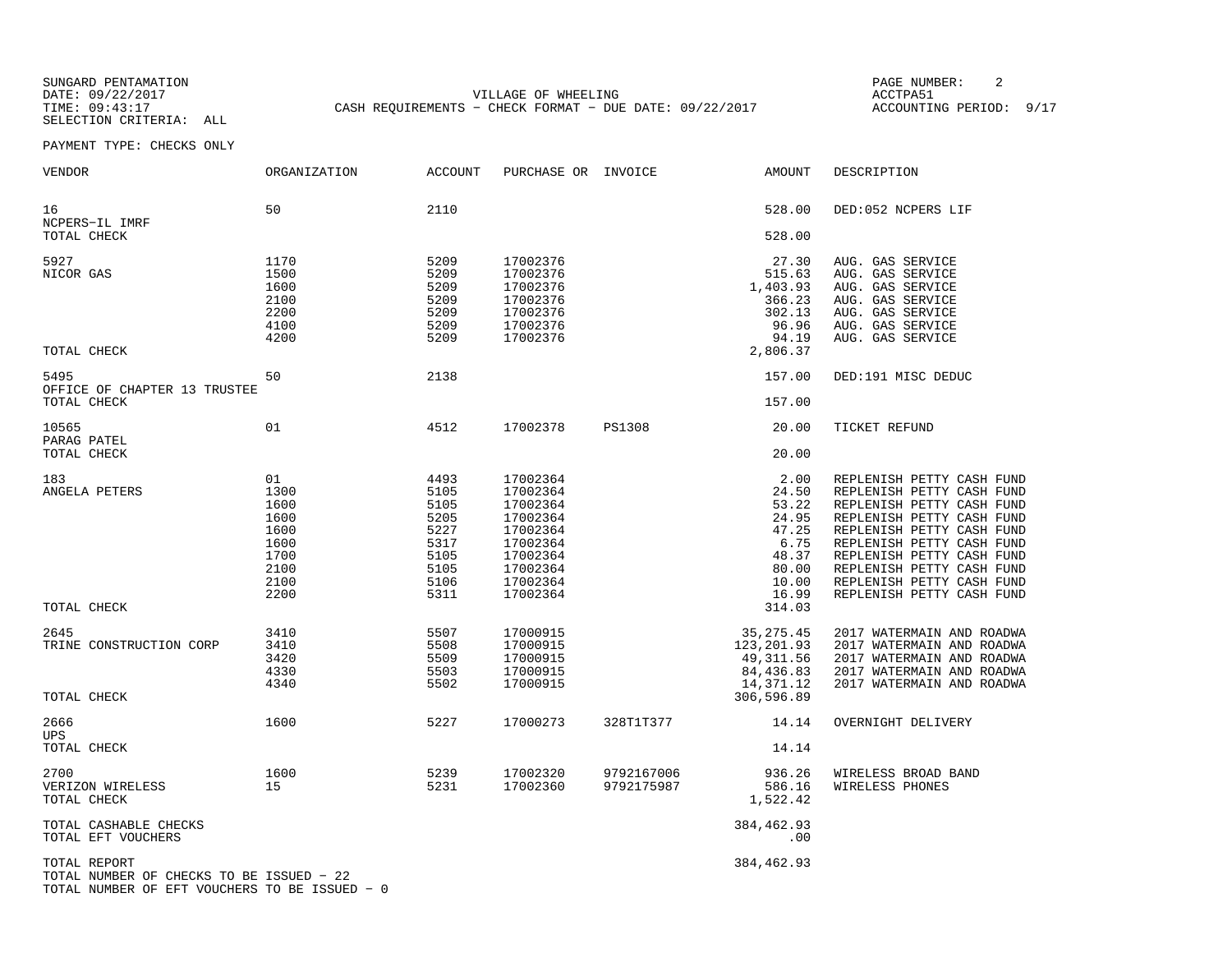SUNGARD PENTAMATION PAGE NUMBER: 1DATE: 09/27/2017 VILLAGE OF WHEELING ACCTPA51ACCOUNTING PERIOD: 9/17 CASH REQUIREMENTS - CHECK FORMAT - DUE DATE: 09/27/2017 SELECTION CRITERIA: payable.batch='AMM09/27'

PAYMENT TYPE: CHECKS ONLY

| VENDOR                                                      | ORGANIZATION | ACCOUNT | PURCHASE OR | INVOICE | AMOUNT           | DESCRIPTION        |
|-------------------------------------------------------------|--------------|---------|-------------|---------|------------------|--------------------|
| 10551<br>LEONARDO BRAVO                                     | 5600         | 5232    |             | FP0027A | 36,968.75        | RELOCATION PROGRAM |
| TOTAL CHECK                                                 |              |         |             |         | 36,968.75        |                    |
| TOTAL CASHABLE CHECKS<br>TOTAL EFT VOUCHERS                 |              |         |             |         | 36,968.75<br>.00 |                    |
| TOTAL REPORT<br>$TOTAT$ NIIMPTE OF CURCKS TO BE ISSUED $-1$ |              |         |             |         | 36,968.75        |                    |

TOTAL NUMBER OF CHECKS TO BE ISSUED − 1 TOTAL NUMBER OF EFT VOUCHERS TO BE ISSUED − 0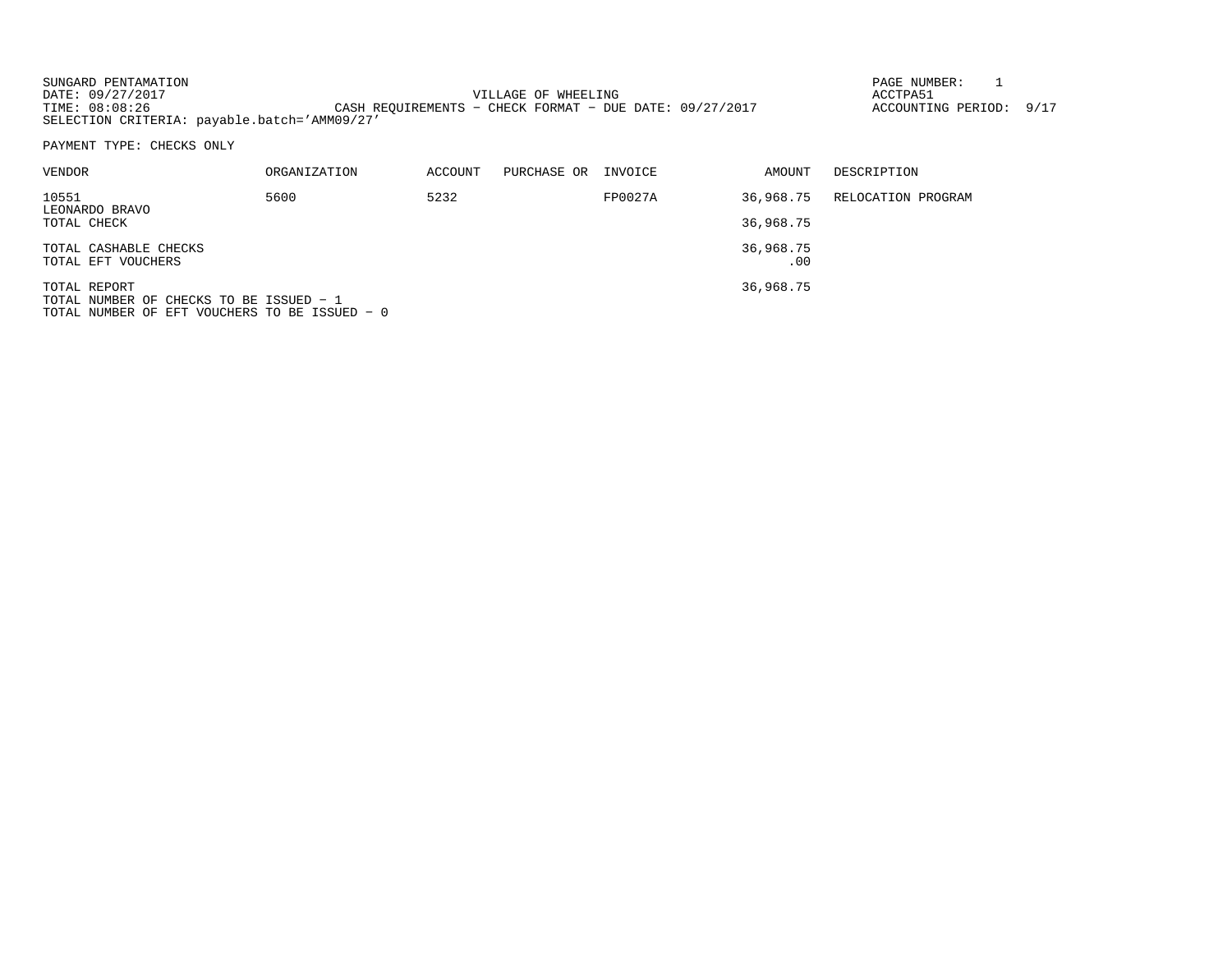SUNGARD PENTAMATION PAGE NUMBER: 1

VILLAGE OF WHEELING **ACCTPA51** TIME: 09:44:03 CASH REQUIREMENTS - CHECK FORMAT - DUE DATE: 09/22/2017

ACCOUNTING PERIOD: 9/17

SELECTION CRITERIA: ALLPAYMENT TYPE: EFT ONLY

| <b>VENDOR</b>                                 | <b>ORGANIZATION</b> | <b>ACCOUNT</b> | PURCHASE OR INVOICE |          | AMOUNT           | DESCRIPTION               |
|-----------------------------------------------|---------------------|----------------|---------------------|----------|------------------|---------------------------|
| 7109<br>AECOM TECHNICAL SERVICES INC          | 4310                | 5206           | 17000851            | 37965182 | 3,583.83         | DESIGN EMERGENCY INTERCON |
| TOTAL VOUCHER                                 |                     |                |                     |          | 3,583.83         |                           |
| 8768<br>AFSCME COUNCIL 31<br>TOTAL VOUCHER    | 50                  | 2124           |                     |          | 886.40<br>886.40 | DED:094 AFSCME DUE        |
| 2706                                          | 2100                | 5205           | 17002221            |          | 230.00           | CONF. MEAL ADVANCE        |
| VICTOR CHIRIO<br>TOTAL VOUCHER                |                     |                |                     |          | 230.00           |                           |
| 554                                           | 50                  | 2108           |                     |          | 946.00           | DED:090 CCPA DUES         |
| COMBINED COUNTIES POLICE ASN<br>TOTAL VOUCHER |                     |                |                     |          | 946.00           |                           |
| 6047                                          | 1800                | 5105           | 17002377            |          | 57.25            | MILEAGE REIMBURSEMENT     |
| MICHAEL CROTTY<br>TOTAL VOUCHER               |                     |                |                     |          | 57.25            |                           |
| 8856                                          | 2100                | 5106           | 17002326            |          | 109.14           | UNIFORM ALLOWANCE         |
| RICHARD GILTNER<br>TOTAL VOUCHER              |                     |                |                     |          | 109.14           |                           |
| 6418<br>GROUP C MEDIA INC                     | 1600                | 5333           | 17001133            | 24379    | 3,500.00         | BUSINESS FACILITIES ONLIN |
| TOTAL VOUCHER                                 |                     |                |                     |          | 3,500.00         |                           |
| 6024<br>HAEGER ENGINEERING LLC                | 4330                | 5206           | 16000799            | 80478    | 300.00           | REPLACE WATERMAIN         |
| TOTAL VOUCHER                                 |                     |                |                     |          | 300.00           |                           |
| 1106                                          | 50                  | 2101           |                     |          | 23,754.85        | DED:030 457 ICMA          |
| I C M A RETIREMENT TRUST-457<br>TOTAL VOUCHER |                     |                |                     |          | 23,754.85        |                           |
| 6804<br>IPPFA BENEFITS                        | 50                  | 2116           |                     |          | 8,641.03         | DED:035 VEMA/M MUT        |
| TOTAL VOUCHER                                 |                     |                |                     |          | 8,641.03         |                           |
| 6327                                          | 50                  | 2138           |                     |          | 668.35           | DED:199 MISC DEDUC        |
| JENNIFER WALES (KANCHES)<br>TOTAL VOUCHER     |                     |                |                     |          | 668.35           |                           |
| 1397                                          | 2100                | 5106           | 17002335            |          | 232.03           | UNIFORM ALLOWANCE         |
| JOSEPH LICARI<br>TOTAL VOUCHER                |                     |                |                     |          | 232.03           |                           |
| 7422<br>LORI LEE SMITH                        | 50                  | 2138           |                     |          | 636.00           | DED:192 MISC DEDUC        |
| TOTAL VOUCHER                                 |                     |                |                     |          | 636.00           |                           |
| 7836<br>ALYSIA MILLER-GOLDSTEIN               | 1320                | 5297           | 17002302            |          | 49.24            | PARTY SUPPLIES REIMB      |
| TOTAL VOUCHER                                 |                     |                |                     |          | 49.24            |                           |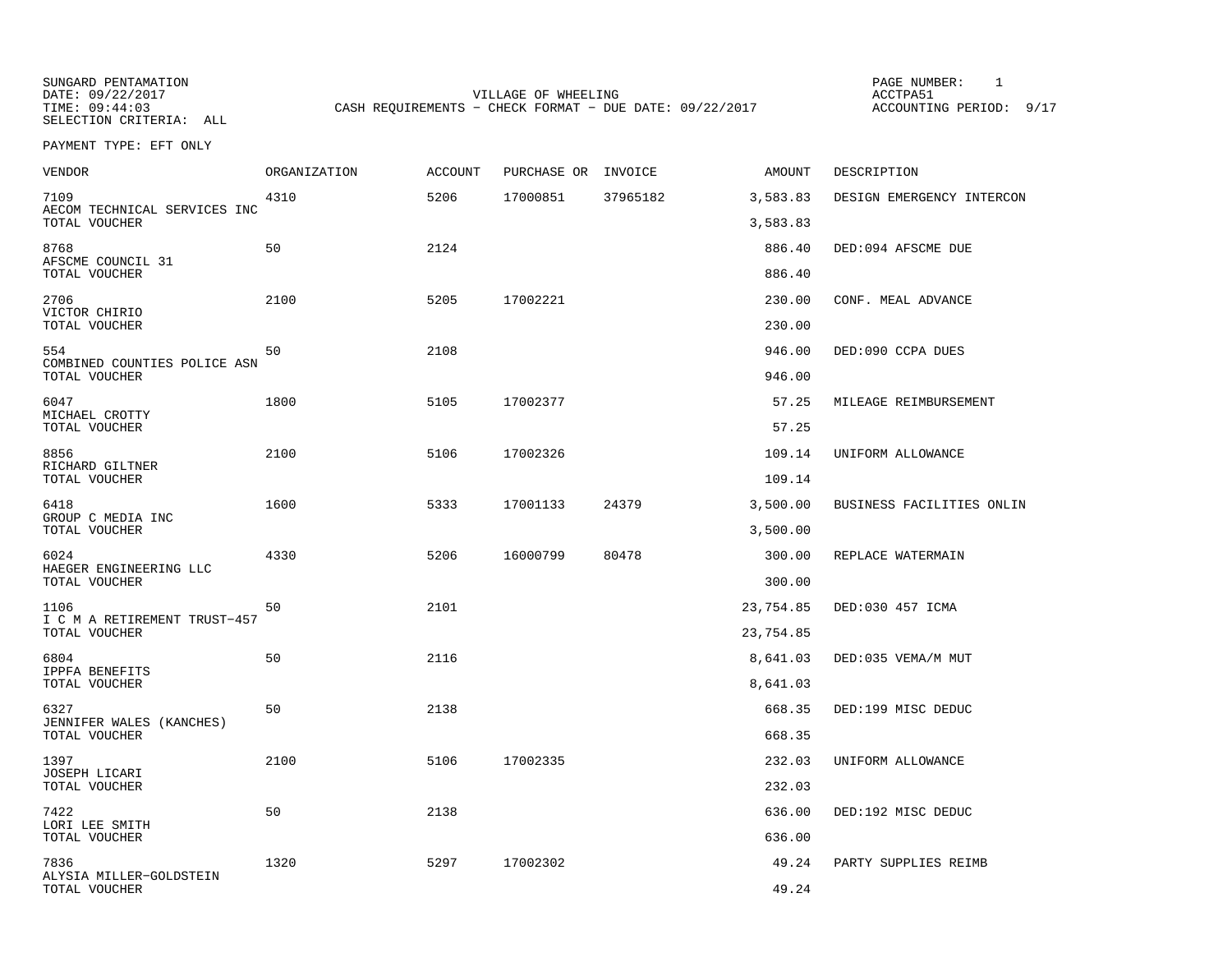SUNGARD PENTAMATION PAGE NUMBER: 2SELECTION CRITERIA: ALL

VILLAGE OF WHEELING **ACCTPA51** TIME: 09:44:03 CASH REQUIREMENTS - CHECK FORMAT - DUE DATE: 09/22/2017

ACCOUNTING PERIOD: 9/17

PAYMENT TYPE: EFT ONLY

| <b>VENDOR</b>                                                                                             | ORGANIZATION | ACCOUNT | PURCHASE OR | INVOICE | AMOUNT            | DESCRIPTION           |
|-----------------------------------------------------------------------------------------------------------|--------------|---------|-------------|---------|-------------------|-----------------------|
| 1869<br>NATIONWIDE RETIREMENT SOLUTI                                                                      | 50           | 2112    |             |         | 15,891.14         | DED:040 457 NTWIDE    |
| TOTAL VOUCHER                                                                                             |              |         |             |         | 15,891.14         |                       |
| 2364<br>SHIRLEE SURGESS                                                                                   | 2100         | 5106    | 17002168    |         | 47.00             | UNIFORM ALLOWANCE     |
| TOTAL VOUCHER                                                                                             |              |         |             |         | 47.00             |                       |
| 4670<br>DAVE VOGEL                                                                                        | 1140         | 5297    | 17002367    |         | 660.59            | EMPLOYEE PICNIC REIMB |
| TOTAL VOUCHER                                                                                             |              |         |             |         | 660.59            |                       |
| 2735<br>WHEELING FIRE PENSION FUND                                                                        | 50           | 2107    |             |         | 18,013.37         | DED:012 FIRE PENS     |
| TOTAL VOUCHER                                                                                             |              |         |             |         | 18,013.37         |                       |
| 2792<br>WHEELING FIREFIGHTER'S ASSN                                                                       | 50           | 2111    |             |         | 1,850.40          | DED:091 FF ASC DUE    |
| TOTAL VOUCHER                                                                                             |              |         |             |         | 1,850.40          |                       |
| 2736<br>WHEELING POLICE PENSION FUND                                                                      | 50           | 2106    |             |         | 21,295.59         | DED:011 POL PENS      |
| TOTAL VOUCHER                                                                                             |              |         |             |         | 21,295.59         |                       |
| TOTAL CASHABLE CHECKS<br>TOTAL EFT VOUCHERS                                                               |              |         |             |         | .00<br>101,352.21 |                       |
| TOTAL REPORT<br>TOTAL NUMBER OF CHECKS TO BE ISSUED - 0<br>TOTAL NUMBER OF EFT VOUCHERS TO BE ISSUED - 20 |              |         |             |         | 101,352.21        |                       |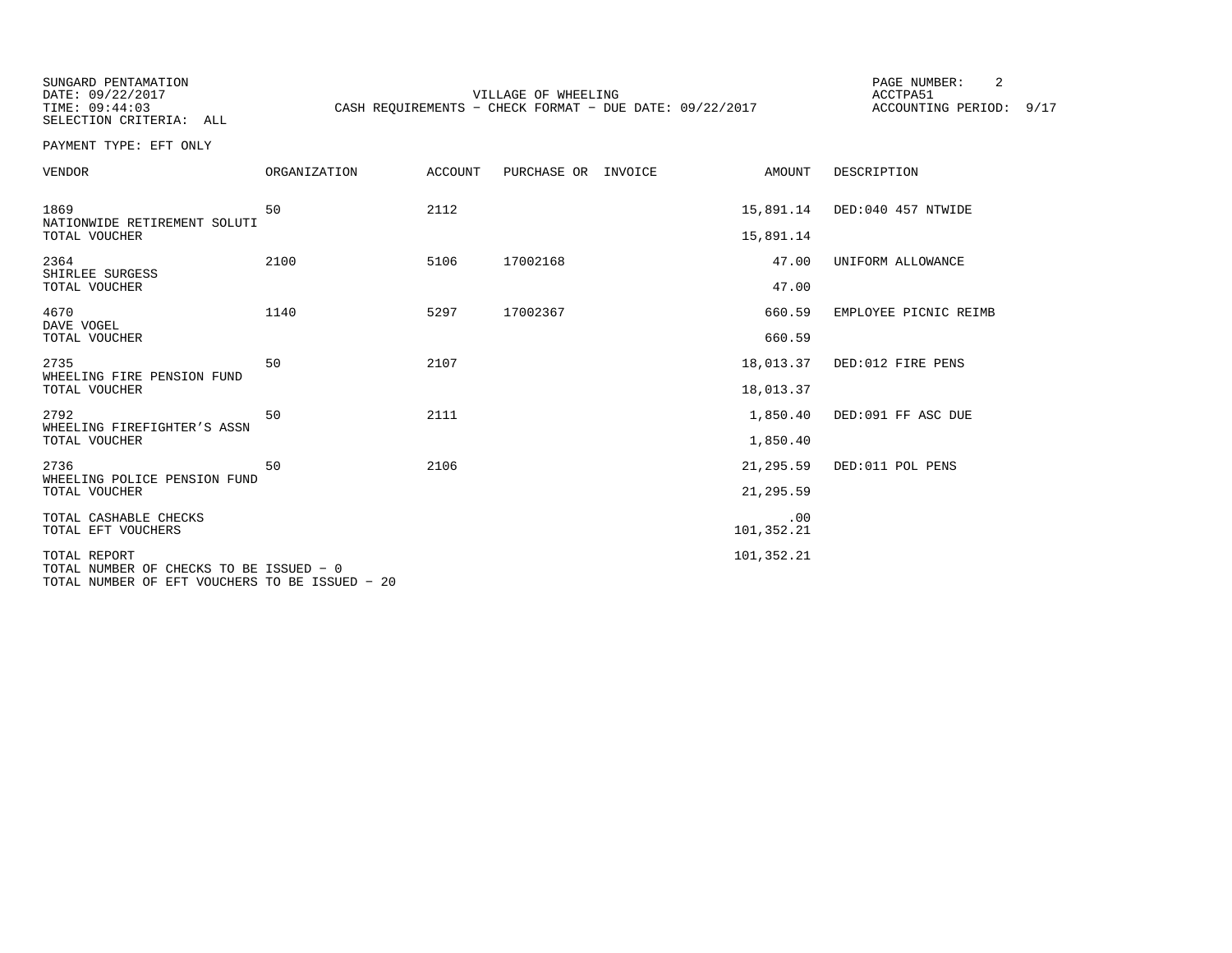# PURCHASE CARD REPORT JULY, 2017

**(07/05/2017 through 08/04/2017)**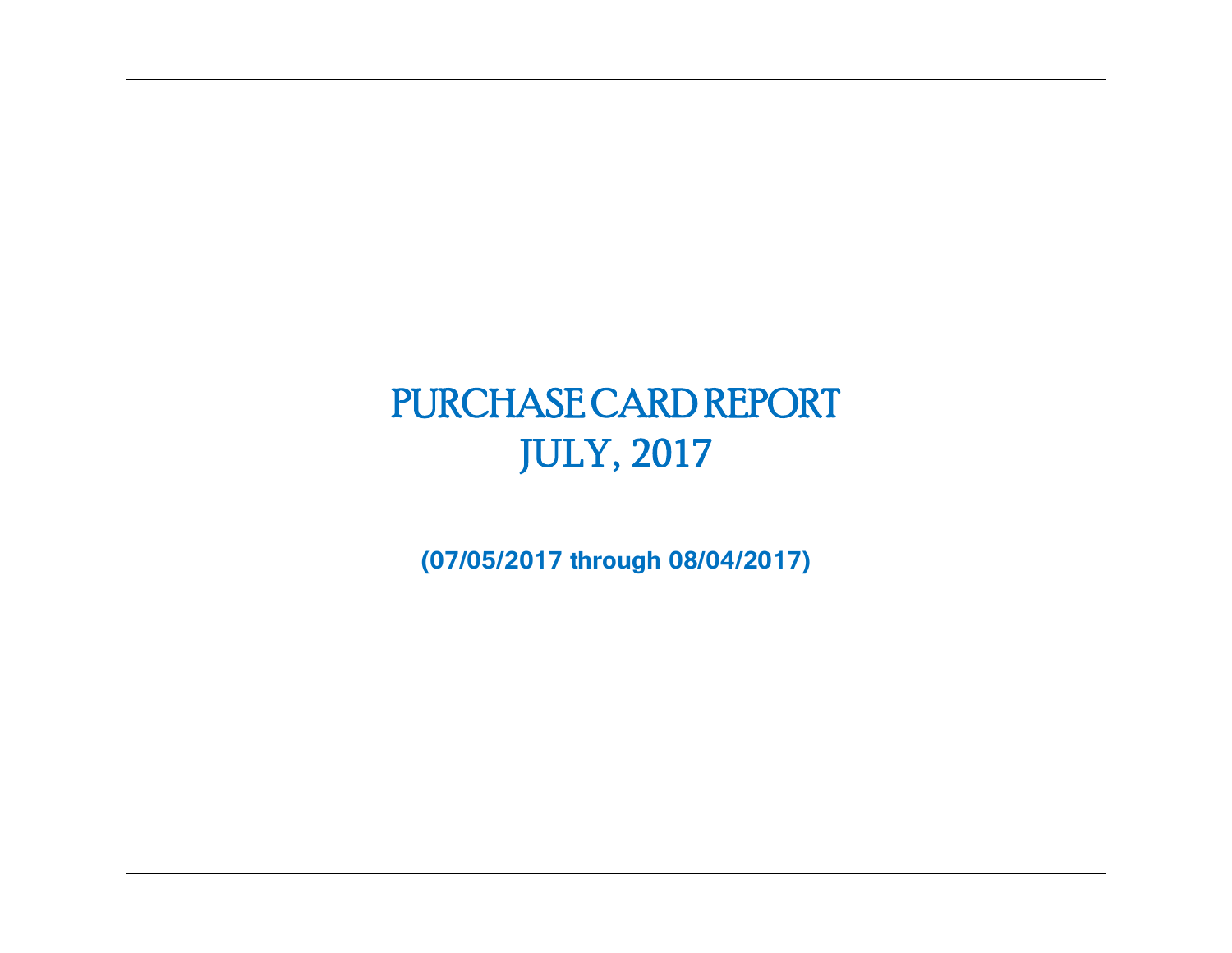## Account Statement

Posting Date: 07/05/2017 - 08/04/2017

|                                | <b>Transaction</b>        | Transaction |
|--------------------------------|---------------------------|-------------|
| <b>Account Name</b>            | Count                     | Amount      |
| <b>ALYSIA MILLER GOLDSTEIN</b> | 5                         | 1,025.18    |
| <b>ANGELA MORRIS</b>           | 12                        | 14,536.36   |
| <b>CHRISTIE REVELAND</b>       | 9                         | 2,761.26    |
| <b>CHUCK SPRATT</b>            | 38                        | 7,232.96    |
| <b>DARLA CALLANAN</b>          | 2                         | 244.43      |
| <b>DERRYL SHAPIRO</b>          | $\overline{9}$            | 14,426.91   |
| <b>DRUCILLA GARCIA</b>         | $\overline{5}$            | 4,730.42    |
| <b>ILEEN BRYER</b>             | 1                         | 395.00      |
| <b>JOHN MELANIPHY III</b>      | $\overline{\overline{3}}$ | 169.00      |
| <b>JOHNNY PEREZ</b>            | $\overline{9}$            | 1,175.14    |
| <b>JON SFONDILIS</b>           | 94                        | 46,318.56   |
| <b>JOSEPH WARGO</b>            | 1                         | 198.00      |
| <b>JOSHUA BERMAN</b>           | 4                         | 599.93      |
| <b>LANA RUDNIK</b>             | 11                        | 4,166.62    |
| <b>LINA COLUNGA</b>            | 19                        | 2,311.01    |
| <b>LINDA HARVEY</b>            | 6                         | 448.75      |
| <b>LOUIS MAGURNO</b>           | $\overline{3}$            | 222.89      |
| <b>LUCA URSAN</b>              | $\overline{34}$           | 5,085.83    |
| <b>MICHAEL BLIEFERNICH</b>     | 1                         | 217.50      |
| <b>MICHAEL CROTTY</b>          | $\overline{\overline{3}}$ | (198.80)    |
| <b>MICHAEL SCHROEDER</b>       | $\overline{5}$            | 1,451.07    |
| <b>PETER RODGERS</b>           | 4                         | 1,785.64    |
| <b>ROSE LEMANIS</b>            | 6                         | 557.57      |
| <b>SCOTT WILSON</b>            | 4                         | 407.85      |
| <b>SEAN LINDSAY</b>            | 7                         | 2,562.62    |
| <b>SHARI MATTHEWS HUIZAR</b>   | 12                        | 4,078.66    |
| <b>THOMAS LUEDERS</b>          | $\overline{2}$            | 86.08       |
| <b>TY JOHNSON</b>              | 4                         | 2,044.46    |
| <b>VILLAGE OF WHEELING</b>     | 0                         | 0.00        |
| <b>VINCENT HOFFMAN</b>         | $\overline{8}$            | 3,062.32    |
| <b>Report Totals</b>           | 321                       | 122,103.22  |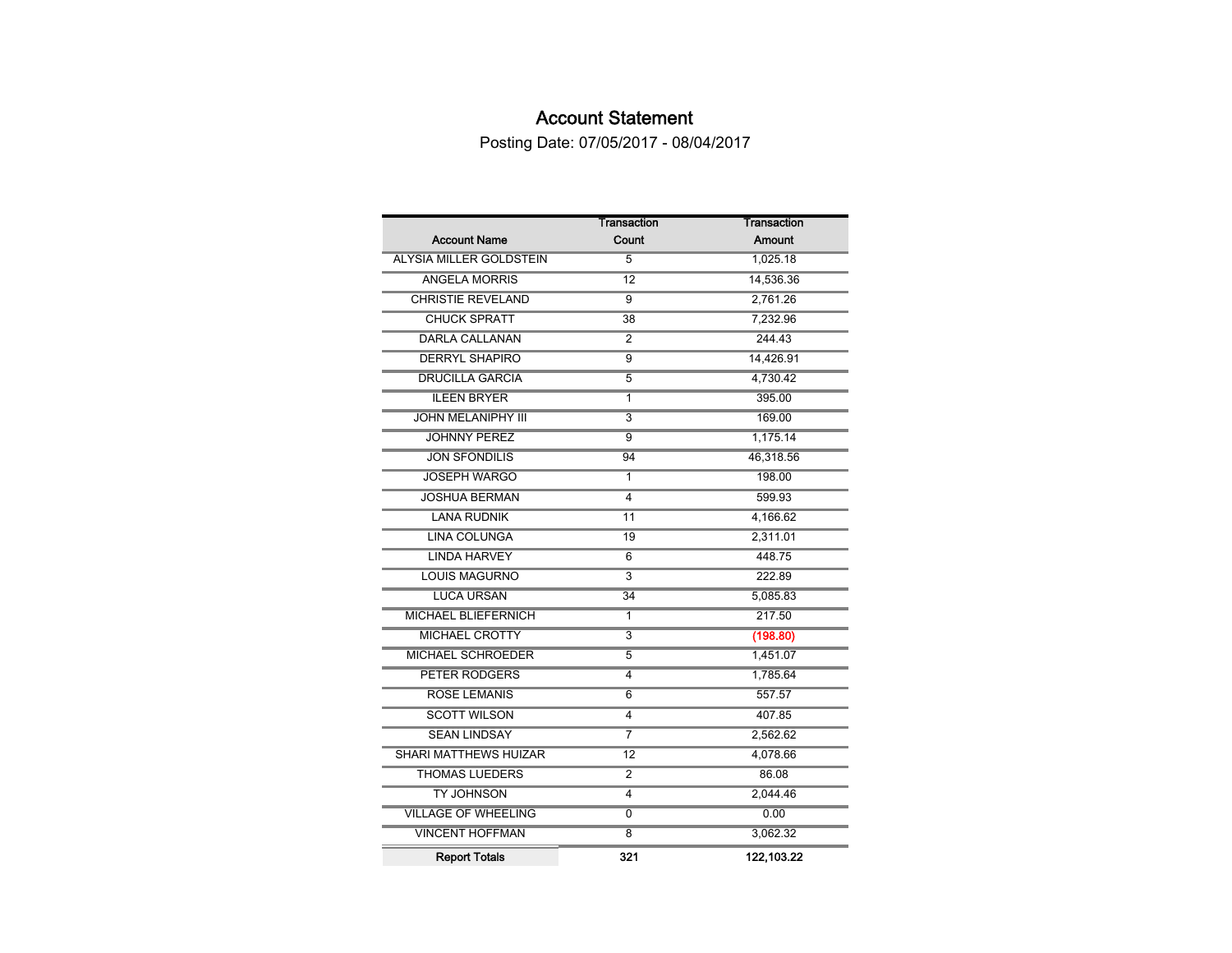## Expense Report

Posting Date: 07/05/2017 - 08/04/2017

#### ALYSIA MILLER GOLDSTEIN

Card Transactions

| Posting                                                                                       | Transaction                                                                     |                                                 |                          | Receipt | <b>Expense</b> |          |
|-----------------------------------------------------------------------------------------------|---------------------------------------------------------------------------------|-------------------------------------------------|--------------------------|---------|----------------|----------|
| Date                                                                                          | Date                                                                            | <b>Description</b>                              |                          | Amount  | Amount         | Reviewed |
| 07/10/2017                                                                                    | 07/07/2017                                                                      | GREAT STEAK & POTATO-AURORA, IL, 60502          |                          | 8.67    | 8.67           |          |
| <b>FUND/PROGRAM:</b><br>PROJECT#:                                                             | Expense Description: Alysia's Lunch-OutletTrip<br>1320 SENIOR CITIZENS SERVICES | <b>EXPENDITURE ACCOUNTS:</b>                    | 5297 PROGRAMS/ACTIVITIES |         |                |          |
| 07/13/2017                                                                                    | 07/11/2017                                                                      | 7 - EC - LOU MALNATIS-BUFFALO GROVE, IL, 60089  |                          | 697.30  | 697.30         |          |
| <b>Expense Description: Meet&amp;Mingle Party</b><br><b>FUND/PROGRAM:</b><br><b>PROJECT#:</b> | 1320 SENIOR CITIZENS SERVICES                                                   | <b>EXPENDITURE ACCOUNTS:</b>                    | 5297 PROGRAMS/ACTIVITIES |         |                |          |
| 07/14/2017                                                                                    | 07/12/2017                                                                      | (800)6836346 VENDINI T-SAN FRANCISCO, CA, 94104 |                          | 72.50   | 72.50          |          |
| <b>FUND/PROGRAM:</b><br>PROJECT#:                                                             | Expense Description: TICKETS FOR HAIR TRIP<br>1320 SENIOR CITIZENS SERVICES     | <b>EXPENDITURE ACCOUNTS:</b>                    | 5297 PROGRAMS/ACTIVITIES |         |                |          |
| 07/17/2017                                                                                    | 07/14/2017<br>Expense Description: ALYSIA'S LUNCH FOR MANNYS                    | MANNYS COFFEE SHOP INC-CHICAGO, IL, 60607       |                          | 21.71   | 21.71          |          |
| <b>FUND/PROGRAM:</b><br>PROJECT#:                                                             | 1320 SENIOR CITIZENS SERVICES                                                   | <b>EXPENDITURE ACCOUNTS:</b>                    | 5297 PROGRAMS/ACTIVITIES |         |                |          |
| 08/02/2017                                                                                    | 07/31/2017                                                                      | THE LITTLE TRAVELER-GENEVA, IL, 60134           |                          | 225.00  | 225.00         |          |
| <b>FUND/PROGRAM:</b><br>PROJECT#:                                                             | Expense Description: LITTLE TRAVELER TRIP<br>1320 SENIOR CITIZENS SERVICES      | <b>EXPENDITURE ACCOUNTS:</b>                    | 5297 PROGRAMS/ACTIVITIES |         |                |          |
|                                                                                               |                                                                                 | <b>Card Subtotal</b>                            |                          |         | 1.025.18       |          |

#### ANGELA MORRIS

| Posting              | Transaction                                           |                                   |              | Receipt       | Expense |          |
|----------------------|-------------------------------------------------------|-----------------------------------|--------------|---------------|---------|----------|
| Date                 | Date                                                  | <b>Description</b>                |              | <b>Amount</b> | Amount  | Reviewed |
| 07/10/2017           | 07/07/2017                                            | POSTNET IL140-WHEELING.IL.60090   |              | 371.70        | 371.70  |          |
|                      | <b>Expense Description:</b> Engineering Rd Work Flyer |                                   |              |               |         |          |
| <b>FUND/PROGRAM:</b> | 1600 ADMIN & BOT                                      | <b>EXPENDITURE ACCOUNTS:</b>      | 5227 POSTAGE |               |         |          |
| <b>PROJECT#:</b>     |                                                       |                                   |              |               |         |          |
| 07/10/2017           | 07/07/2017                                            | POSTNET IL140-WHEELING, IL, 60090 |              | 255.00        | 255.00  |          |
|                      | <b>Expense Description:</b> Apr. Senior Newsletter    |                                   |              |               |         |          |
| <b>FUND/PROGRAM:</b> | 1320 SENIOR CITIZENS SERVICES                         | <b>EXPENDITURE ACCOUNTS:</b>      | 5227 POSTAGE |               |         |          |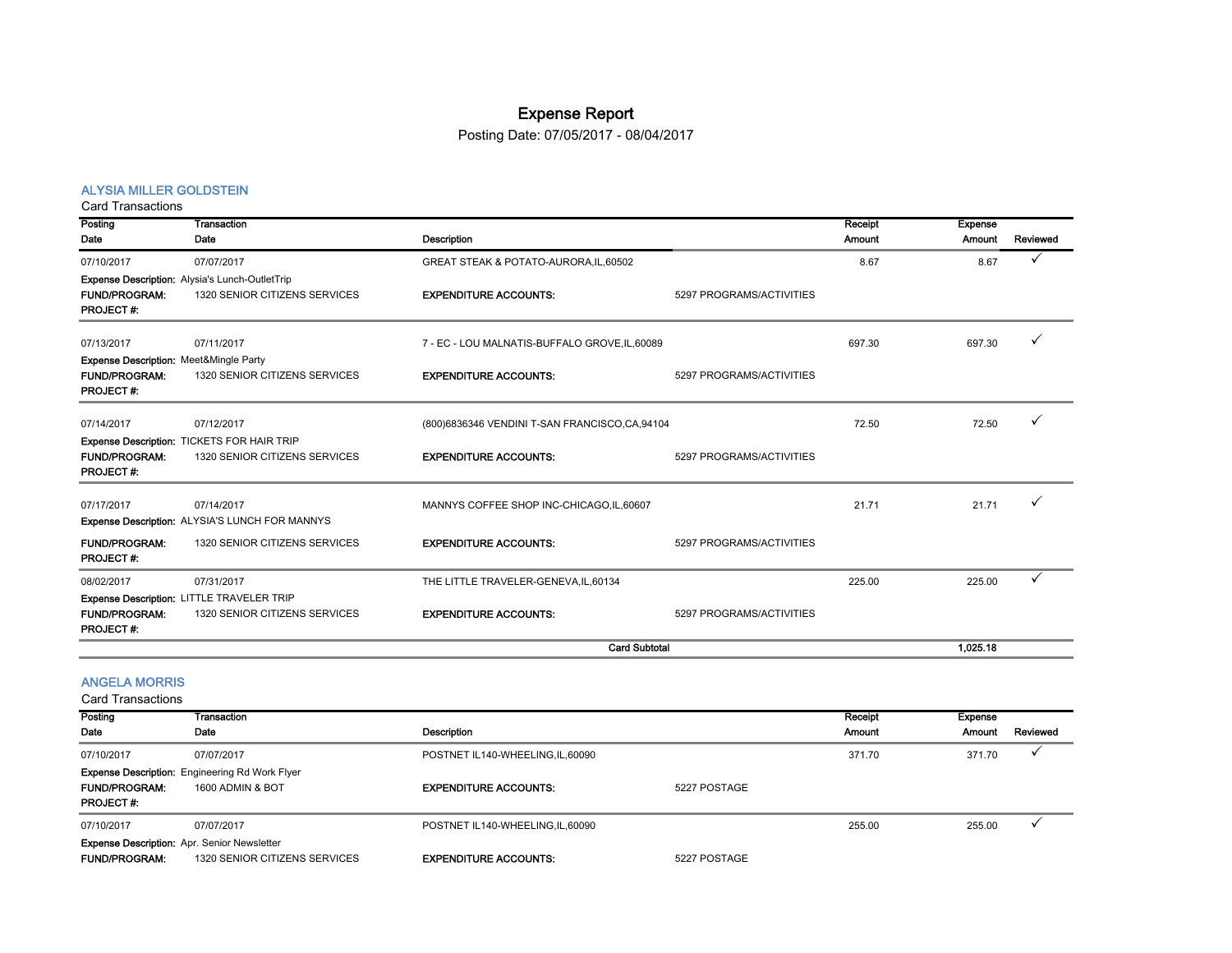PROJECT #:

| 07/13/2017                                                                                    | 07/11/2017                                                               | POSTNET IL140-WHEELING, IL, 60090          | 248.07                         | 248.07    | ✓ |
|-----------------------------------------------------------------------------------------------|--------------------------------------------------------------------------|--------------------------------------------|--------------------------------|-----------|---|
| <b>FUND/PROGRAM:</b><br><b>PROJECT#:</b>                                                      | Expense Description: Mail/Postage Wk 6/26-6/30<br>1600 ADMIN & BOT       | <b>EXPENDITURE ACCOUNTS:</b>               | 5227 POSTAGE                   |           |   |
| 07/13/2017                                                                                    | 07/13/2017                                                               | VZWRLSS MY VZ VB P-800-922-0204, FL, 32746 | 6,813.35                       | 6,813.35  | ✓ |
| Expense Description: Cellular Service-June<br>FUND/PROGRAM:<br><b>PROJECT#:</b>               | 1600 ADMIN & BOT                                                         | <b>EXPENDITURE ACCOUNTS:</b>               | 5239 CELLULAR SERVICES         |           |   |
| 07/14/2017                                                                                    | 07/12/2017                                                               | POSTNET IL140-WHEELING, IL, 60090          | 347.55                         | 347.55    | ✓ |
| FUND/PROGRAM:<br><b>PROJECT#:</b>                                                             | Expense Description: Mail/Postage WK 7/3-7/7<br>1600 ADMIN & BOT         | <b>EXPENDITURE ACCOUNTS:</b>               | 5227 POSTAGE                   |           |   |
| 07/19/2017                                                                                    | 07/18/2017                                                               | SOLARWINDS-866-530-8100, TX, 78746         | 1,005.00                       | 1,005.00  |   |
| <b>Expense Description: Software Renewal</b><br><b>FUND/PROGRAM:</b><br>PROJECT#:             | 1750 INFORMATION SYSTEMS                                                 | <b>EXPENDITURE ACCOUNTS:</b>               | 5207 IS SERV & MAINT AGREEMENT |           |   |
|                                                                                               |                                                                          | DAILY HERALD/REFLEJOS-ARLINGTON            |                                |           | ✓ |
| 07/20/2017<br><b>Expense Description: Legal Publications</b>                                  | 07/18/2017                                                               | HTS, IL, 60005                             | 1,081.65                       | 1,081.65  |   |
| <b>FUND/PROGRAM:</b><br>PROJECT#:                                                             | 1600 ADMIN & BOT                                                         | <b>EXPENDITURE ACCOUNTS:</b>               | 5201 ADVERTISING & PUBLISHING  |           |   |
| 07/20/2017                                                                                    | 07/18/2017                                                               | POSTNET IL140-WHEELING, IL, 60090          | 332.84                         | 332.84    |   |
| <b>FUND/PROGRAM:</b><br>PROJECT#:                                                             | Expense Description: Mail/Postage WK 7/10-7/14<br>1600 ADMIN & BOT       | <b>EXPENDITURE ACCOUNTS:</b>               | 5227 POSTAGE                   |           |   |
|                                                                                               |                                                                          | DAILY HERALD/REFLEJOS-ARLINGTON            |                                |           |   |
| 07/20/2017                                                                                    | 07/18/2017                                                               | HTS, IL, 60005                             | 30.75                          | 30.75     |   |
| <b>Expense Description: Public Hearing Notice</b><br><b>FUND/PROGRAM:</b><br>PROJECT#:        | 1300 COMMUNITY DEVELOPMENT                                               | <b>EXPENDITURE ACCOUNTS:</b>               | 5201 ADVERTISING & PUBLISHING  |           |   |
| 08/01/2017                                                                                    | 07/31/2017                                                               | CDW GOVT #JQL4391-800-808-4239, IL, 60061  | 908.04                         | 908.04    |   |
| <b>FUND/PROGRAM:</b><br><b>PROJECT#:</b>                                                      | Expense Description: Backup Software Renewal<br>1750 INFORMATION SYSTEMS | <b>EXPENDITURE ACCOUNTS:</b>               | 5207 IS SERV & MAINT AGREEMENT |           |   |
|                                                                                               |                                                                          | DAILY HERALD/REFLEJOS-ARLINGTON            |                                |           |   |
| 08/04/2017                                                                                    | 08/02/2017                                                               | HTS, IL, 60005                             | 28.50                          | 28.50     |   |
| <b>Expense Description: Public Hearing Notice</b><br><b>FUND/PROGRAM:</b><br><b>PROJECT#:</b> | 1300 COMMUNITY DEVELOPMENT                                               | <b>EXPENDITURE ACCOUNTS:</b>               | 5201 ADVERTISING & PUBLISHING  |           |   |
|                                                                                               |                                                                          | <b>Card Subtotal</b>                       |                                | 11.422.45 |   |

CHRISTIE REVELAND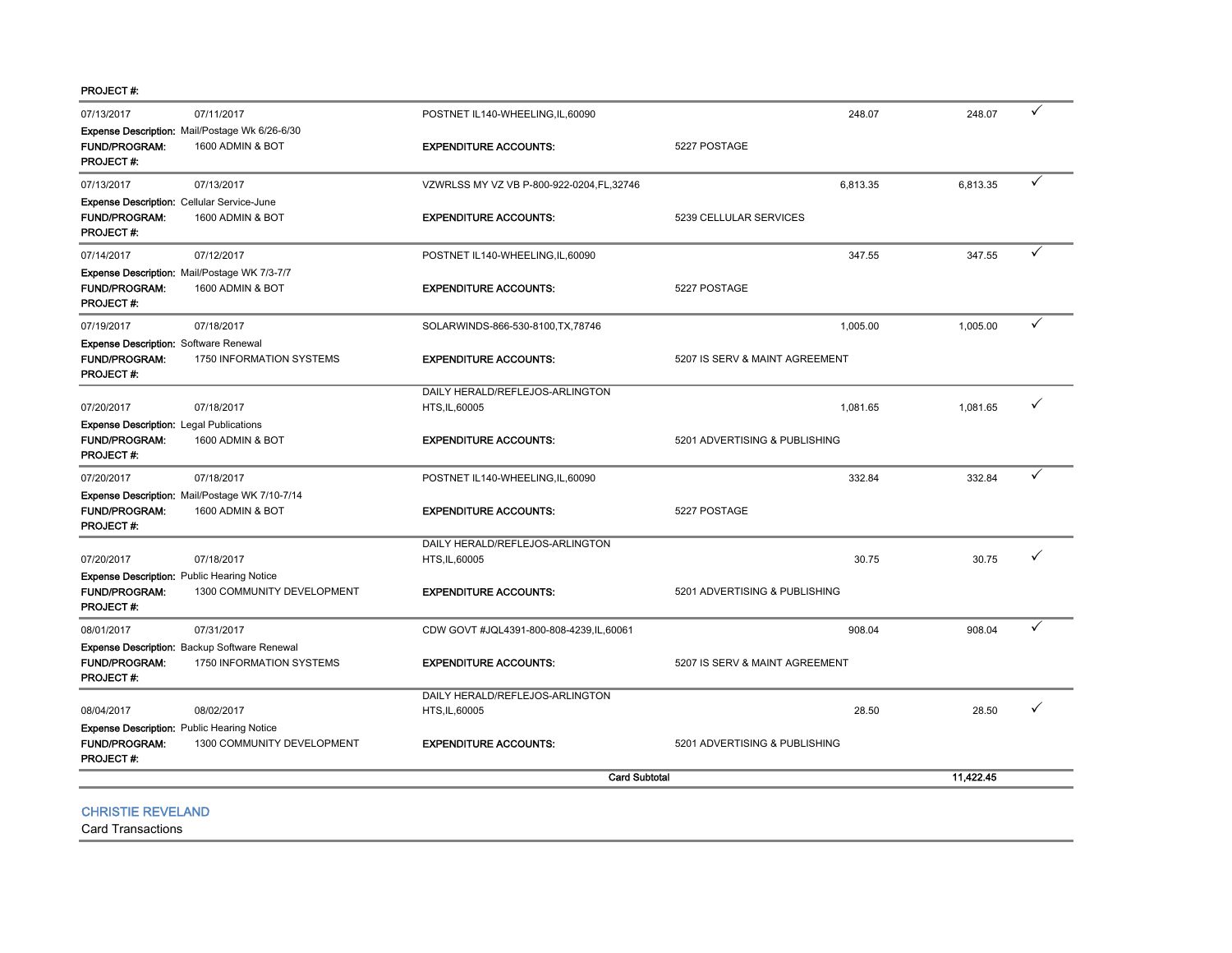| Posting<br>Date<br><b>FUND/PROGRAM:</b><br><b>PROJECT#:</b> | Date<br>07/13/2017<br>Expense Description: B JONES APA IL CONFERENCE<br>1300 COMMUNITY DEVELOPMENT | <b>Description</b><br>WPY ILAPA-855-469-3729, CA, 60115 | Amount<br>375.00               | Amount   | Reviewed |
|-------------------------------------------------------------|----------------------------------------------------------------------------------------------------|---------------------------------------------------------|--------------------------------|----------|----------|
| 07/14/2017                                                  |                                                                                                    |                                                         |                                |          |          |
|                                                             |                                                                                                    |                                                         |                                | 375.00   | ✓        |
|                                                             |                                                                                                    |                                                         |                                |          |          |
|                                                             |                                                                                                    | <b>EXPENDITURE ACCOUNTS:</b>                            | 5105 LOCAL TRAINING & MEETINGS |          |          |
|                                                             |                                                                                                    |                                                         |                                |          |          |
| 07/17/2017                                                  | 07/14/2017                                                                                         | WASTE MGMT WM EZPAY-08668342080, TX, 77002              | 375.85                         | 375.85   |          |
| Expense Description: FOX POINTE SERVICE                     |                                                                                                    |                                                         |                                |          |          |
| <b>FUND/PROGRAM:</b>                                        | 5600                                                                                               | <b>EXPENDITURE ACCOUNTS:</b>                            | 5299 MISC CONTRACTUAL SERVICES |          |          |
| <b>PROJECT#:</b>                                            | 2017-026                                                                                           |                                                         |                                |          |          |
| 07/17/2017                                                  | 07/15/2017                                                                                         | ATT BUS PHONE PMT-800-660-3000, TX, 75202               | 193.50                         | 193.50   |          |
| Expense Description: FOX POINT SERVICE                      |                                                                                                    |                                                         |                                |          |          |
| <b>FUND/PROGRAM:</b>                                        | 5600                                                                                               | <b>EXPENDITURE ACCOUNTS:</b>                            | 5238 TELE-COMMUNICATION SERV   |          |          |
| PROJECT#:                                                   | 2017-026                                                                                           |                                                         |                                |          |          |
| 07/21/2017                                                  | 07/20/2017                                                                                         | AMAZON MKTPLACE PMTS-                                   | 26.99                          | 26.99    |          |
|                                                             |                                                                                                    | AMZN.COM/BILL, WA, 98109                                |                                |          |          |
| Expense Description: DISTER FLASHLIGHT<br>FUND/PROGRAM:     | 1300 COMMUNITY DEVELOPMENT                                                                         | <b>EXPENDITURE ACCOUNTS:</b>                            | 5315 SMALL TOOLS & EQUIPMENT   |          |          |
| <b>PROJECT#:</b>                                            |                                                                                                    |                                                         |                                |          |          |
| 07/27/2017                                                  | 07/26/2017                                                                                         | PLANETIZEN INC-03238576901, CA, 93401                   | 16.95                          | 16.95    |          |
|                                                             | Expense Description: JENNINGS WEBTRAINING AICP                                                     |                                                         |                                |          |          |
| <b>FUND/PROGRAM:</b>                                        | 1300 COMMUNITY DEVELOPMENT                                                                         | <b>EXPENDITURE ACCOUNTS:</b>                            | 5105 LOCAL TRAINING & MEETINGS |          |          |
| PROJECT#:                                                   |                                                                                                    |                                                         |                                |          |          |
| 08/01/2017                                                  | 07/31/2017                                                                                         | WASTE MGMT WM EZPAY-08668342080, TX, 77002              | 1.163.62                       | 1.163.62 |          |
| Expense Description: FOX POINT SERVICE                      |                                                                                                    |                                                         |                                |          |          |
| FUND/PROGRAM:                                               | 5600                                                                                               | <b>EXPENDITURE ACCOUNTS:</b>                            | 5299 MISC CONTRACTUAL SERVICES |          |          |
| PROJECT#:                                                   | 2017-026                                                                                           |                                                         |                                |          |          |
| 08/02/2017                                                  | 08/01/2017                                                                                         | COMED PAYMENT-800-334-7661, IL, 60603                   | 44.82                          | 44.82    | ✓        |
| Expense Description: FOX POINT SERVICE                      |                                                                                                    |                                                         |                                |          |          |
| <b>FUND/PROGRAM:</b>                                        | 5600                                                                                               | <b>EXPENDITURE ACCOUNTS:</b>                            | 5238 TELE-COMMUNICATION SERV   |          |          |
| PROJECT #:                                                  | 2017-026                                                                                           |                                                         |                                |          |          |
| 08/02/2017                                                  | 08/01/2017                                                                                         | COMED PAYMENT-800-334-7661, IL, 60603                   | 502.91                         | 502.91   | ✓        |
| Expense Description: FOX POINT SERVICE                      |                                                                                                    |                                                         |                                |          |          |
| FUND/PROGRAM:                                               | 5600                                                                                               | <b>EXPENDITURE ACCOUNTS:</b>                            | 5238 TELE-COMMUNICATION SERV   |          |          |
| <b>PROJECT#:</b>                                            | 2017-026                                                                                           |                                                         |                                |          |          |
| 08/02/2017                                                  | 08/01/2017                                                                                         | COMED PAYMENT-800-334-7661, IL, 60603                   | 61.62                          | 61.62    |          |
| Expense Description: FOX POINT SERVICE                      |                                                                                                    |                                                         |                                |          |          |
| <b>FUND/PROGRAM:</b>                                        | 5600                                                                                               | <b>EXPENDITURE ACCOUNTS:</b>                            | 5238 TELE-COMMUNICATION SERV   |          |          |
| <b>PROJECT#:</b>                                            | 2017-026                                                                                           |                                                         |                                |          |          |
|                                                             |                                                                                                    | <b>Card Subtotal</b>                                    |                                | 2,761.26 |          |

CHUCK SPRATT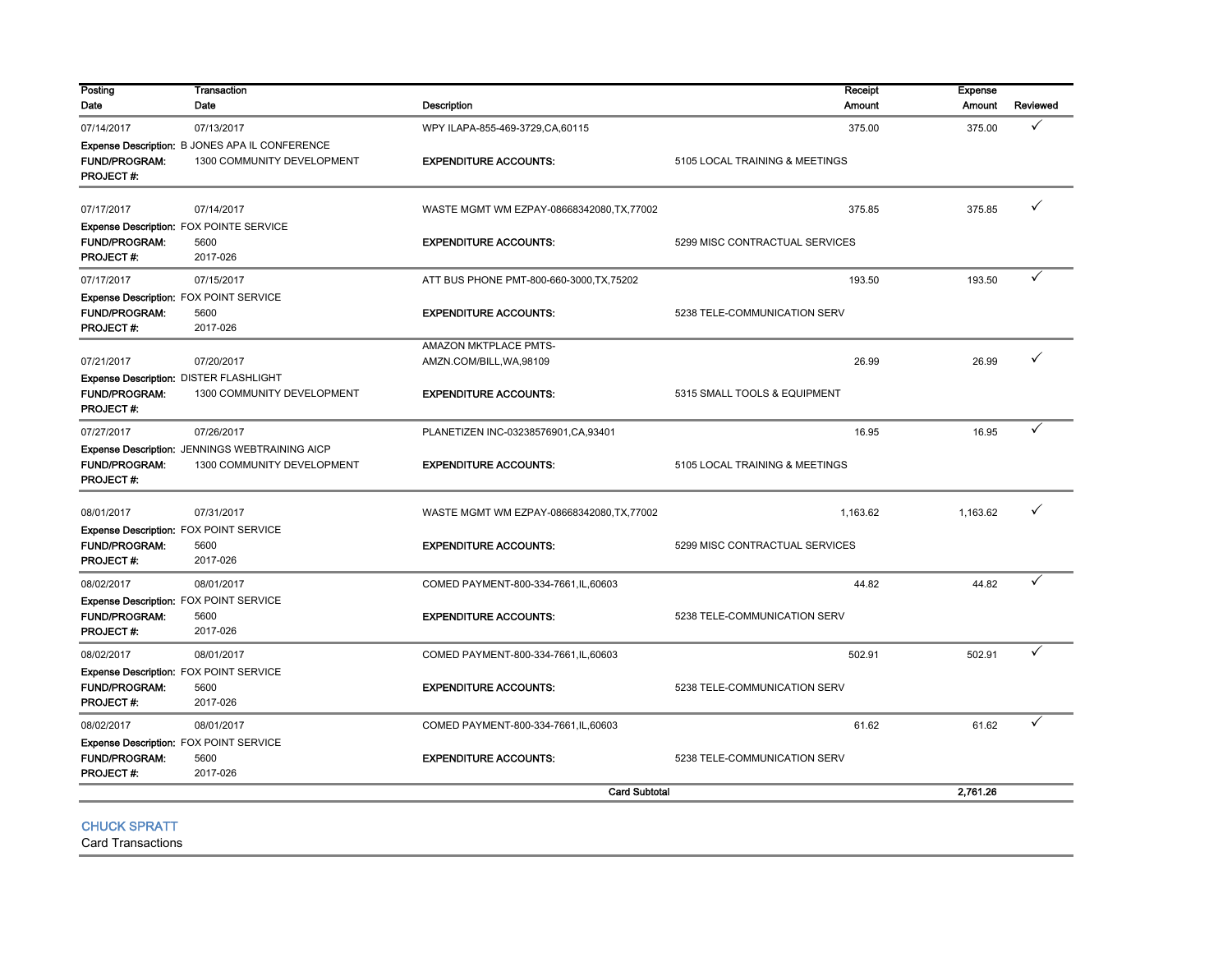| Posting                                   | <b>Transaction</b>                            |                                              | Receipt                      | <b>Expense</b> |          |
|-------------------------------------------|-----------------------------------------------|----------------------------------------------|------------------------------|----------------|----------|
| Date                                      | Date                                          | <b>Description</b>                           | <b>Amount</b>                | <b>Amount</b>  | Reviewed |
| 07/06/2017                                | 07/05/2017                                    | CARQUEST 2780-WHEELING, IL, 60090            | 88.32                        | 88.32          |          |
| <b>Expense Description: Battery</b>       |                                               |                                              |                              |                |          |
| <b>FUND/PROGRAM:</b><br>PROJECT#:         | 2100 POLICE DEPARTMENT                        | <b>EXPENDITURE ACCOUNTS:</b>                 | 5310 VEHICLE MAINTENANCE     |                |          |
| 07/06/2017                                | 07/05/2017                                    | INT IN ULTRA STROBE C-815-4791717, IL, 60014 | 1,249.85                     | 1,249.85       |          |
| <b>Expense Description: Siren</b>         |                                               |                                              |                              |                |          |
| <b>FUND/PROGRAM:</b><br>PROJECT#:         | 2100 POLICE DEPARTMENT                        | <b>EXPENDITURE ACCOUNTS:</b>                 | 5310 VEHICLE MAINTENANCE     |                |          |
| 07/07/2017                                | 07/06/2017                                    | AUTOZONE #3569-WHEELING,IL,60090             | 13.50                        | 13.50          |          |
| Expense Description: U-Joint              |                                               |                                              |                              |                |          |
| <b>FUND/PROGRAM:</b><br>PROJECT#:         | 1420 STREETS DIVISION                         | <b>EXPENDITURE ACCOUNTS:</b>                 | 5310 VEHICLE MAINTENANCE     |                |          |
| 07/07/2017                                | 07/06/2017                                    | CARQUEST 2780-WHEELING, IL, 60090            | (22.00)                      | (22.00)        | ✓        |
| Expense Description: Credit/Battery P-30  |                                               |                                              |                              |                |          |
| <b>FUND/PROGRAM:</b><br>PROJECT#:         | 2100 POLICE DEPARTMENT                        | <b>EXPENDITURE ACCOUNTS:</b>                 | 5310 VEHICLE MAINTENANCE     |                |          |
| 07/10/2017                                | 07/07/2017                                    | AXI INTERNATIONAL-239-6909589,FL,33905       | 465.98                       | 465.98         | ✓        |
|                                           | Expense Description: Samp Stainless Steel 8oz |                                              |                              |                |          |
| <b>FUND/PROGRAM:</b><br><b>PROJECT#:</b>  | 1240 FLEET SERVICES                           | <b>EXPENDITURE ACCOUNTS:</b>                 | 5315 SMALL TOOLS & EQUIPMENT |                |          |
| 07/11/2017                                | 07/10/2017                                    | INT IN ULTRA STROBE C-815-4791717, IL, 60014 | 94.85                        | 94.85          | ✓        |
| Expense Description: Police Veh Bracket   |                                               |                                              |                              |                |          |
| <b>FUND/PROGRAM:</b><br><b>PROJECT#:</b>  | 2100 POLICE DEPARTMENT                        | <b>EXPENDITURE ACCOUNTS:</b>                 | 5310 VEHICLE MAINTENANCE     |                |          |
| 07/11/2017                                | 07/10/2017                                    | AUTOZONE #3569-WHEELING,IL,60090             | 274.60                       | 274.60         |          |
| Expense Description: Parts-Crown Victoria |                                               |                                              |                              |                |          |
| <b>FUND/PROGRAM:</b><br>PROJECT#:         | 2100 POLICE DEPARTMENT                        | <b>EXPENDITURE ACCOUNTS:</b>                 | 5310 VEHICLE MAINTENANCE     |                |          |
| 07/13/2017                                | 07/12/2017                                    | AUTOZONE #3569-WHEELING,IL,60090             | 456.92                       | 456.92         |          |
| Expense Description: Ball Joint, Tie Rod  |                                               |                                              |                              |                |          |
| <b>FUND/PROGRAM:</b><br>PROJECT#:         | 4100 WATER DIVISION                           | <b>EXPENDITURE ACCOUNTS:</b>                 | 5310 VEHICLE MAINTENANCE     |                |          |
| 07/14/2017                                | 07/13/2017                                    | PAYPAL MVILFORT-4029357733,CA,95131          | 15.50                        | 15.50          |          |
| <b>Expense Description: Door Handle</b>   |                                               |                                              |                              |                |          |
| FUND/PROGRAM:<br>PROJECT#:                | 1420 STREETS DIVISION                         | <b>EXPENDITURE ACCOUNTS:</b>                 | 5310 VEHICLE MAINTENANCE     |                |          |
| 07/17/2017                                | 07/14/2017                                    | CARQUEST 2780-WHEELING,IL,60090              | 27.12                        | 27.12          | ✓        |
| <b>Expense Description: Air Filters</b>   |                                               |                                              |                              |                |          |
| <b>FUND/PROGRAM:</b><br>PROJECT#:         | 1420 STREETS DIVISION                         | <b>EXPENDITURE ACCOUNTS:</b>                 | 5310 VEHICLE MAINTENANCE     |                |          |
| 07/18/2017                                | 07/17/2017                                    | CARQUEST 2780-WHEELING,IL,60090              | 212.82                       | 212.82         | ✓        |
| <b>Expense Description: Batteries</b>     |                                               |                                              |                              |                |          |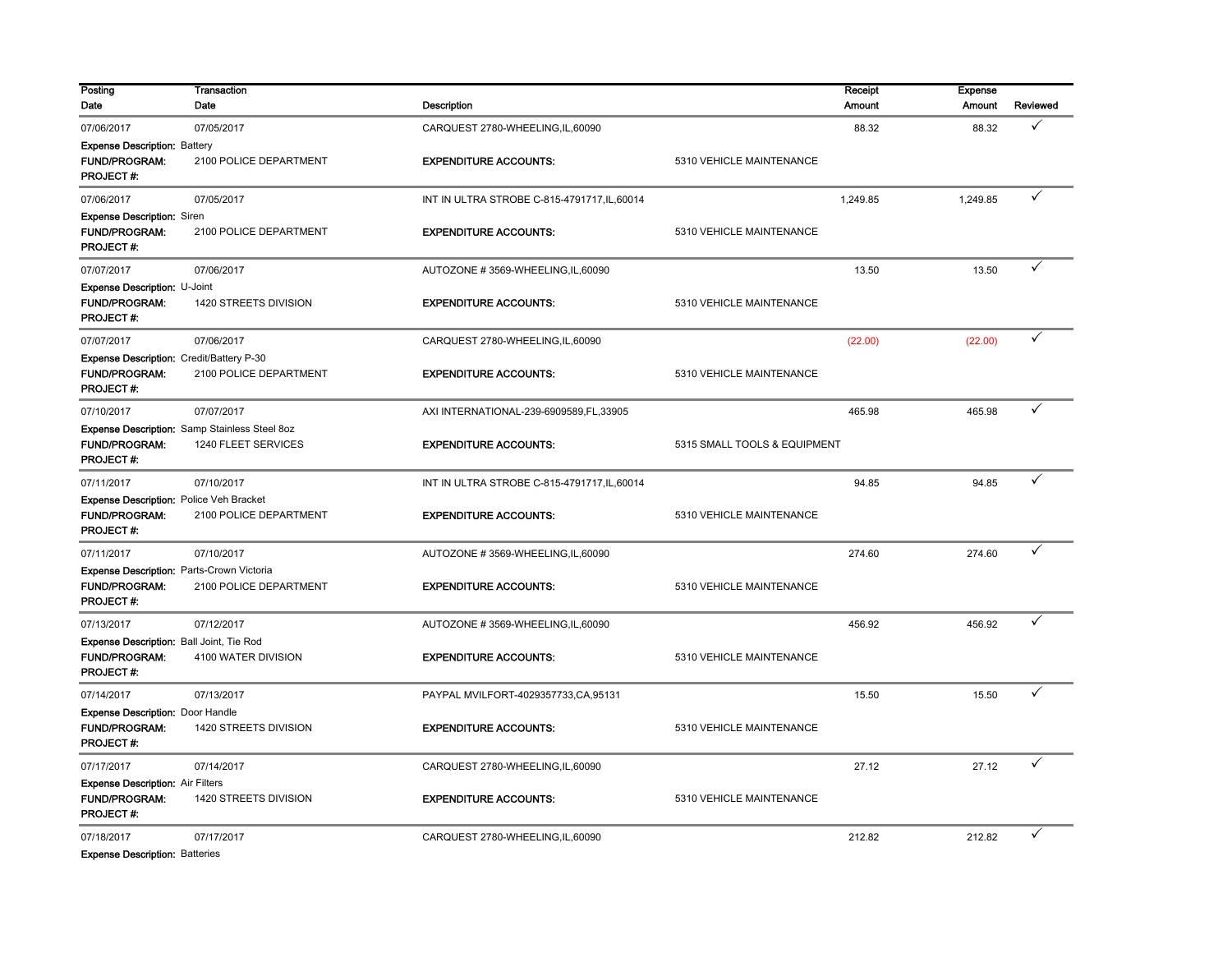| <b>FUND/PROGRAM:</b><br>PROJECT #:                                                          | 1240 FLEET SERVICES                                                | <b>EXPENDITURE ACCOUNTS:</b>           | 5310 VEHICLE MAINTENANCE |        |        |              |
|---------------------------------------------------------------------------------------------|--------------------------------------------------------------------|----------------------------------------|--------------------------|--------|--------|--------------|
| 07/18/2017                                                                                  | 07/17/2017                                                         | CARQUEST 2780-WHEELING,IL,60090        |                          | 98.17  | 98.17  | ✓            |
| <b>Expense Description: Filters</b><br>FUND/PROGRAM:<br><b>PROJECT#:</b>                    | 2200 FIRE DEPARTMENT                                               | <b>EXPENDITURE ACCOUNTS:</b>           | 5310 VEHICLE MAINTENANCE |        |        |              |
| 07/21/2017                                                                                  | 07/20/2017                                                         | CARQUEST 2780-WHEELING,IL,60090        |                          | 19.91  | 19.91  |              |
| <b>FUND/PROGRAM:</b><br>PROJECT #:                                                          | Expense Description: Blower Motor Resistor<br>4100 WATER DIVISION  | <b>EXPENDITURE ACCOUNTS:</b>           | 5310 VEHICLE MAINTENANCE |        |        |              |
| 07/21/2017                                                                                  | 07/20/2017                                                         | AUTOZONE #3569-WHEELING,IL,60090       |                          | 90.71  | 90.71  |              |
| Expense Description: TPMS Sensor<br><b>FUND/PROGRAM:</b><br>PROJECT#:                       | 2100 POLICE DEPARTMENT                                             | <b>EXPENDITURE ACCOUNTS:</b>           | 5310 VEHICLE MAINTENANCE |        |        |              |
| 07/21/2017                                                                                  | 07/20/2017                                                         | CARQUEST 2780-WHEELING,IL,60090        |                          | 297.86 | 297.86 |              |
| <b>FUND/PROGRAM:</b><br>PROJECT#:                                                           | Expense Description: Battery End Loader 826<br>4100 WATER DIVISION | <b>EXPENDITURE ACCOUNTS:</b>           | 5310 VEHICLE MAINTENANCE |        |        |              |
| 07/25/2017                                                                                  | 07/24/2017                                                         | CARQUEST 2780-WHEELING,IL,60090        |                          | 122.52 | 122.52 | ✓            |
| Expense Description: Steering Parts #825<br><b>FUND/PROGRAM:</b><br>PROJECT #:              | 4100 WATER DIVISION                                                | <b>EXPENDITURE ACCOUNTS:</b>           | 5310 VEHICLE MAINTENANCE |        |        |              |
| 07/26/2017                                                                                  | 07/24/2017                                                         | AUTOZONE #3569-WHEELING,IL,60090       |                          | 24.74  | 24.74  | $\checkmark$ |
| <b>Expense Description: Body Work Supplies</b><br>FUND/PROGRAM:<br>PROJECT#:                | 2100 POLICE DEPARTMENT                                             | <b>EXPENDITURE ACCOUNTS:</b>           | 5310 VEHICLE MAINTENANCE |        |        |              |
| 07/26/2017                                                                                  | 07/24/2017                                                         | AUTOZONE #3569-WHEELING,IL,60090       |                          | 18.99  | 18.99  |              |
| <b>Expense Description:</b> Tire Rod ADJ Sleeve<br><b>FUND/PROGRAM:</b><br><b>PROJECT#:</b> | 4100 WATER DIVISION                                                | <b>EXPENDITURE ACCOUNTS:</b>           | 5310 VEHICLE MAINTENANCE |        |        |              |
| 07/26/2017                                                                                  | 07/25/2017                                                         | CARQUEST 2780-WHEELING,IL,60090        |                          | 47.65  | 47.65  | ✓            |
| <b>Expense Description:</b> Stabilizer & Sensor<br><b>FUND/PROGRAM:</b><br>PROJECT#:        | 4100 WATER DIVISION                                                | <b>EXPENDITURE ACCOUNTS:</b>           | 5310 VEHICLE MAINTENANCE |        |        |              |
| 07/26/2017                                                                                  | 07/25/2017                                                         | G&K SERVICES AR-09529125525, MN, 55343 |                          | 331.77 | 331.77 | ✓            |
| <b>Expense Description: mat/uniforms</b><br><b>FUND/PROGRAM:</b><br>PROJECT #:              | 1220 BUILDING SERVICES                                             | <b>EXPENDITURE ACCOUNTS:</b>           | 5215 JANITORIAL SERVICES |        |        |              |
| 07/26/2017                                                                                  | 07/25/2017                                                         | CARQUEST 2780-WHEELING,IL,60090        |                          | 19.91  | 19.91  | ✓            |
| <b>Expense Description: Blower Motor</b><br><b>FUND/PROGRAM:</b><br>PROJECT#:               | 1430 FORESTRY DIVISION                                             | <b>EXPENDITURE ACCOUNTS:</b>           | 5310 VEHICLE MAINTENANCE |        |        |              |
| 07/27/2017                                                                                  | 07/26/2017                                                         | ASE STORE-07036696600, VA, 20175       |                          | 103.60 | 103.60 | $\checkmark$ |

**Expense Description: Practice Test Vouchers**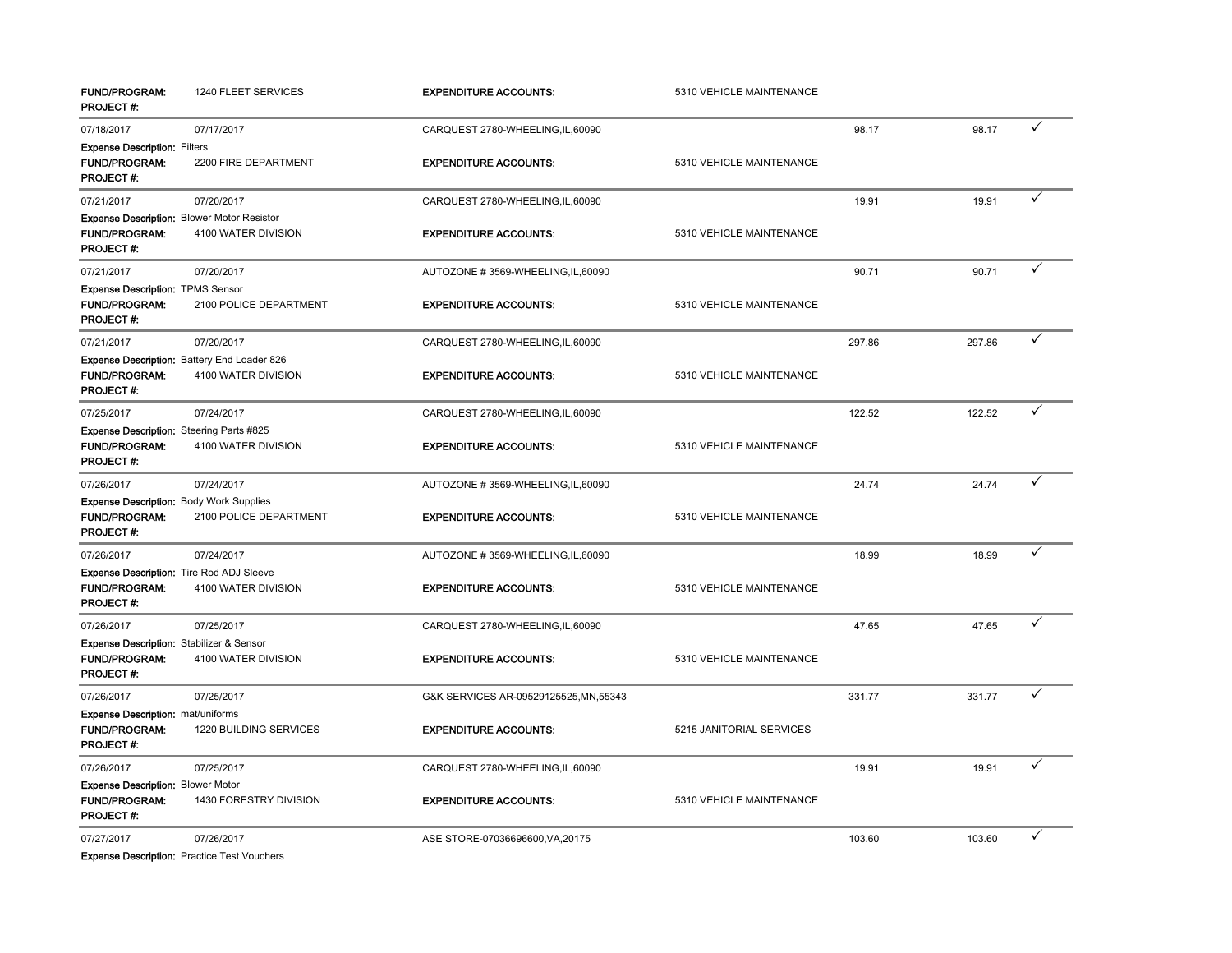| <b>FUND/PROGRAM:</b><br>PROJECT#:                                                          | 1240 FLEET SERVICES                                                   | <b>EXPENDITURE ACCOUNTS:</b>                 | 5105 LOCAL TRAINING & MEETINGS |        |        |              |
|--------------------------------------------------------------------------------------------|-----------------------------------------------------------------------|----------------------------------------------|--------------------------------|--------|--------|--------------|
| 07/27/2017                                                                                 | 07/26/2017                                                            | MCCANN MCHENRY-08153850420, IL, 60050        |                                | 321.20 | 321.20 | ✓            |
| Expense Description: End Loader Switch<br><b>FUND/PROGRAM:</b><br>PROJECT#:                | 4100 WATER DIVISION                                                   | <b>EXPENDITURE ACCOUNTS:</b>                 | 5310 VEHICLE MAINTENANCE       |        |        |              |
| 07/28/2017                                                                                 | 07/27/2017                                                            | CARQUEST 2780-WHEELING,IL,60090              |                                | 5.74   | 5.74   | ✓            |
| <b>Expense Description: Oil Filter</b><br><b>FUND/PROGRAM:</b><br>PROJECT#:                | 2100 POLICE DEPARTMENT                                                | <b>EXPENDITURE ACCOUNTS:</b>                 | 5310 VEHICLE MAINTENANCE       |        |        |              |
| 07/28/2017                                                                                 | 07/27/2017                                                            | CARQUEST 2780-WHEELING,IL,60090              |                                | 116.99 | 116.99 | ✓            |
| Expense Description: Master Cylinder<br>FUND/PROGRAM:<br>PROJECT#:                         | 1240 FLEET SERVICES                                                   | <b>EXPENDITURE ACCOUNTS:</b>                 | 5310 VEHICLE MAINTENANCE       |        |        |              |
| 07/28/2017                                                                                 | 07/27/2017                                                            | QUICK SERVE ONLINE-08123770194, IN, 47201    |                                | 646.68 | 646.68 | ✓            |
| <b>Expense Description: Repair Manuals</b><br><b>FUND/PROGRAM:</b><br>PROJECT#:            | 1240 FLEET SERVICES                                                   | <b>EXPENDITURE ACCOUNTS:</b>                 | 5302 BOOKS & SUBSCRIPTIONS     |        |        |              |
| 07/28/2017                                                                                 | 07/27/2017                                                            | ABLE LABEL-05099289657, WA, 99223            |                                | 64.81  | 64.81  | ✓            |
| <b>Expense Description: Bar Code Labels</b><br>FUND/PROGRAM:<br>PROJECT#:                  | 1240 FLEET SERVICES                                                   | <b>EXPENDITURE ACCOUNTS:</b>                 | 5228 PRINTING & BINDING        |        |        |              |
| 07/31/2017                                                                                 | 07/28/2017                                                            | HELM INC-800-782-4356, MI, 48170             |                                | 650.00 | 650.00 | $\checkmark$ |
| <b>Expense Description:</b> Ford Diag software<br><b>FUND/PROGRAM:</b><br><b>PROJECT#:</b> | 1240 FLEET SERVICES                                                   | <b>EXPENDITURE ACCOUNTS:</b>                 | 5327 IS MISC SOFTWARE          |        |        |              |
| 07/31/2017                                                                                 | 07/28/2017                                                            | CARQUEST 2780-WHEELING,IL,60090              |                                | 5.74   | 5.74   | ✓            |
| Expense Description: Oil Filter<br><b>FUND/PROGRAM:</b><br>PROJECT#:                       | 2100 POLICE DEPARTMENT                                                | <b>EXPENDITURE ACCOUNTS:</b>                 | 5310 VEHICLE MAINTENANCE       |        |        |              |
| 07/31/2017                                                                                 | 07/28/2017                                                            | CARQUEST 2780-WHEELING,IL,60090              |                                | 143.44 | 143.44 | $\checkmark$ |
| Expense Description: 50ft Retractable Reel<br><b>FUND/PROGRAM:</b><br>PROJECT #:           | 1240 FLEET SERVICES                                                   | <b>EXPENDITURE ACCOUNTS:</b>                 | 5317 MISC OPERATING SUPPLIES   |        |        |              |
| 08/01/2017                                                                                 | 07/31/2017                                                            | INT IN EXCELL AUTOMOT-847-5167900, IL, 60013 |                                | 710.76 | 710.76 | ✓            |
| <b>FUND/PROGRAM:</b><br>PROJECT#:                                                          | Expense Description: Trans Flush Machin Repair<br>1240 FLEET SERVICES | <b>EXPENDITURE ACCOUNTS:</b>                 | 5206 CONSULTING SERVICES       |        |        |              |
| 08/01/2017                                                                                 | 07/31/2017                                                            | CARQUEST 2780-WHEELING,IL,60090              |                                | 111.21 | 111.21 | ✓            |
| Expense Description: Battery<br>FUND/PROGRAM:<br>PROJECT#:                                 | 1220 BUILDING SERVICES                                                | <b>EXPENDITURE ACCOUNTS:</b>                 | 5310 VEHICLE MAINTENANCE       |        |        |              |
| 08/02/2017                                                                                 | 08/01/2017                                                            | CARQUEST 2780-WHEELING, IL, 60090            |                                | 7.56   | 7.56   | ✓            |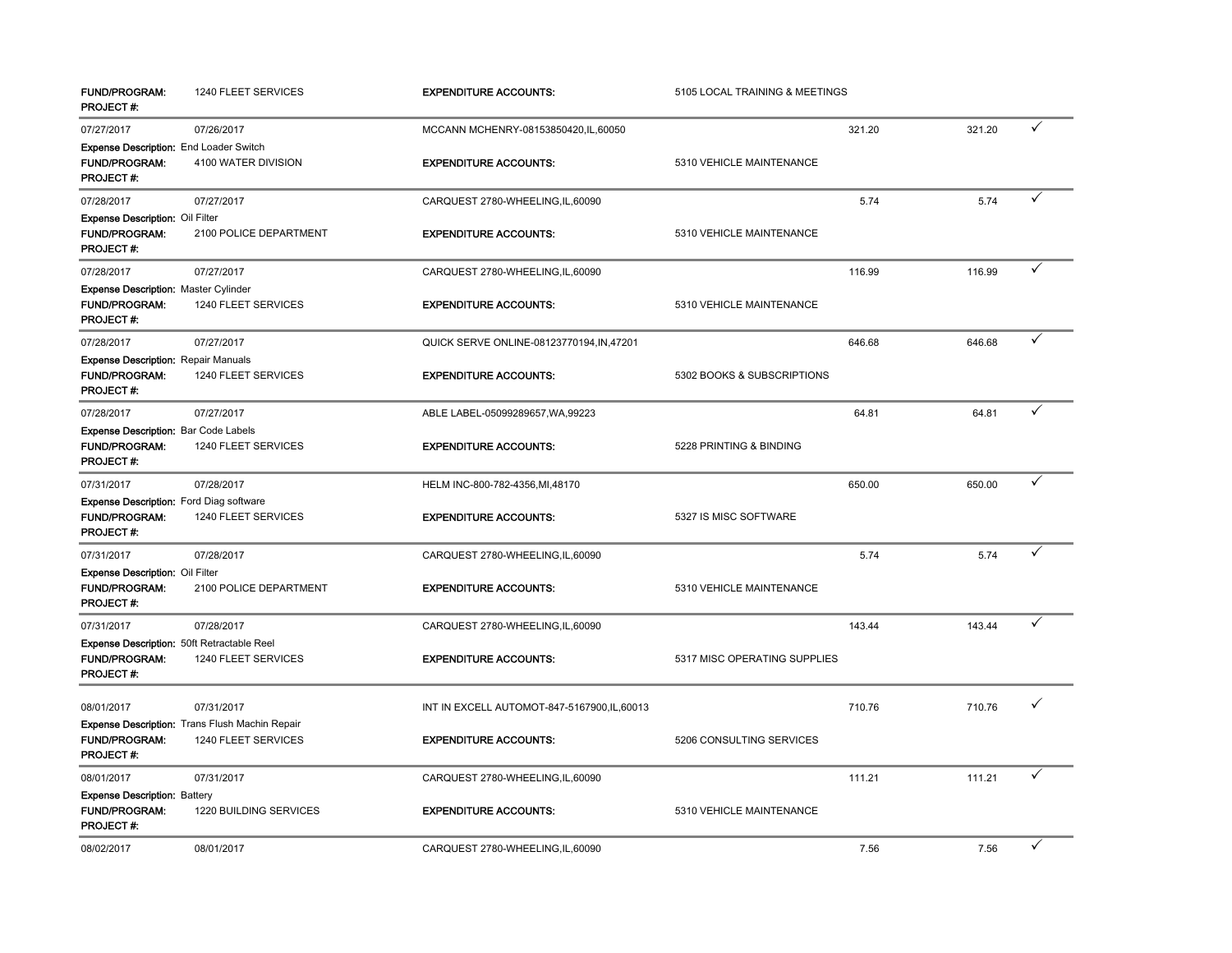| <b>Expense Description: Air Filter</b><br><b>FUND/PROGRAM:</b><br><b>PROJECT#:</b>           | 4100 WATER DIVISION   | <b>EXPENDITURE ACCOUNTS:</b>             | 5310 VEHICLE MAINTENANCE |        |          |   |
|----------------------------------------------------------------------------------------------|-----------------------|------------------------------------------|--------------------------|--------|----------|---|
| 08/03/2017                                                                                   | 08/02/2017            | PAYPAL FILLERNECKS-4029357733, WA, 99206 |                          | 26.40  | 26.40    |   |
| <b>Expense Description:</b> Fuel Filler Neck 818<br><b>FUND/PROGRAM:</b><br><b>PROJECT#:</b> | 4100 WATER DIVISION   | <b>EXPENDITURE ACCOUNTS:</b>             | 5310 VEHICLE MAINTENANCE |        |          |   |
| 08/03/2017                                                                                   | 08/02/2017            | AUTOZONE #3569-WHEELING, IL, 60090       |                          | 23.12  | 23.12    | ✓ |
| <b>Expense Description: Floor Mats</b><br><b>FUND/PROGRAM:</b><br><b>PROJECT#:</b>           | 1420 STREETS DIVISION | <b>EXPENDITURE ACCOUNTS:</b>             | 5310 VEHICLE MAINTENANCE |        |          |   |
| 08/03/2017                                                                                   | 08/02/2017            | AUTOZONE #3569-WHEELING,IL,60090         |                          | 116.68 | 116.68   |   |
| <b>Expense Description: CV Axle Shafts</b>                                                   |                       |                                          |                          |        |          |   |
| <b>FUND/PROGRAM:</b><br><b>PROJECT#:</b>                                                     | 1420 STREETS DIVISION | <b>EXPENDITURE ACCOUNTS:</b>             | 5310 VEHICLE MAINTENANCE |        |          |   |
| 08/04/2017                                                                                   | 08/03/2017            | CARQUEST 2780-WHEELING, IL, 60090        |                          | 196.07 | 196.07   |   |
| <b>Expense Description: Front End Parts</b>                                                  |                       |                                          |                          |        |          |   |
| <b>FUND/PROGRAM:</b><br><b>PROJECT#:</b>                                                     | 4100 WATER DIVISION   | <b>EXPENDITURE ACCOUNTS:</b>             | 5310 VEHICLE MAINTENANCE |        |          |   |
|                                                                                              |                       | <b>Card Subtotal</b>                     |                          |        | 7,199.69 |   |

## DARLA CALLANAN

Card Transactions

| Posting                                 | <b>Transaction</b>                                 |                                     |                         | Receipt | Expense |          |
|-----------------------------------------|----------------------------------------------------|-------------------------------------|-------------------------|---------|---------|----------|
| Date                                    | Date                                               | <b>Description</b>                  |                         | Amount  | Amount  | Reviewed |
| 07/13/2017                              | 07/12/2017                                         | FEDEX OFFICE-800-GOFEDEX, TX, 75240 |                         | 35.18   | 35.18   |          |
|                                         | <b>Expense Description: Business Cards/McGreal</b> |                                     |                         |         |         |          |
| <b>FUND/PROGRAM:</b>                    | 2200 FIRE DEPARTMENT                               | <b>EXPENDITURE ACCOUNTS:</b>        | 5228 PRINTING & BINDING |         |         |          |
| <b>PROJECT#:</b>                        |                                                    |                                     |                         |         |         |          |
|                                         |                                                    | ANDERSON-SAFFORD MARKI-DES          |                         |         |         |          |
| 07/28/2017                              | 07/26/2017                                         | PLAINES.IL.60016                    |                         | 209.25  | 209.25  |          |
| <b>Expense Description: Date Stamps</b> |                                                    |                                     |                         |         |         |          |
| <b>FUND/PROGRAM:</b>                    | 2200 FIRE DEPARTMENT                               | <b>EXPENDITURE ACCOUNTS:</b>        | 5228 PRINTING & BINDING |         |         |          |
| <b>PROJECT#:</b>                        |                                                    |                                     |                         |         |         |          |
|                                         |                                                    |                                     | <b>Card Subtotal</b>    |         | 244.43  |          |

#### DERRYL SHAPIRO

| <b>Card Transactions</b> |                                                      |                                            |                              |         |                |          |
|--------------------------|------------------------------------------------------|--------------------------------------------|------------------------------|---------|----------------|----------|
| Posting                  | Transaction                                          |                                            |                              | Receipt | <b>Expense</b> |          |
| Date                     | Date                                                 | Description                                |                              | Amount  | Amount         | Reviewed |
| 07/11/2017               | 07/10/2017                                           | SPECIALTY BULB CO INC-08003312852,NY,11716 |                              | 439.34  | 439.34         |          |
|                          | <b>Expense Description: ProjectorBulbs4BoardRoom</b> |                                            |                              |         |                |          |
| <b>FUND/PROGRAM:</b>     | 1750 INFORMATION SYSTEMS                             | <b>EXPENDITURE ACCOUNTS:</b>               | 5317 MISC OPERATING SUPPLIES |         |                |          |
| <b>PROJECT#:</b>         |                                                      |                                            |                              |         |                |          |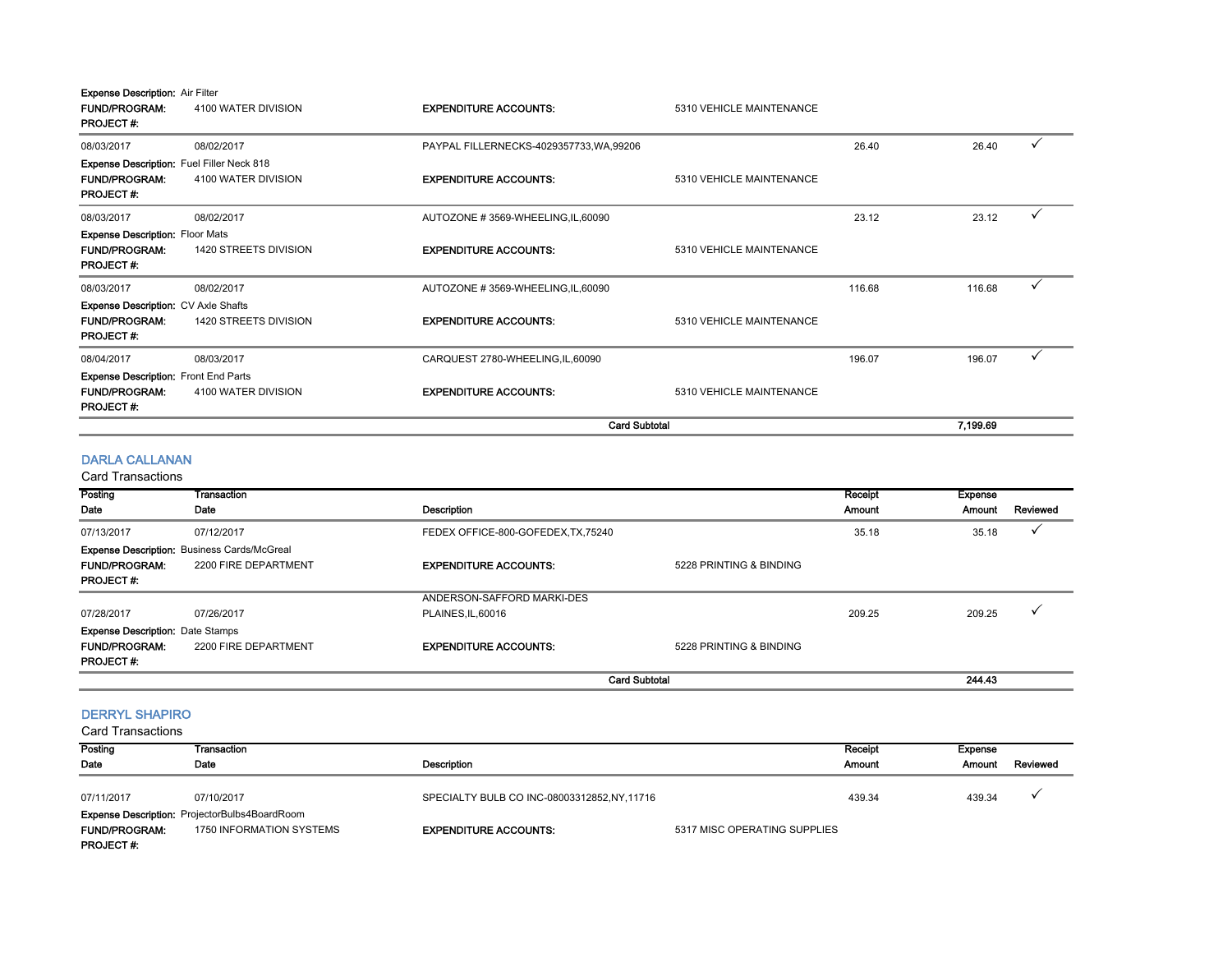|                                                                        |                                                                  | <b>Card Subtotal</b>                         |                                | 6,059.25 |  |
|------------------------------------------------------------------------|------------------------------------------------------------------|----------------------------------------------|--------------------------------|----------|--|
| <b>Expense Description: Toner</b><br><b>FUND/PROGRAM:</b><br>PROJECT#: | 1750 INFORMATION SYSTEMS                                         | <b>EXPENDITURE ACCOUNTS:</b>                 | 5318 OFFICE SUPPLIES           |          |  |
| 07/24/2017                                                             | 07/22/2017                                                       | AMZN.COM/BILL, WA, 98109                     | 93.98                          | 93.98    |  |
|                                                                        |                                                                  | <b>AMAZON MKTPLACE PMTS-</b>                 |                                |          |  |
| <b>FUND/PROGRAM:</b><br>PROJECT#:                                      | 1750 INFORMATION SYSTEMS                                         | <b>EXPENDITURE ACCOUNTS:</b>                 | 5220 MAINT OFF/SPEC EQUIPMENT  |          |  |
|                                                                        | <b>Expense Description:</b> Outdoor Sign Repairs 50%             |                                              |                                |          |  |
| 07/18/2017                                                             | 07/17/2017                                                       | PARVIN-CLAUSS SIGN CO.-06305102020,IL,60188  | 909.50                         | 909.50   |  |
| <b>FUND/PROGRAM:</b><br><b>PROJECT#:</b>                               | 1300 COMMUNITY DEVELOPMENT                                       | <b>EXPENDITURE ACCOUNTS:</b>                 | 5318 OFFICE SUPPLIES           |          |  |
| <b>Expense Description: Toner CD Printer</b>                           |                                                                  |                                              |                                |          |  |
| 07/17/2017                                                             | 07/14/2017                                                       | AMZN.COM/BILL, WA, 98109                     | 44.99                          | 44.99    |  |
|                                                                        |                                                                  | AMAZON MKTPLACE PMTS-                        |                                |          |  |
| <b>FUND/PROGRAM:</b><br><b>PROJECT#:</b>                               | 2200 FIRE DEPARTMENT                                             | <b>EXPENDITURE ACCOUNTS:</b>                 | 5313 IS MISC EQPT & SUPPLIES   |          |  |
|                                                                        | Expense Description: PC_Replacements Fire FY17                   |                                              |                                |          |  |
| 07/14/2017                                                             | 07/14/2017                                                       | DMI DELL HIGHER EDUC-800-274-7799, TX, 78682 | 2,390.76                       | 2,390.76 |  |
| <b>FUND/PROGRAM:</b><br><b>PROJECT#:</b>                               | Expense Description: SoundBards4Monitors<br>2200 FIRE DEPARTMENT | <b>EXPENDITURE ACCOUNTS:</b>                 | 5313 IS MISC EQPT & SUPPLIES   |          |  |
| 07/13/2017                                                             | 07/13/2017                                                       | DMI DELL HIGHER EDUC-800-274-7799, TX, 78682 | 39.98                          | 39.98    |  |
|                                                                        |                                                                  |                                              |                                |          |  |
| <b>FUND/PROGRAM:</b><br>PROJECT#:                                      | 2200 FIRE DEPARTMENT                                             | <b>EXPENDITURE ACCOUNTS:</b>                 | 5313 IS MISC EQPT & SUPPLIES   |          |  |
| <b>Expense Description: Monitor Cords</b>                              |                                                                  |                                              |                                |          |  |
| 07/13/2017                                                             | 07/13/2017                                                       | DMI DELL HIGHER EDUC-800-274-7799, TX, 78682 | 27.50                          | 27.50    |  |
| <b>FUND/PROGRAM:</b><br><b>PROJECT#:</b>                               | 1750 INFORMATION SYSTEMS                                         | <b>EXPENDITURE ACCOUNTS:</b>                 | 5207 IS SERV & MAINT AGREEMENT |          |  |
|                                                                        | Expense Description: ServersMaintenanceAgrmnt                    |                                              |                                |          |  |
| 07/11/2017                                                             | 07/10/2017                                                       | 1605                                         | 2,113.20                       | 2,113.20 |  |
|                                                                        |                                                                  | QUEST INTERNATIONAL IN-949-5819900,CA,92618- |                                |          |  |

#### DRUCILLA GARCIA

Card Transactions

| Posting                                          | Transaction         |                                          |                          | Receipt  | Expense  |          |
|--------------------------------------------------|---------------------|------------------------------------------|--------------------------|----------|----------|----------|
| Date                                             | Date                | Description                              |                          | Amount   | Amount   | Reviewed |
| 07/17/2017                                       | 07/14/2017          | PAYPAL ROGER-4029357733,CA,95131         |                          | 274.94   | 274.94   |          |
| <b>Expense Description:</b> Photography 4th July |                     |                                          |                          |          |          |          |
| <b>FUND/PROGRAM:</b>                             | 1140 SPECIAL EVENTS | <b>EXPENDITURE ACCOUNTS:</b>             | 5297 PROGRAMS/ACTIVITIES |          |          |          |
| <b>PROJECT#:</b>                                 | 2017-025            |                                          |                          |          |          |          |
| 07/24/2017                                       | 07/21/2017          | GROUP C MEDIA INC-732-8427433, NJ, 07724 |                          | 3.500.00 | 3,500.00 |          |
| $\sim$                                           |                     |                                          |                          |          |          |          |

Expense Description: Biz Facilities RetargetAd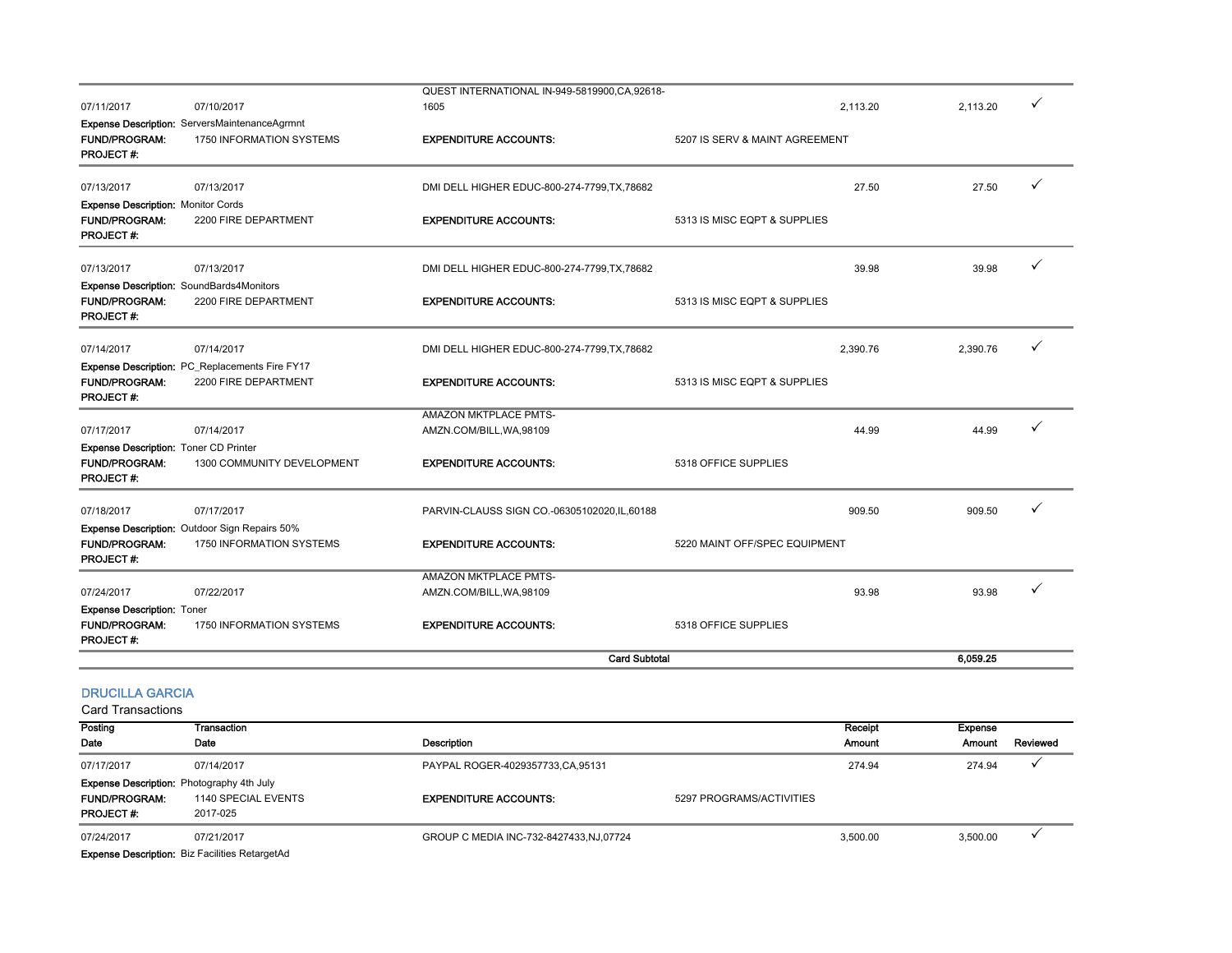| <b>FUND/PROGRAM:</b><br><b>PROJECT#:</b>                                                | 1600 ADMIN & BOT                                                   | <b>EXPENDITURE ACCOUNTS:</b>            | 5333 BUSINESS RECRUITMENT  |        |          |   |
|-----------------------------------------------------------------------------------------|--------------------------------------------------------------------|-----------------------------------------|----------------------------|--------|----------|---|
| 07/25/2017                                                                              | 07/24/2017                                                         | HTL HIGHTAIL-669-222-8281, CA, 95008    |                            | 15.99  | 15.99    | ✓ |
| Expense Description: Bulk File Share Sbcptn<br><b>FUND/PROGRAM:</b><br><b>PROJECT#:</b> | 1600 ADMIN & BOT                                                   | <b>EXPENDITURE ACCOUNTS:</b>            | 5302 BOOKS & SUBSCRIPTIONS |        |          |   |
| 07/28/2017                                                                              | 07/28/2017<br><b>Expense Description:</b> Subscription RE Listings | COSTAR GROUP INC-08884141243, DC, 20005 |                            | 627.97 | 627.97   | ✓ |
| <b>FUND/PROGRAM:</b><br><b>PROJECT#:</b>                                                | 1600 ADMIN & BOT                                                   | <b>EXPENDITURE ACCOUNTS:</b>            | 5302 BOOKS & SUBSCRIPTIONS |        |          |   |
| 07/31/2017                                                                              | 07/28/2017<br>Expense Description: Print Photos for PD HQ          | POSTNET IL140-WHEELING, IL, 60090       |                            | 311.52 | 311.52   | ✓ |
| <b>FUND/PROGRAM:</b><br><b>PROJECT#:</b>                                                | 2100 POLICE DEPARTMENT                                             | <b>EXPENDITURE ACCOUNTS:</b>            | 5323 AWARDS/DECORATIONS    |        |          |   |
|                                                                                         |                                                                    |                                         | <b>Card Subtotal</b>       |        | 4,730.42 |   |
| <b>ILEEN BRYER</b>                                                                      |                                                                    |                                         |                            |        |          |   |

Card Transactions

| Posting<br>Date                                                                           | Transaction<br>Date  | Description                    | Receipt<br>Amount              | Expense<br><b>Amount</b> | Reviewed |
|-------------------------------------------------------------------------------------------|----------------------|--------------------------------|--------------------------------|--------------------------|----------|
| 08/02/2017                                                                                | 08/01/2017           | EZREGISTER-8004764895,CO,80237 | 395.00                         | 395.00                   |          |
| <b>Expense Description: FLSA Conf - Bryer</b><br><b>FUND/PROGRAM:</b><br><b>PROJECT#:</b> | 2200 FIRE DEPARTMENT | <b>EXPENDITURE ACCOUNTS:</b>   | 5105 LOCAL TRAINING & MEETINGS |                          |          |
|                                                                                           |                      |                                | <b>Card Subtotal</b>           | 395.00                   |          |

## JOHN MELANIPHY III

| Posting<br>Date                                                                             | Transaction<br>Date                                                       | Description                               | Receipt<br><b>Amount</b>    | <b>Expense</b><br>Amount | Reviewed     |
|---------------------------------------------------------------------------------------------|---------------------------------------------------------------------------|-------------------------------------------|-----------------------------|--------------------------|--------------|
| 07/17/2017                                                                                  | 07/14/2017                                                                | LPC 500 W MONROE TRANS-CHICAGO, IL, 60661 | 35.00                       | 35.00                    | ✓            |
| <b>FUND/PROGRAM:</b><br><b>PROJECT#:</b>                                                    | <b>Expense Description: ICSC TASK FORCE - Parking</b><br>1600 ADMIN & BOT | <b>EXPENDITURE ACCOUNTS:</b>              | 5205 CONFERENCES & MEETINGS |                          |              |
| 08/01/2017                                                                                  | 07/31/2017                                                                | ICSC-NEW YORK, NY, 10020                  | 105.00                      | 105.00                   |              |
| <b>FUND/PROGRAM:</b><br><b>PROJECT#:</b>                                                    | <b>Expense Description: ICSC Retail-Registration</b><br>1600 ADMIN & BOT  | <b>EXPENDITURE ACCOUNTS:</b>              | 5205 CONFERENCES & MEETINGS |                          |              |
| 08/04/2017                                                                                  | 08/02/2017                                                                | HYATT HOTELS-ROSEMONT, IL, 60018          | 29.00                       | 29.00                    | $\checkmark$ |
| <b>Expense Description: ICSC Retail-Parking</b><br><b>FUND/PROGRAM:</b><br><b>PROJECT#:</b> | 1600 ADMIN & BOT                                                          | <b>EXPENDITURE ACCOUNTS:</b>              | 5205 CONFERENCES & MEETINGS |                          |              |
|                                                                                             |                                                                           | <b>Card Subtotal</b>                      |                             | 169.00                   |              |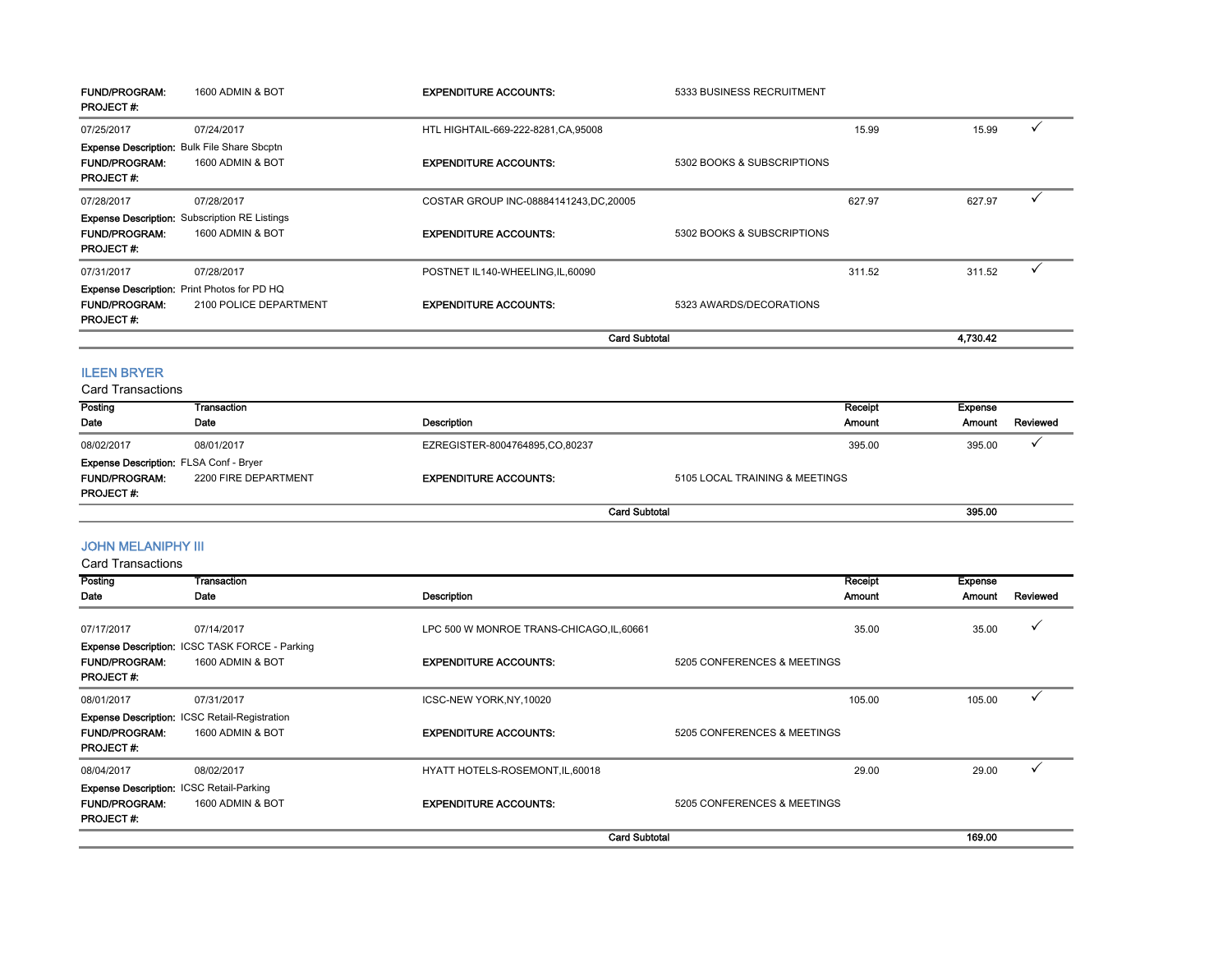#### JOHNNY PEREZ

| Posting                                         | <b>Transaction</b>                                  |                                                   | Receipt                       | <b>Expense</b> |          |
|-------------------------------------------------|-----------------------------------------------------|---------------------------------------------------|-------------------------------|----------------|----------|
| Date                                            | Date                                                | <b>Description</b>                                | Amount                        | <b>Amount</b>  | Reviewed |
| 07/11/2017                                      | 07/10/2017                                          | WW GRAINGER-877-2022594, IL, 60045                | 82.19                         | 82.19          | ✓        |
| <b>Expense Description: Exhaust Fan Motor</b>   |                                                     |                                                   |                               |                |          |
| FUND/PROGRAM:                                   | 1220 BUILDING SERVICES                              | <b>EXPENDITURE ACCOUNTS:</b>                      | 5311 BLDG/GROUNDS MAINTENANCE |                |          |
| PROJECT#:                                       |                                                     |                                                   |                               |                |          |
|                                                 |                                                     | THE WEBSTAURANT STORE-717-392-                    |                               |                |          |
| 07/11/2017                                      | 07/10/2017                                          | 7472, PA, 17602                                   | 143.00                        | 143.00         | ✓        |
| <b>Expense Description:</b> Janitorial supplies |                                                     |                                                   |                               |                |          |
| <b>FUND/PROGRAM:</b>                            | 1220 BUILDING SERVICES                              | <b>EXPENDITURE ACCOUNTS:</b>                      | 5309 JANITORIAL SUPPLIES      |                |          |
| <b>PROJECT#:</b>                                |                                                     |                                                   |                               |                |          |
| 07/26/2017                                      | 07/25/2017                                          | 1000BULBS.COM-800-624-4488, TX, 75041             | 25.64                         | 25.64          | ✓        |
| Expense Description: Blue Tube Guards           |                                                     |                                                   |                               |                |          |
| FUND/PROGRAM:                                   | 2100 POLICE DEPARTMENT                              | <b>EXPENDITURE ACCOUNTS:</b>                      | 5317 MISC OPERATING SUPPLIES  |                |          |
| PROJECT#:                                       |                                                     |                                                   |                               |                |          |
| 07/26/2017                                      | 07/25/2017                                          | 1000BULBS.COM-800-624-4488, TX, 75041             | 123.85                        | 123.85         | ✓        |
| Expense Description: Blue Tube Guards           |                                                     |                                                   |                               |                |          |
| <b>FUND/PROGRAM:</b>                            | 2100 POLICE DEPARTMENT                              | <b>EXPENDITURE ACCOUNTS:</b>                      | 5317 MISC OPERATING SUPPLIES  |                |          |
| <b>PROJECT#:</b>                                |                                                     |                                                   |                               |                |          |
| 07/28/2017                                      | 07/27/2017                                          | SUPPLYHOUSE.COM-08887574774,NY,11747              | 36.90                         | 36.90          | ✓        |
| <b>Expense Description: Exhaust Fan Motor</b>   |                                                     |                                                   |                               |                |          |
| FUND/PROGRAM:                                   | 1220 BUILDING SERVICES                              | <b>EXPENDITURE ACCOUNTS:</b>                      | 5311 BLDG/GROUNDS MAINTENANCE |                |          |
| PROJECT#:                                       |                                                     |                                                   |                               |                |          |
| 07/28/2017                                      | 07/27/2017                                          | SUPPLYHOUSE.COM-08887574774,NY,11747              | 29.95                         | 29.95          | ✓        |
| Expense Description: Exhaust Fan Motor          |                                                     |                                                   |                               |                |          |
| <b>FUND/PROGRAM:</b>                            | 1220 BUILDING SERVICES                              | <b>EXPENDITURE ACCOUNTS:</b>                      | 5311 BLDG/GROUNDS MAINTENANCE |                |          |
| PROJECT#:                                       |                                                     |                                                   |                               |                |          |
|                                                 |                                                     | AMAZON MKTPLACE PMTS-                             |                               |                |          |
| 08/03/2017                                      | 08/02/2017                                          | AMZN.COM/BILL, WA, 98109                          | 569.00                        | 569.00         | ✓        |
|                                                 | <b>Expense Description:</b> Concrete Grinding Wheel |                                                   |                               |                |          |
| <b>FUND/PROGRAM:</b>                            | 1220 BUILDING SERVICES                              | <b>EXPENDITURE ACCOUNTS:</b>                      | 5311 BLDG/GROUNDS MAINTENANCE |                |          |
| <b>PROJECT#:</b>                                |                                                     |                                                   |                               |                |          |
| 08/03/2017                                      | 08/03/2017                                          | AMAZON MKTPLACE PMTS-<br>AMZN.COM/BILL, WA, 98109 | 83.90                         | 83.90          |          |
| <b>Expense Description: Grinding Wheel</b>      |                                                     |                                                   |                               |                |          |
| <b>FUND/PROGRAM:</b>                            | 1220 BUILDING SERVICES                              | <b>EXPENDITURE ACCOUNTS:</b>                      | 5311 BLDG/GROUNDS MAINTENANCE |                |          |
| <b>PROJECT#:</b>                                |                                                     |                                                   |                               |                |          |
|                                                 |                                                     | <b>Card Subtotal</b>                              |                               | 1.094.43       |          |
|                                                 |                                                     |                                                   |                               |                |          |
| <b>JON SFONDILIS</b>                            |                                                     |                                                   |                               |                |          |
| <b>Card Transactions</b>                        |                                                     |                                                   |                               |                |          |

| Posting | Transaction |                                                    | naudil | Expense |                |
|---------|-------------|----------------------------------------------------|--------|---------|----------------|
| Date    | Date        | Description<br>the contract of the contract of the | Amoun  | Amount  | <b>Reviewe</b> |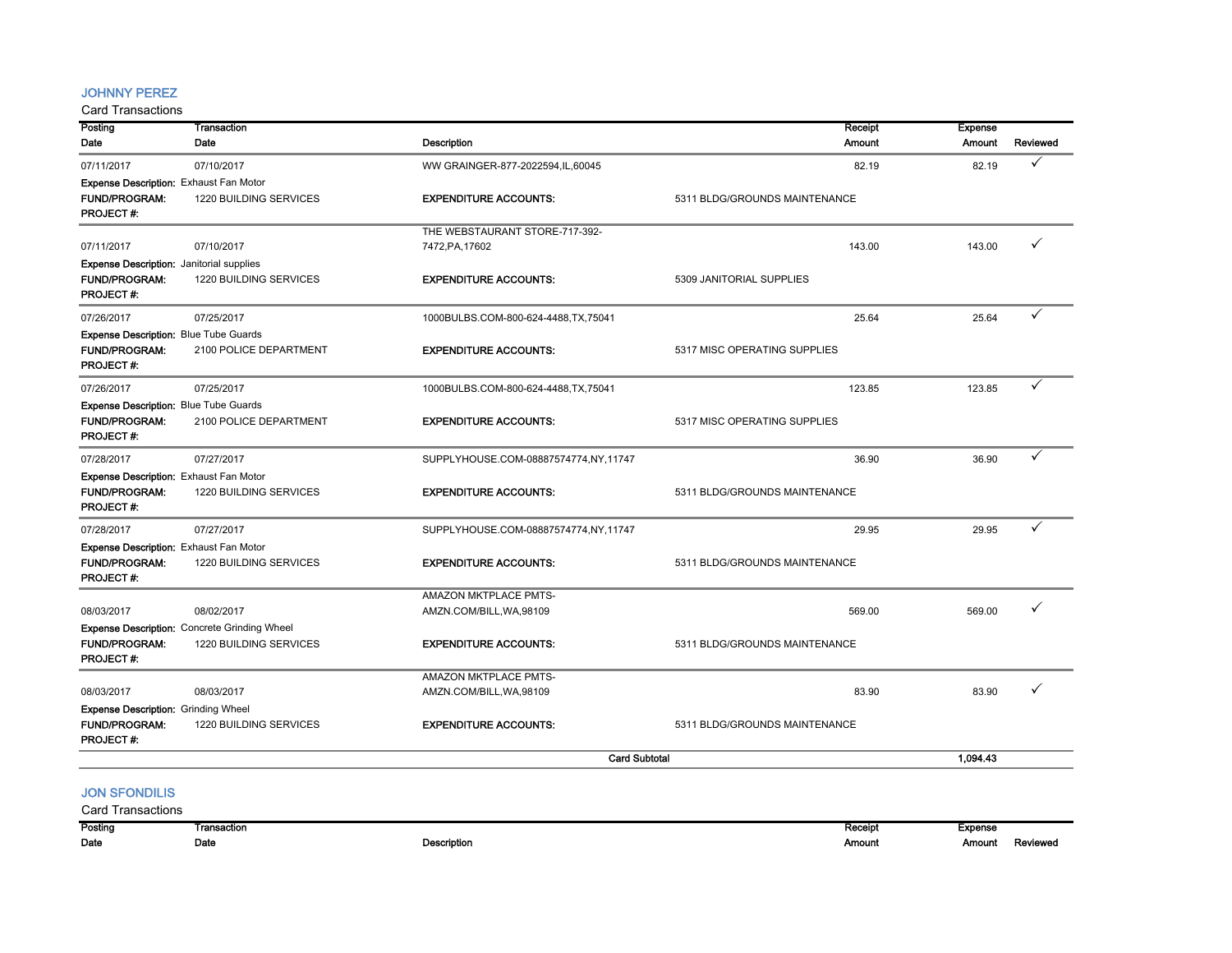| 07/06/2017                                                         | 07/05/2017                                         | CHICAGO TRIB SUBSCRIPT-03125467900, TX, 75067 | 3.96                           | 3.96    | ✓ |
|--------------------------------------------------------------------|----------------------------------------------------|-----------------------------------------------|--------------------------------|---------|---|
| Expense Description: Online Subscription                           |                                                    |                                               |                                |         |   |
| <b>FUND/PROGRAM:</b>                                               | 1600 ADMIN & BOT                                   | <b>EXPENDITURE ACCOUNTS:</b>                  | 5302 BOOKS & SUBSCRIPTIONS     |         |   |
| PROJECT#:                                                          |                                                    |                                               |                                |         |   |
| 07/07/2017                                                         | 07/06/2017                                         | EDCO AWARDS-9545870137,FL,33021               | 331.56                         | 331.56  | ✓ |
|                                                                    | <b>Expense Description: RNR Sponsor Awards</b>     |                                               |                                |         |   |
| <b>FUND/PROGRAM:</b>                                               | 1140 SPECIAL EVENTS                                | <b>EXPENDITURE ACCOUNTS:</b>                  | 5297 PROGRAMS/ACTIVITIES       |         |   |
| <b>PROJECT#:</b>                                                   | 2017-025                                           |                                               |                                |         |   |
|                                                                    |                                                    | AMAZON MKTPLACE PMTS-                         |                                |         |   |
| 07/10/2017                                                         | 07/08/2017                                         | AMZN.COM/BILL, WA, 98109                      | (13.97)                        | (13.97) | ✓ |
| <b>Expense Description: Refund Earbuds</b>                         |                                                    |                                               |                                |         |   |
| <b>FUND/PROGRAM:</b>                                               | 1600 ADMIN & BOT                                   | <b>EXPENDITURE ACCOUNTS:</b>                  | 5318 OFFICE SUPPLIES           |         |   |
| <b>PROJECT#:</b>                                                   |                                                    |                                               |                                |         |   |
| 07/17/2017                                                         | 07/14/2017                                         | JIMMY JOHNS - 1629 - E-WHEELING, IL, 60090    | 105.00                         | 105.00  | ✓ |
|                                                                    | <b>Expense Description: Lunch PW Negotiations</b>  |                                               |                                |         |   |
| <b>FUND/PROGRAM:</b>                                               | 1600 ADMIN & BOT                                   | <b>EXPENDITURE ACCOUNTS:</b>                  | 5105 LOCAL TRAINING & MEETINGS |         |   |
| PROJECT#:                                                          |                                                    |                                               |                                |         |   |
|                                                                    |                                                    | DAILY HERALD/REFLEJOS-ARLINGTON               |                                |         |   |
| 07/19/2017                                                         | 07/17/2017                                         | HTS, IL, 60005                                | 40.00                          | 40.00   | ✓ |
|                                                                    | <b>Expense Description: Newspaper Subscription</b> |                                               |                                |         |   |
| FUND/PROGRAM:                                                      | 1600 ADMIN & BOT                                   | <b>EXPENDITURE ACCOUNTS:</b>                  | 5302 BOOKS & SUBSCRIPTIONS     |         |   |
| PROJECT #:                                                         |                                                    |                                               |                                |         |   |
|                                                                    |                                                    | COUNTRY INN BY CARLSON-PROSPECT               |                                |         |   |
| 07/21/2017                                                         | 07/13/2017                                         | HEIG, IL, 60070                               | 598.08                         | 598.08  | ✓ |
|                                                                    |                                                    |                                               |                                |         |   |
| <b>Expense Description: Fox Point/Cruz</b><br><b>FUND/PROGRAM:</b> | 5600                                               | <b>EXPENDITURE ACCOUNTS:</b>                  | 5232 RENTAL AGREEMENTS         |         |   |
| PROJECT#:                                                          | 2017-026                                           |                                               |                                |         |   |
|                                                                    |                                                    |                                               |                                |         |   |
|                                                                    | 07/13/2017                                         | COUNTRY INN BY CARLSON-PROSPECT               | 598.08                         | 598.08  | ✓ |
| 07/21/2017                                                         |                                                    | HEIG, IL, 60070                               |                                |         |   |
| <b>Expense Description:</b> Fox Point/Carillo                      |                                                    |                                               |                                |         |   |
| <b>FUND/PROGRAM:</b>                                               | 5600<br>2017-026                                   | <b>EXPENDITURE ACCOUNTS:</b>                  | 5232 RENTAL AGREEMENTS         |         |   |
| PROJECT#:                                                          |                                                    |                                               |                                |         |   |
|                                                                    |                                                    | COUNTRY INN BY CARLSON-PROSPECT               |                                |         | ✓ |
| 07/21/2017                                                         | 07/13/2017                                         | HEIG, IL, 60070                               | 598.08                         | 598.08  |   |
| Expense Description: Fox Point/Teran                               |                                                    |                                               |                                |         |   |
| <b>FUND/PROGRAM:</b>                                               | 5600                                               | <b>EXPENDITURE ACCOUNTS:</b>                  | 5232 RENTAL AGREEMENTS         |         |   |
| PROJECT#:                                                          | 2017-026                                           |                                               |                                |         |   |
|                                                                    |                                                    | COUNTRY INN BY CARLSON-PROSPECT               |                                |         |   |
| 07/21/2017                                                         | 07/13/2017                                         | <b>HEIG, IL, 60070</b>                        | 598.08                         | 598.08  | ✓ |
| <b>Expense Description:</b> Fox Point/Mancada                      |                                                    |                                               |                                |         |   |
| <b>FUND/PROGRAM:</b>                                               | 5600                                               | <b>EXPENDITURE ACCOUNTS:</b>                  | 5232 RENTAL AGREEMENTS         |         |   |
| PROJECT#:                                                          | 2017-026                                           |                                               |                                |         |   |
|                                                                    |                                                    | COUNTRY INN BY CARLSON-PROSPECT               |                                |         |   |
| 07/21/2017                                                         | 07/13/2017                                         | HEIG, IL, 60070                               | 598.08                         | 598.08  | ✓ |
| Expense Description: Fox Point/Lara                                |                                                    |                                               |                                |         |   |
| <b>FUND/PROGRAM:</b>                                               | 5600                                               | <b>EXPENDITURE ACCOUNTS:</b>                  | 5232 RENTAL AGREEMENTS         |         |   |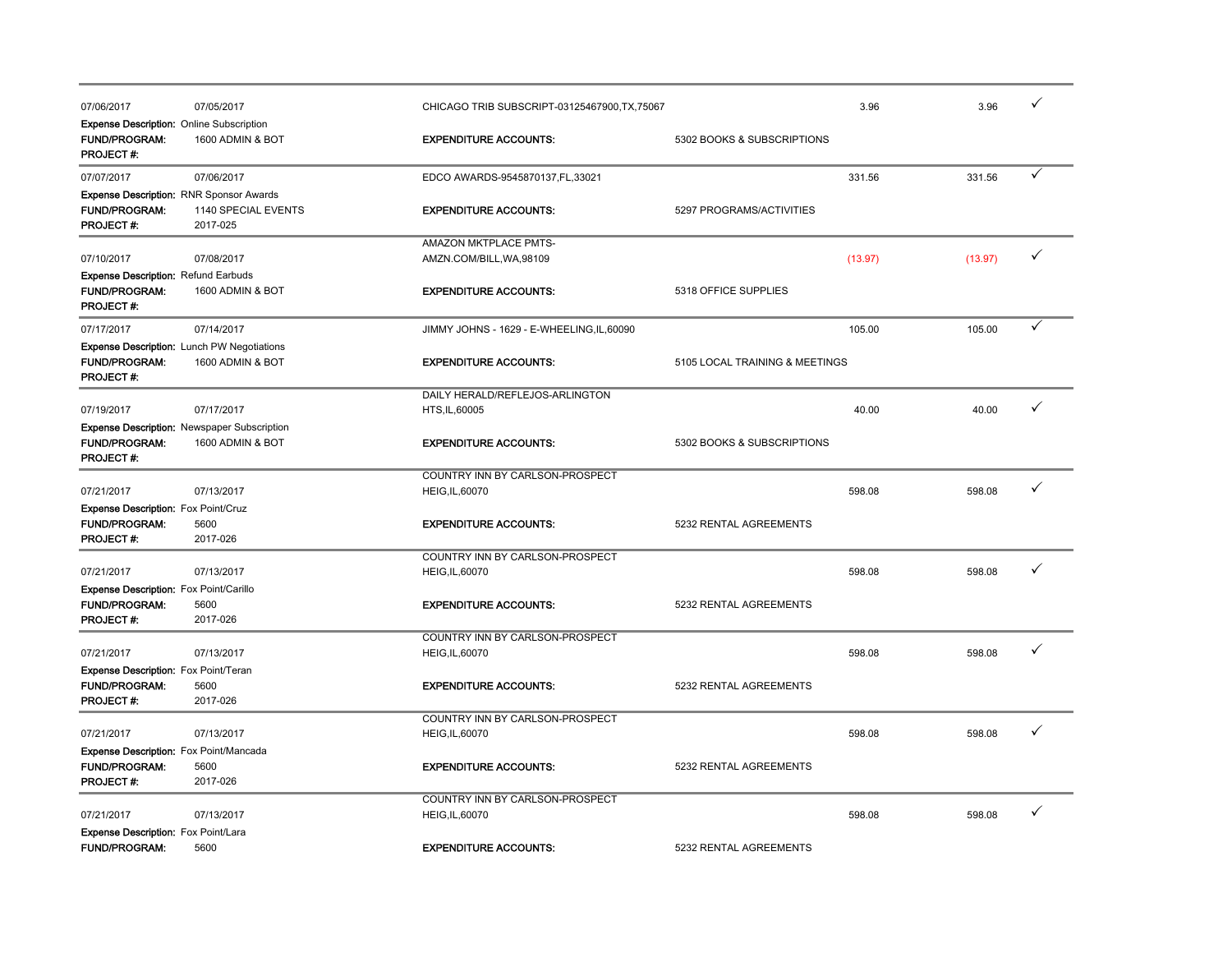| PROJECT #:                                     | 2017-026                                        |                                 |                        |        |        |              |
|------------------------------------------------|-------------------------------------------------|---------------------------------|------------------------|--------|--------|--------------|
|                                                |                                                 | COUNTRY INN BY CARLSON-PROSPECT |                        |        |        |              |
| 07/21/2017                                     | 07/13/2017                                      | HEIG, IL, 60070                 |                        | 598.08 | 598.08 | ✓            |
| <b>Expense Description:</b> Fox Point/Manrique |                                                 |                                 |                        |        |        |              |
| <b>FUND/PROGRAM:</b>                           | 5600                                            | <b>EXPENDITURE ACCOUNTS:</b>    | 5232 RENTAL AGREEMENTS |        |        |              |
| <b>PROJECT#:</b>                               | 2017-026                                        |                                 |                        |        |        |              |
|                                                |                                                 | COUNTRY INN BY CARLSON-PROSPECT |                        |        |        |              |
| 07/21/2017                                     | 07/13/2017                                      | <b>HEIG, IL, 60070</b>          |                        | 598.08 | 598.08 | $\checkmark$ |
| Expense Description: Fox Point/Carreno         |                                                 |                                 |                        |        |        |              |
| FUND/PROGRAM:                                  | 5600                                            | <b>EXPENDITURE ACCOUNTS:</b>    | 5232 RENTAL AGREEMENTS |        |        |              |
| PROJECT#:                                      | 2017-026                                        |                                 |                        |        |        |              |
|                                                |                                                 | COUNTRY INN BY CARLSON-PROSPECT |                        |        |        |              |
| 07/21/2017                                     | 07/13/2017                                      | <b>HEIG, IL, 60070</b>          |                        | 598.08 | 598.08 | ✓            |
| <b>Expense Description:</b> Fox Point/Herrera  |                                                 |                                 |                        |        |        |              |
| <b>FUND/PROGRAM:</b>                           | 5600                                            | <b>EXPENDITURE ACCOUNTS:</b>    | 5232 RENTAL AGREEMENTS |        |        |              |
| PROJECT #:                                     | 2017-026                                        |                                 |                        |        |        |              |
|                                                |                                                 |                                 |                        |        |        |              |
|                                                |                                                 | COUNTRY INN BY CARLSON-PROSPECT |                        |        |        | ✓            |
| 07/21/2017                                     | 07/13/2017                                      | HEIG, IL, 60070                 |                        | 698.08 | 698.08 |              |
| Expense Description: Fox Point/Bravo           |                                                 |                                 |                        |        |        |              |
| <b>FUND/PROGRAM:</b>                           | 5600                                            | <b>EXPENDITURE ACCOUNTS:</b>    | 5232 RENTAL AGREEMENTS |        |        |              |
| PROJECT#:                                      | 2017-026                                        |                                 |                        |        |        |              |
|                                                |                                                 | COUNTRY INN BY CARLSON-PROSPECT |                        |        |        |              |
| 07/21/2017                                     | 07/13/2017                                      | <b>HEIG, IL, 60070</b>          |                        | 718.08 | 718.08 | ✓            |
| Expense Description: Fox Point/Piotrowski      |                                                 |                                 |                        |        |        |              |
| <b>FUND/PROGRAM:</b>                           | 5600                                            | <b>EXPENDITURE ACCOUNTS:</b>    | 5232 RENTAL AGREEMENTS |        |        |              |
| <b>PROJECT#:</b>                               | 2017-026                                        |                                 |                        |        |        |              |
|                                                |                                                 | COUNTRY INN BY CARLSON-PROSPECT |                        |        |        |              |
| 07/21/2017                                     | 07/13/2017                                      | HEIG, IL, 60070                 |                        | 598.08 | 598.08 |              |
|                                                | <b>Expense Description:</b> Fox Point/Guadalupe |                                 |                        |        |        |              |
| <b>FUND/PROGRAM:</b>                           | 5600                                            | <b>EXPENDITURE ACCOUNTS:</b>    | 5232 RENTAL AGREEMENTS |        |        |              |
| PROJECT#:                                      | 2017-026                                        |                                 |                        |        |        |              |
|                                                |                                                 |                                 |                        |        |        |              |
| 07/21/2017                                     | 07/13/2017                                      | COUNTRY INN BY CARLSON-PROSPECT |                        | 698.08 | 698.08 | ✓            |
|                                                |                                                 | HEIG, IL, 60070                 |                        |        |        |              |
| <b>Expense Description:</b> Fox Point/Ortiz    |                                                 |                                 |                        |        |        |              |
| <b>FUND/PROGRAM:</b>                           | 5600                                            | <b>EXPENDITURE ACCOUNTS:</b>    | 5232 RENTAL AGREEMENTS |        |        |              |
| PROJECT#:                                      | 2017-026                                        |                                 |                        |        |        |              |
|                                                |                                                 | COUNTRY INN BY CARLSON-PROSPECT |                        |        |        |              |
| 07/21/2017                                     | 07/13/2017                                      | HEIG, IL, 60070                 |                        | 598.08 | 598.08 | ✓            |
| Expense Description: Fox Point/Chan            |                                                 |                                 |                        |        |        |              |
| <b>FUND/PROGRAM:</b>                           | 5600                                            | <b>EXPENDITURE ACCOUNTS:</b>    | 5232 RENTAL AGREEMENTS |        |        |              |
| PROJECT#:                                      | 2017-026                                        |                                 |                        |        |        |              |
|                                                |                                                 | COUNTRY INN BY CARLSON-PROSPECT |                        |        |        |              |
| 07/21/2017                                     | 07/13/2017                                      | <b>HEIG, IL, 60070</b>          |                        | 598.08 | 598.08 | ✓            |
| Expense Description: Fox Point/Chan            |                                                 |                                 |                        |        |        |              |
| <b>FUND/PROGRAM:</b>                           | 5600                                            | <b>EXPENDITURE ACCOUNTS:</b>    | 5232 RENTAL AGREEMENTS |        |        |              |
| <b>PROJECT#:</b>                               | 2017-026                                        |                                 |                        |        |        |              |
|                                                |                                                 |                                 |                        |        |        |              |
|                                                |                                                 | COUNTRY INN BY CARLSON-PROSPECT |                        |        |        | ✓            |
| 07/21/2017                                     | 07/13/2017                                      | HEIG, IL, 60070                 |                        | 598.08 | 598.08 |              |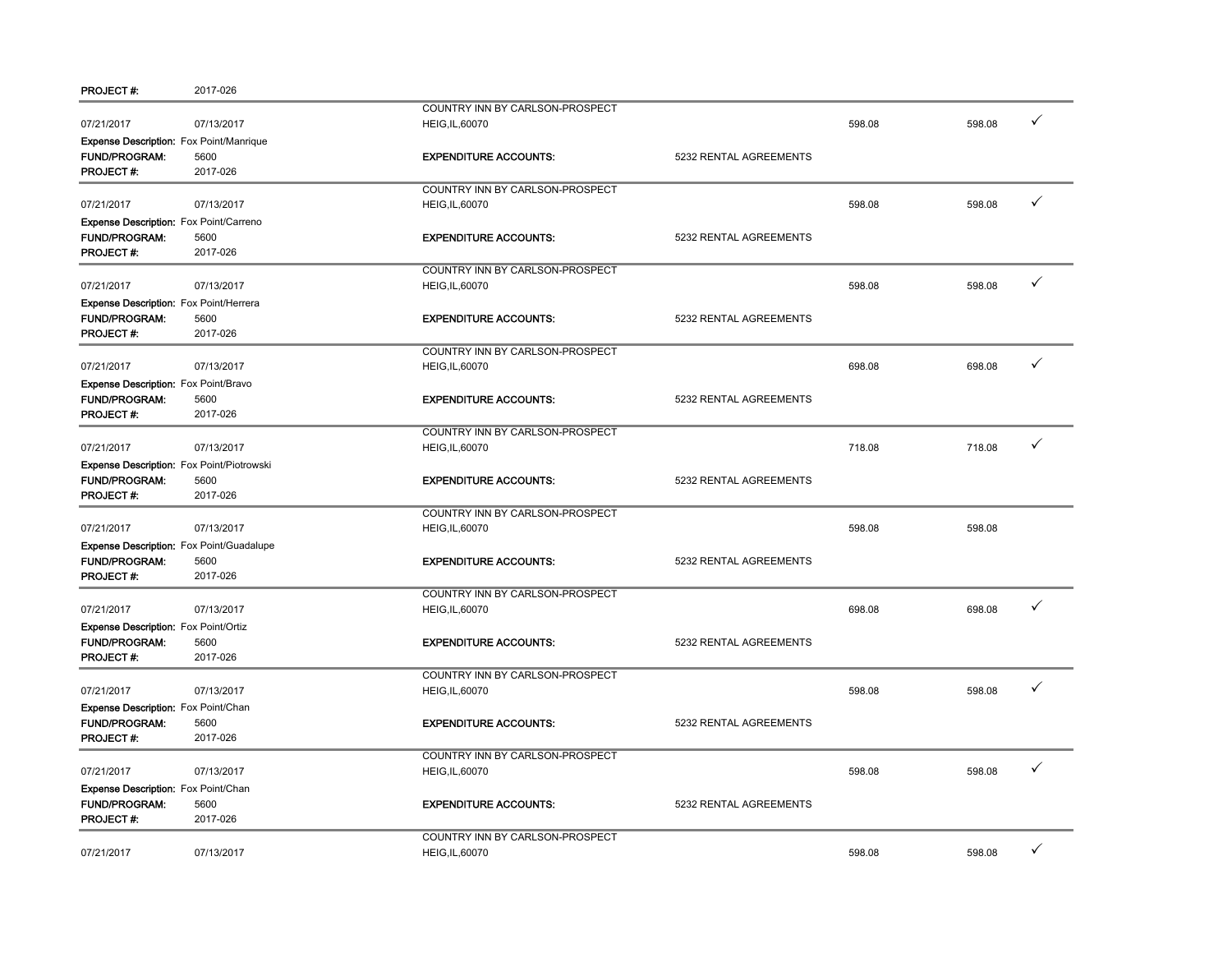| <b>Expense Description:</b> Fox Point/Teran |            |                                 |                        |        |        |   |
|---------------------------------------------|------------|---------------------------------|------------------------|--------|--------|---|
| <b>FUND/PROGRAM:</b>                        | 5600       | <b>EXPENDITURE ACCOUNTS:</b>    | 5232 RENTAL AGREEMENTS |        |        |   |
| <b>PROJECT#:</b>                            | 2017-026   |                                 |                        |        |        |   |
|                                             |            | COUNTRY INN BY CARLSON-PROSPECT |                        |        |        |   |
| 07/21/2017                                  | 07/13/2017 | <b>HEIG, IL, 60070</b>          |                        | 598.08 | 598.08 | ✓ |
| <b>Expense Description:</b> Fox Point/Cruz  |            |                                 |                        |        |        |   |
| <b>FUND/PROGRAM:</b>                        | 5600       | <b>EXPENDITURE ACCOUNTS:</b>    | 5232 RENTAL AGREEMENTS |        |        |   |
| <b>PROJECT#:</b>                            | 2017-026   |                                 |                        |        |        |   |
|                                             |            | COUNTRY INN BY CARLSON-PROSPECT |                        |        |        |   |
| 07/21/2017                                  | 07/13/2017 | <b>HEIG, IL, 60070</b>          |                        | 598.08 | 598.08 | ✓ |
| Expense Description: Fox Point/Antonio      |            |                                 |                        |        |        |   |
| FUND/PROGRAM:                               | 5600       | <b>EXPENDITURE ACCOUNTS:</b>    | 5232 RENTAL AGREEMENTS |        |        |   |
| <b>PROJECT#:</b>                            | 2017-026   |                                 |                        |        |        |   |
|                                             |            |                                 |                        |        |        |   |
|                                             |            | COUNTRY INN BY CARLSON-PROSPECT |                        |        |        | ✓ |
| 07/24/2017                                  | 07/22/2017 | <b>HEIG, IL, 60070</b>          |                        | 359.04 | 359.04 |   |
| Expense Description: Fox Point/Bravo        |            |                                 |                        |        |        |   |
| FUND/PROGRAM:                               | 5600       | <b>EXPENDITURE ACCOUNTS:</b>    | 5232 RENTAL AGREEMENTS |        |        |   |
| <b>PROJECT#:</b>                            | 2017-026   |                                 |                        |        |        |   |
|                                             |            | COUNTRY INN BY CARLSON-PROSPECT |                        |        |        |   |
| 07/24/2017                                  | 07/22/2017 | HEIG, IL, 60070                 |                        | 299.04 | 299.04 | ✓ |
| <b>Expense Description:</b> Fox Point/Cruz  |            |                                 |                        |        |        |   |
| <b>FUND/PROGRAM:</b>                        | 5600       | <b>EXPENDITURE ACCOUNTS:</b>    | 5232 RENTAL AGREEMENTS |        |        |   |
| PROJECT#:                                   | 2017-026   |                                 |                        |        |        |   |
|                                             |            | COUNTRY INN BY CARLSON-PROSPECT |                        |        |        |   |
| 07/24/2017                                  | 07/22/2017 | <b>HEIG, IL, 60070</b>          |                        | 359.04 | 359.04 | ✓ |
|                                             |            |                                 |                        |        |        |   |
| <b>Expense Description:</b> Fox Point/Ortiz |            |                                 |                        |        |        |   |
| FUND/PROGRAM:                               | 5600       | <b>EXPENDITURE ACCOUNTS:</b>    | 5232 RENTAL AGREEMENTS |        |        |   |
| <b>PROJECT#:</b>                            | 2017-026   |                                 |                        |        |        |   |
|                                             |            | COUNTRY INN BY CARLSON-PROSPECT |                        |        |        |   |
| 07/24/2017                                  | 07/22/2017 | <b>HEIG,IL,60070</b>            |                        | 299.04 | 299.04 | ✓ |
| Expense Description: Fox Point/Carillo      |            |                                 |                        |        |        |   |
| <b>FUND/PROGRAM:</b>                        | 5600       | <b>EXPENDITURE ACCOUNTS:</b>    | 5232 RENTAL AGREEMENTS |        |        |   |
| <b>PROJECT#:</b>                            | 2017-026   |                                 |                        |        |        |   |
|                                             |            | COUNTRY INN BY CARLSON-PROSPECT |                        |        |        |   |
| 07/24/2017                                  | 07/22/2017 | <b>HEIG, IL, 60070</b>          |                        | 299.04 | 299.04 | ✓ |
| Expense Description: Fox Point/Teran        |            |                                 |                        |        |        |   |
| <b>FUND/PROGRAM:</b>                        | 5600       | <b>EXPENDITURE ACCOUNTS:</b>    | 5232 RENTAL AGREEMENTS |        |        |   |
| PROJECT#:                                   | 2017-026   |                                 |                        |        |        |   |
|                                             |            |                                 |                        |        |        |   |
|                                             |            | COUNTRY INN BY CARLSON-PROSPECT |                        |        |        | ✓ |
| 07/24/2017                                  | 07/22/2017 | HEIG, IL, 60070                 |                        | 299.04 | 299.04 |   |
| Expense Description: Fox Point/Mancada      |            |                                 |                        |        |        |   |
| <b>FUND/PROGRAM:</b>                        | 5600       | <b>EXPENDITURE ACCOUNTS:</b>    | 5232 RENTAL AGREEMENTS |        |        |   |
| <b>PROJECT#:</b>                            | 2017-026   |                                 |                        |        |        |   |
|                                             |            | COUNTRY INN BY CARLSON-PROSPECT |                        |        |        |   |
| 07/24/2017                                  | 07/22/2017 | <b>HEIG, IL, 60070</b>          |                        | 299.04 | 299.04 | ✓ |
| Expense Description: Fox Point/Lara         |            |                                 |                        |        |        |   |
| <b>FUND/PROGRAM:</b>                        | 5600       | <b>EXPENDITURE ACCOUNTS:</b>    | 5232 RENTAL AGREEMENTS |        |        |   |
| <b>PROJECT#:</b>                            | 2017-026   |                                 |                        |        |        |   |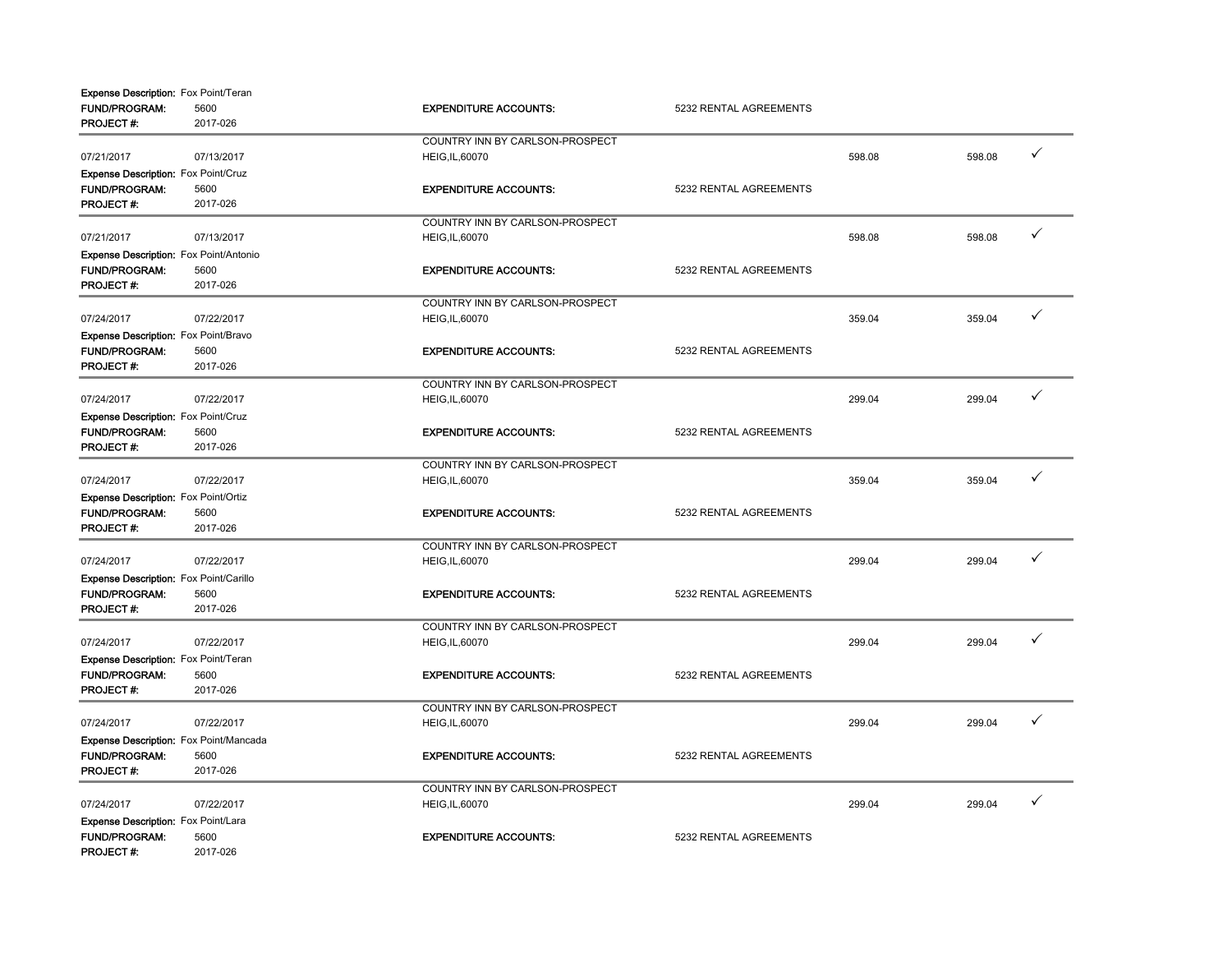| 07/24/2017                                      | 07/22/2017       | HAWTHORN SUITES WHEELI-WHEELING, IL, 60090 |                        | 474.60 | 474.60 | ✓ |
|-------------------------------------------------|------------------|--------------------------------------------|------------------------|--------|--------|---|
| Expense Description: Fox Point/Martinez         |                  |                                            |                        |        |        |   |
| FUND/PROGRAM:                                   | 5600             | <b>EXPENDITURE ACCOUNTS:</b>               | 5232 RENTAL AGREEMENTS |        |        |   |
| <b>PROJECT#:</b>                                | 2017-026         |                                            |                        |        |        |   |
|                                                 |                  | COUNTRY INN BY CARLSON-PROSPECT            |                        |        |        |   |
| 07/24/2017                                      | 07/22/2017       | <b>HEIG, IL, 60070</b>                     |                        | 299.04 | 299.04 | ✓ |
| <b>Expense Description:</b> Fox Point/Manrique  |                  |                                            |                        |        |        |   |
| <b>FUND/PROGRAM:</b>                            | 5600             | <b>EXPENDITURE ACCOUNTS:</b>               | 5232 RENTAL AGREEMENTS |        |        |   |
| PROJECT#:                                       | 2017-026         |                                            |                        |        |        |   |
|                                                 |                  | COUNTRY INN BY CARLSON-PROSPECT            |                        |        |        |   |
| 07/24/2017                                      | 07/22/2017       | <b>HEIG, IL, 60070</b>                     |                        | 299.04 | 299.04 | ✓ |
|                                                 |                  |                                            |                        |        |        |   |
| Expense Description: Fox Point/Carreno          |                  |                                            |                        |        |        |   |
| <b>FUND/PROGRAM:</b><br><b>PROJECT#:</b>        | 5600<br>2017-026 | <b>EXPENDITURE ACCOUNTS:</b>               | 5232 RENTAL AGREEMENTS |        |        |   |
|                                                 |                  |                                            |                        |        |        |   |
|                                                 |                  | COUNTRY INN BY CARLSON-PROSPECT            |                        |        |        |   |
| 07/25/2017                                      | 07/22/2017       | <b>HEIG, IL, 60070</b>                     |                        | 299.04 | 299.04 |   |
| Expense Description: Fox Point/Herrera          |                  |                                            |                        |        |        |   |
| <b>FUND/PROGRAM:</b>                            | 5600             | <b>EXPENDITURE ACCOUNTS:</b>               | 5232 RENTAL AGREEMENTS |        |        |   |
| PROJECT#:                                       | 2017-026         |                                            |                        |        |        |   |
|                                                 |                  | COUNTRY INN BY CARLSON-PROSPECT            |                        |        |        |   |
| 07/25/2017                                      | 07/22/2017       | <b>HEIG, IL, 60070</b>                     |                        | 299.04 | 299.04 |   |
| <b>Expense Description: Fox Point/Guadalupe</b> |                  |                                            |                        |        |        |   |
| <b>FUND/PROGRAM:</b>                            | 5600             | <b>EXPENDITURE ACCOUNTS:</b>               | 5232 RENTAL AGREEMENTS |        |        |   |
| <b>PROJECT#:</b>                                | 2017-026         |                                            |                        |        |        |   |
|                                                 |                  | COUNTRY INN BY CARLSON-PROSPECT            |                        |        |        |   |
| 07/25/2017                                      | 07/22/2017       | <b>HEIG, IL, 60070</b>                     |                        | 359.04 | 359.04 | ✓ |
| Expense Description: Fox Point/Piotrowski       |                  |                                            |                        |        |        |   |
| FUND/PROGRAM:                                   | 5600             | <b>EXPENDITURE ACCOUNTS:</b>               | 5232 RENTAL AGREEMENTS |        |        |   |
| PROJECT#:                                       | 2017-026         |                                            |                        |        |        |   |
|                                                 |                  | COUNTRY INN BY CARLSON-PROSPECT            |                        |        |        |   |
| 07/25/2017                                      | 07/22/2017       | <b>HEIG, IL, 60070</b>                     |                        | 199.36 | 199.36 |   |
| Expense Description: Fox Point/Piotrowski       |                  |                                            |                        |        |        |   |
| FUND/PROGRAM:                                   | 5600             | <b>EXPENDITURE ACCOUNTS:</b>               | 5232 RENTAL AGREEMENTS |        |        |   |
| PROJECT#:                                       | 2017-026         |                                            |                        |        |        |   |
|                                                 |                  | COUNTRY INN BY CARLSON-PROSPECT            |                        |        |        |   |
| 07/25/2017                                      | 07/22/2017       | <b>HEIG, IL, 60070</b>                     |                        | 299.04 | 299.04 |   |
| <b>Expense Description:</b> Fox Point/Chan      |                  |                                            |                        |        |        |   |
| <b>FUND/PROGRAM:</b>                            | 5600             | <b>EXPENDITURE ACCOUNTS:</b>               | 5232 RENTAL AGREEMENTS |        |        |   |
| PROJECT #:                                      | 2017-026         |                                            |                        |        |        |   |
|                                                 |                  |                                            |                        |        |        |   |
|                                                 |                  | COUNTRY INN BY CARLSON-PROSPECT            |                        |        |        | ✓ |
| 07/25/2017                                      | 07/22/2017       | <b>HEIG, IL, 60070</b>                     |                        | 299.04 | 299.04 |   |
| Expense Description: Fox Point/Chan             |                  |                                            |                        |        |        |   |
| <b>FUND/PROGRAM:</b>                            | 5600             | <b>EXPENDITURE ACCOUNTS:</b>               | 5232 RENTAL AGREEMENTS |        |        |   |
| PROJECT #:                                      | 2017-026         |                                            |                        |        |        |   |
|                                                 |                  | COUNTRY INN BY CARLSON-PROSPECT            |                        |        |        |   |
| 07/25/2017                                      | 07/22/2017       | <b>HEIG, IL, 60070</b>                     |                        | 299.04 | 299.04 | ✓ |
| <b>Expense Description:</b> Fox Point/Teran     |                  |                                            |                        |        |        |   |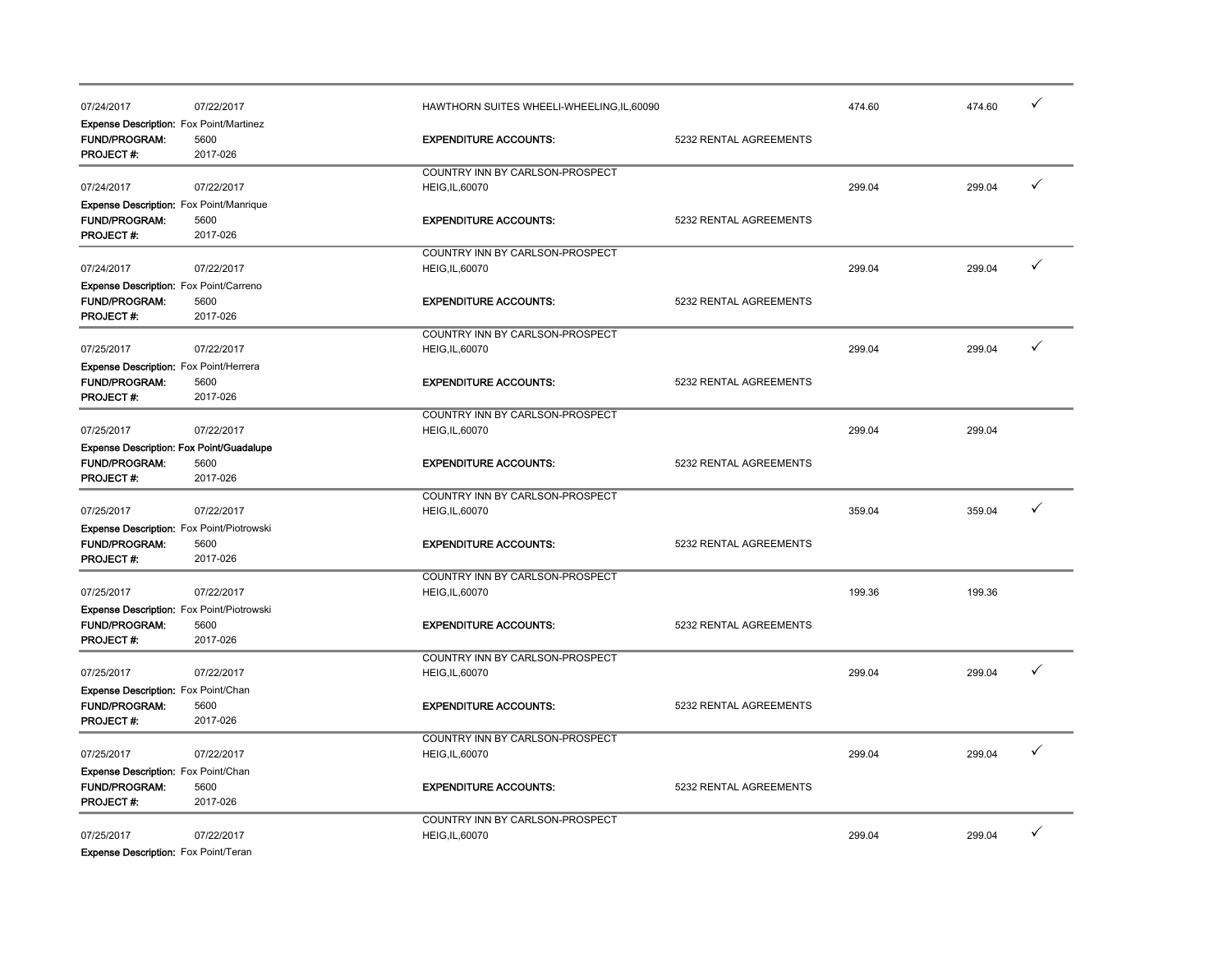| <b>FUND/PROGRAM:</b><br>PROJECT#:               | 5600<br>2017-026                                   | <b>EXPENDITURE ACCOUNTS:</b>               | 5232 RENTAL AGREEMENTS     |        |        |              |
|-------------------------------------------------|----------------------------------------------------|--------------------------------------------|----------------------------|--------|--------|--------------|
|                                                 |                                                    | COUNTRY INN BY CARLSON-PROSPECT            |                            |        |        |              |
| 07/25/2017                                      | 07/22/2017                                         | HEIG, IL, 60070                            |                            | 299.04 | 299.04 | $\checkmark$ |
| <b>Expense Description: Fox Point/Cruz</b>      |                                                    |                                            |                            |        |        |              |
| <b>FUND/PROGRAM:</b>                            | 5600                                               | <b>EXPENDITURE ACCOUNTS:</b>               | 5232 RENTAL AGREEMENTS     |        |        |              |
| PROJECT#:                                       | 2017-026                                           |                                            |                            |        |        |              |
|                                                 |                                                    | COUNTRY INN BY CARLSON-PROSPECT            |                            |        |        |              |
| 07/25/2017                                      | 07/22/2017                                         | HEIG, IL, 60070                            |                            | 299.04 | 299.04 | $\checkmark$ |
| Expense Description: Fox Point/Antonio          |                                                    |                                            |                            |        |        |              |
| <b>FUND/PROGRAM:</b>                            | 5600                                               | <b>EXPENDITURE ACCOUNTS:</b>               | 5232 RENTAL AGREEMENTS     |        |        |              |
| PROJECT#:                                       | 2017-026                                           |                                            |                            |        |        |              |
|                                                 |                                                    |                                            |                            |        |        | $\checkmark$ |
| 07/26/2017                                      | 07/24/2017                                         | HAWTHORN SUITES WHEELI-WHEELING, IL, 60090 |                            | 406.80 | 406.80 |              |
| Expense Description: Fox Point/Moncada          |                                                    |                                            |                            |        |        |              |
| <b>FUND/PROGRAM:</b><br>PROJECT #:              | 5600                                               | <b>EXPENDITURE ACCOUNTS:</b>               | 5232 RENTAL AGREEMENTS     |        |        |              |
|                                                 | 2017-026                                           |                                            |                            |        |        |              |
| 07/26/2017                                      | 07/24/2017                                         | HAWTHORN SUITES WHEELI-WHEELING, IL, 60090 |                            | 406.80 | 406.80 | $\checkmark$ |
| Expense Description: Fox Point/Piotrowski       |                                                    |                                            |                            |        |        |              |
| <b>FUND/PROGRAM:</b>                            | 5600                                               | <b>EXPENDITURE ACCOUNTS:</b>               | 5232 RENTAL AGREEMENTS     |        |        |              |
| PROJECT#:                                       | 2017-026                                           |                                            |                            |        |        |              |
|                                                 |                                                    |                                            |                            |        |        |              |
| 07/26/2017                                      | 07/24/2017                                         | HAWTHORN SUITES WHEELI-WHEELING, IL, 60090 |                            | 90.40  | 90.40  | $\checkmark$ |
| Expense Description: Fox Point/Piotrowski       |                                                    |                                            |                            |        |        |              |
| <b>FUND/PROGRAM:</b>                            | 5600                                               | <b>EXPENDITURE ACCOUNTS:</b>               | 5232 RENTAL AGREEMENTS     |        |        |              |
| <b>PROJECT#:</b>                                | 2017-026                                           |                                            |                            |        |        |              |
|                                                 |                                                    | DAILY HERALD/REFLEJOS-ARLINGTON            |                            |        |        |              |
| 07/26/2017                                      | 07/24/2017                                         | HTS, IL, 60005                             |                            | 40.00  | 40.00  | $\checkmark$ |
|                                                 | <b>Expense Description: Newspaper Subscription</b> |                                            |                            |        |        |              |
| <b>FUND/PROGRAM:</b>                            | 1600 ADMIN & BOT                                   | <b>EXPENDITURE ACCOUNTS:</b>               | 5302 BOOKS & SUBSCRIPTIONS |        |        |              |
| <b>PROJECT#:</b>                                |                                                    |                                            |                            |        |        |              |
| 07/26/2017                                      | 07/24/2017                                         | HAWTHORN SUITES WHEELI-WHEELING, IL, 60090 |                            | 406.80 | 406.80 | $\checkmark$ |
| Expense Description: Fox Point/Ortiz            |                                                    |                                            |                            |        |        |              |
| <b>FUND/PROGRAM:</b>                            | 5600                                               | <b>EXPENDITURE ACCOUNTS:</b>               | 5232 RENTAL AGREEMENTS     |        |        |              |
| PROJECT#:                                       | 2017-026                                           |                                            |                            |        |        |              |
|                                                 |                                                    |                                            |                            |        |        |              |
| 07/26/2017                                      | 07/24/2017                                         | HAWTHORN SUITES WHEELI-WHEELING, IL, 60090 |                            | 519.80 | 519.80 | $\checkmark$ |
| <b>Expense Description:</b> Fox Point/Guadalupe |                                                    |                                            |                            |        |        |              |
| <b>FUND/PROGRAM:</b>                            | 5600                                               | <b>EXPENDITURE ACCOUNTS:</b>               | 5232 RENTAL AGREEMENTS     |        |        |              |
| <b>PROJECT#:</b>                                | 2017-026                                           |                                            |                            |        |        |              |
| 07/26/2017                                      | 07/24/2017                                         | HAWTHORN SUITES WHEELI-WHEELING, IL, 60090 |                            | 406.80 | 406.80 | $\checkmark$ |
| Expense Description: Fox Point/Velasquez        |                                                    |                                            |                            |        |        |              |
| <b>FUND/PROGRAM:</b>                            | 5600                                               | <b>EXPENDITURE ACCOUNTS:</b>               | 5232 RENTAL AGREEMENTS     |        |        |              |
| <b>PROJECT#:</b>                                | 2017-026                                           |                                            |                            |        |        |              |
|                                                 |                                                    |                                            |                            |        |        |              |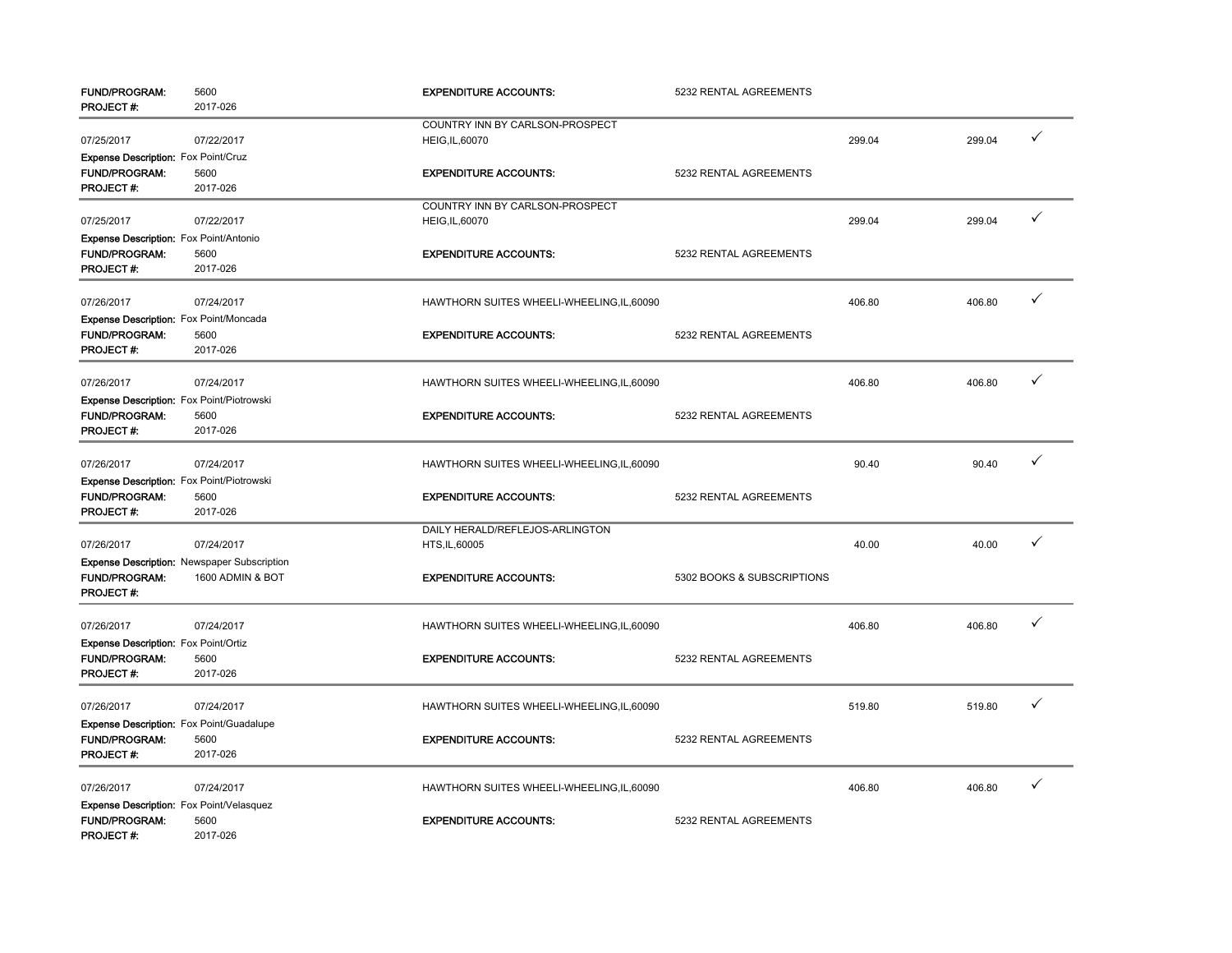| 07/26/2017                                                                              | 07/24/2017       | HAWTHORN SUITES WHEELI-WHEELING.IL.60090   |                        | 406.80 | 406.80 |   |
|-----------------------------------------------------------------------------------------|------------------|--------------------------------------------|------------------------|--------|--------|---|
| Expense Description: Fox Point/Barrera, M.<br>FUND/PROGRAM:<br><b>PROJECT#:</b>         | 5600<br>2017-026 | <b>EXPENDITURE ACCOUNTS:</b>               | 5232 RENTAL AGREEMENTS |        |        |   |
| 07/26/2017                                                                              | 07/24/2017       | HAWTHORN SUITES WHEELI-WHEELING, IL, 60090 |                        | 339.00 | 339.00 | ✓ |
| <b>Expense Description:</b> Fox Point/Teran<br><b>FUND/PROGRAM:</b><br><b>PROJECT#:</b> | 5600<br>2017-026 | <b>EXPENDITURE ACCOUNTS:</b>               | 5232 RENTAL AGREEMENTS |        |        |   |
| 07/26/2017                                                                              | 07/24/2017       | HAWTHORN SUITES WHEELI-WHEELING, IL, 60090 |                        | 90.40  | 90.40  | ✓ |
| Expense Description: Fox Point/Velasquez<br><b>FUND/PROGRAM:</b><br>PROJECT#:           | 5600<br>2017-026 | <b>EXPENDITURE ACCOUNTS:</b>               | 5232 RENTAL AGREEMENTS |        |        |   |
| 07/26/2017                                                                              | 07/24/2017       | HAWTHORN SUITES WHEELI-WHEELING, IL, 60090 |                        | 339.00 | 339.00 | ✓ |
| Expense Description: Fox Point/Ortiz<br>FUND/PROGRAM:<br><b>PROJECT#:</b>               | 5600<br>2017-026 | <b>EXPENDITURE ACCOUNTS:</b>               | 5232 RENTAL AGREEMENTS |        |        |   |
| 07/26/2017                                                                              | 07/24/2017       | HAWTHORN SUITES WHEELI-WHEELING, IL, 60090 |                        | 406.80 | 406.80 | ✓ |
| <b>Expense Description: Fox Point/Cisneros</b><br><b>FUND/PROGRAM:</b><br>PROJECT#:     | 5600<br>2017-026 | <b>EXPENDITURE ACCOUNTS:</b>               | 5232 RENTAL AGREEMENTS |        |        |   |
| 07/27/2017                                                                              | 07/25/2017       | HAWTHORN SUITES WHEELI-WHEELING, IL, 60090 |                        | 339.00 | 339.00 | ✓ |
| Expense Description: Fox Point/Chan<br><b>FUND/PROGRAM:</b><br>PROJECT#:                | 5600<br>2017-026 | <b>EXPENDITURE ACCOUNTS:</b>               | 5232 RENTAL AGREEMENTS |        |        |   |
| 07/27/2017                                                                              | 07/25/2017       | HAWTHORN SUITES WHEELI-WHEELING, IL, 60090 |                        | 406.80 | 406.80 | ✓ |
| Expense Description: Fox Point/Lara<br><b>FUND/PROGRAM:</b><br>PROJECT#:                | 5600<br>2017-026 | <b>EXPENDITURE ACCOUNTS:</b>               | 5232 RENTAL AGREEMENTS |        |        |   |
| 07/27/2017                                                                              | 07/25/2017       | HAWTHORN SUITES WHEELI-WHEELING, IL, 60090 |                        | 406.80 | 406.80 | ✓ |
| Expense Description: Fox Point/Cruz<br><b>FUND/PROGRAM:</b><br>PROJECT #:               | 5600<br>2017-026 | <b>EXPENDITURE ACCOUNTS:</b>               | 5232 RENTAL AGREEMENTS |        |        |   |
| 07/27/2017                                                                              | 07/25/2017       | HAWTHORN SUITES WHEELI-WHEELING.IL.60090   |                        | 406.80 | 406.80 | ✓ |
| Expense Description: Fox Point/Chan<br><b>FUND/PROGRAM:</b><br>PROJECT #:               | 5600<br>2017-026 | <b>EXPENDITURE ACCOUNTS:</b>               | 5232 RENTAL AGREEMENTS |        |        |   |
| 07/27/2017                                                                              | 07/25/2017       | HAWTHORN SUITES WHEELI-WHEELING.IL.60090   |                        | 406.80 | 406.80 | ✓ |

**Expense Description:** Fox Point/Bravo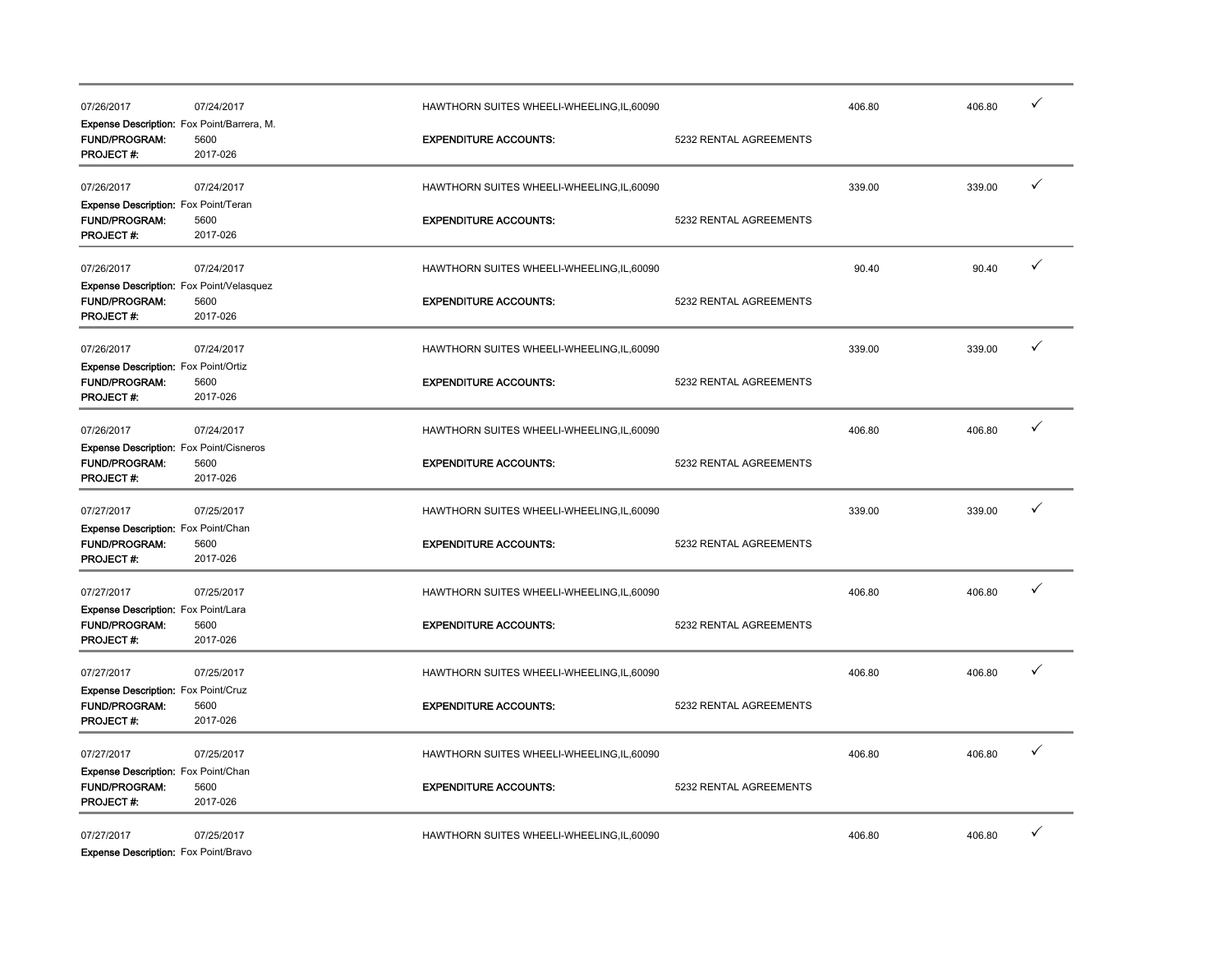| FUND/PROGRAM:<br>PROJECT #:                                     | 5600<br>2017-026                              | <b>EXPENDITURE ACCOUNTS:</b>                  | 5232 RENTAL AGREEMENTS         |        |        |              |
|-----------------------------------------------------------------|-----------------------------------------------|-----------------------------------------------|--------------------------------|--------|--------|--------------|
| 07/27/2017                                                      | 07/25/2017                                    | HAWTHORN SUITES WHEELI-WHEELING, IL, 60090    |                                | 406.80 | 406.80 | $\checkmark$ |
| Expense Description: Fox Point/Carrillo                         |                                               |                                               |                                |        |        |              |
| FUND/PROGRAM:                                                   | 5600                                          | <b>EXPENDITURE ACCOUNTS:</b>                  | 5232 RENTAL AGREEMENTS         |        |        |              |
| PROJECT#:                                                       | 2017-026                                      |                                               |                                |        |        |              |
| 07/27/2017                                                      | 07/25/2017                                    | HAWTHORN SUITES WHEELI-WHEELING, IL, 60090    |                                | 406.80 | 406.80 | ✓            |
| <b>Expense Description:</b> Fox Point/Contreras                 |                                               |                                               |                                |        |        |              |
| <b>FUND/PROGRAM:</b>                                            | 5600                                          | <b>EXPENDITURE ACCOUNTS:</b>                  | 5232 RENTAL AGREEMENTS         |        |        |              |
| PROJECT#:                                                       | 2017-026                                      |                                               |                                |        |        |              |
| 07/27/2017                                                      | 07/25/2017                                    | HAWTHORN SUITES WHEELI-WHEELING, IL, 60090    |                                | 339.00 | 339.00 | ✓            |
| <b>Expense Description: Fox Point/Cruz</b>                      |                                               |                                               |                                |        |        |              |
| <b>FUND/PROGRAM:</b>                                            | 5600                                          | <b>EXPENDITURE ACCOUNTS:</b>                  | 5232 RENTAL AGREEMENTS         |        |        |              |
| PROJECT#:                                                       | 2017-026                                      |                                               |                                |        |        |              |
| 07/27/2017                                                      | 07/25/2017                                    | HAWTHORN SUITES WHEELI-WHEELING, IL, 60090    |                                | 406.80 | 406.80 | ✓            |
| <b>Expense Description:</b> Fox Point/Barrera, J.               |                                               |                                               |                                |        |        |              |
| <b>FUND/PROGRAM:</b>                                            | 5600                                          | <b>EXPENDITURE ACCOUNTS:</b>                  | 5232 RENTAL AGREEMENTS         |        |        |              |
| PROJECT#:                                                       | 2017-026                                      |                                               |                                |        |        |              |
|                                                                 |                                               |                                               |                                |        |        | ✓            |
| 07/27/2017                                                      | 07/25/2017                                    | HAWTHORN SUITES WHEELI-WHEELING, IL, 60090    |                                | 406.80 | 406.80 |              |
| Expense Description: Fox Point/Manrique<br><b>FUND/PROGRAM:</b> |                                               | <b>EXPENDITURE ACCOUNTS:</b>                  | 5232 RENTAL AGREEMENTS         |        |        |              |
| PROJECT #:                                                      | 5600<br>2017-026                              |                                               |                                |        |        |              |
|                                                                 |                                               |                                               |                                |        |        |              |
| 07/27/2017                                                      | 07/25/2017                                    | WHEELING PARK DISTRICT-WHEELING, IL, 60090    |                                | 460.00 | 460.00 | $\checkmark$ |
|                                                                 | Expense Description: FamLearningGolfOuting-LL |                                               |                                |        |        |              |
| FUND/PROGRAM:                                                   | 1600 ADMIN & BOT                              | <b>EXPENDITURE ACCOUNTS:</b>                  | 5105 LOCAL TRAINING & MEETINGS |        |        |              |
| PROJECT#:                                                       |                                               |                                               |                                |        |        |              |
| 07/27/2017                                                      | 07/25/2017                                    | HAWTHORN SUITES WHEELI-WHEELING, IL, 60090    |                                | 542.40 | 542.40 | ✓            |
| Expense Description: Fox Point/Teran                            |                                               |                                               |                                |        |        |              |
| FUND/PROGRAM:                                                   | 5600                                          | <b>EXPENDITURE ACCOUNTS:</b>                  | 5232 RENTAL AGREEMENTS         |        |        |              |
| <b>PROJECT#:</b>                                                | 2017-026                                      |                                               |                                |        |        |              |
| 08/02/2017                                                      | 08/01/2017                                    | 4IMPRINT-877-4467746, WI, 54901               |                                | 349.87 | 349.87 | $\checkmark$ |
| <b>Expense Description: New Resident Magnets</b>                |                                               |                                               |                                |        |        |              |
| FUND/PROGRAM:<br>PROJECT#:                                      | 1600 ADMIN & BOT                              | <b>EXPENDITURE ACCOUNTS:</b>                  | 5317 MISC OPERATING SUPPLIES   |        |        |              |
| 08/03/2017                                                      | 08/02/2017                                    | CHICAGO TRIB SUBSCRIPT-03125467900, TX, 75067 |                                | 3.96   | 3.96   | ✓            |
| Expense Description: Online subscription                        |                                               |                                               |                                |        |        |              |
| FUND/PROGRAM:                                                   | 1600 ADMIN & BOT                              | <b>EXPENDITURE ACCOUNTS:</b>                  | 5302 BOOKS & SUBSCRIPTIONS     |        |        |              |
| <b>PROJECT#:</b>                                                |                                               |                                               |                                |        |        |              |
|                                                                 |                                               |                                               |                                |        |        | ✓            |
| 08/04/2017                                                      | 08/02/2017                                    | HAWTHORN SUITES WHEELI-WHEELING, IL, 60090    |                                | 632.80 | 632.80 |              |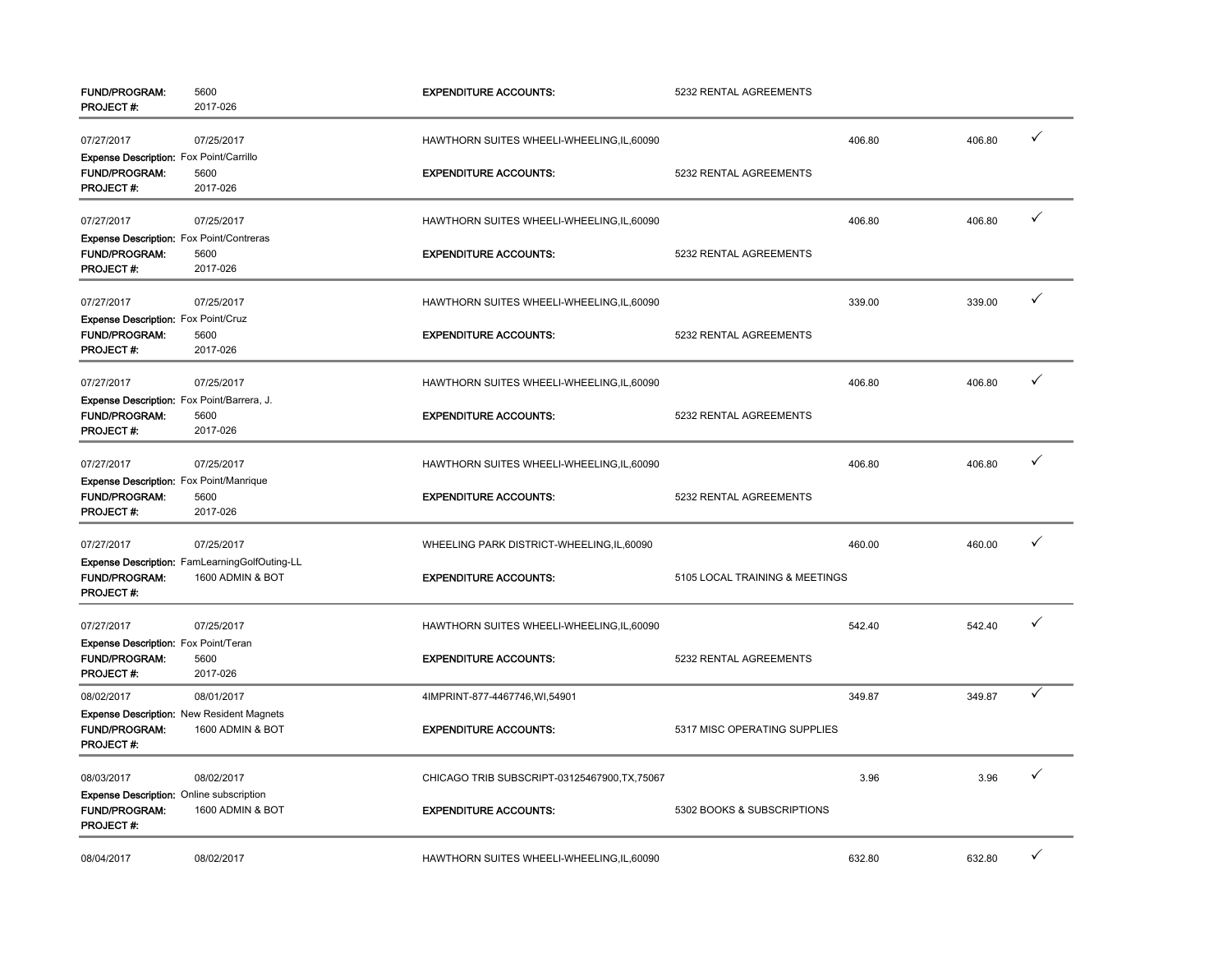| <b>Expense Description:</b> Fox Point/Herrera |                  |                                            |                        |          |          |   |
|-----------------------------------------------|------------------|--------------------------------------------|------------------------|----------|----------|---|
| <b>FUND/PROGRAM:</b><br>PROJECT#:             | 5600<br>2017-026 | <b>EXPENDITURE ACCOUNTS:</b>               | 5232 RENTAL AGREEMENTS |          |          |   |
| 08/04/2017                                    | 08/02/2017       | HAWTHORN SUITES WHEELI-WHEELING, IL, 60090 |                        | 1,084.00 | 1,084.00 | ✓ |
| Expense Description: Fox Point/Piotrowski     |                  |                                            |                        |          |          |   |
| <b>FUND/PROGRAM:</b>                          | 5600             | <b>EXPENDITURE ACCOUNTS:</b>               | 5232 RENTAL AGREEMENTS |          |          |   |
| <b>PROJECT#:</b>                              | 2017-026         |                                            |                        |          |          |   |
| 08/04/2017                                    | 08/02/2017       | HAWTHORN SUITES WHEELI-WHEELING, IL, 60090 |                        | 1,013.60 | 1,013.60 | ✓ |
| Expense Description: Fox Point/Ortiz          |                  |                                            |                        |          |          |   |
| FUND/PROGRAM:                                 | 5600             | <b>EXPENDITURE ACCOUNTS:</b>               | 5232 RENTAL AGREEMENTS |          |          |   |
| PROJECT#:                                     | 2017-026         |                                            |                        |          |          |   |
| 08/04/2017                                    | 08/02/2017       | HAWTHORN SUITES WHEELI-WHEELING, IL, 60090 |                        | 813.60   | 813.60   | ✓ |
| Expense Description: Fox Point/Ortiz          |                  |                                            |                        |          |          |   |
| <b>FUND/PROGRAM:</b>                          | 5600             | <b>EXPENDITURE ACCOUNTS:</b>               | 5232 RENTAL AGREEMENTS |          |          |   |
| PROJECT#:                                     | 2017-026         |                                            |                        |          |          |   |
| 08/04/2017                                    | 08/02/2017       | HAWTHORN SUITES WHEELI-WHEELING, IL, 60090 |                        | 813.60   | 813.60   | ✓ |
| Expense Description: Fox Point/Chan           |                  |                                            |                        |          |          |   |
| <b>FUND/PROGRAM:</b>                          | 5600             | <b>EXPENDITURE ACCOUNTS:</b>               | 5232 RENTAL AGREEMENTS |          |          |   |
| <b>PROJECT#:</b>                              | 2017-026         |                                            |                        |          |          |   |
| 08/04/2017                                    | 08/02/2017       | HAWTHORN SUITES WHEELI-WHEELING, IL, 60090 |                        | 1,084.80 | 1,084.80 | ✓ |
| Expense Description: Fox Point/Teran          |                  |                                            |                        |          |          |   |
| <b>FUND/PROGRAM:</b>                          | 5600             | <b>EXPENDITURE ACCOUNTS:</b>               | 5232 RENTAL AGREEMENTS |          |          |   |
| PROJECT#:                                     | 2017-026         |                                            |                        |          |          |   |
| 08/04/2017                                    | 08/02/2017       | HAWTHORN SUITES WHEELI-WHEELING, IL, 60090 |                        | 474.60   | 474.60   | ✓ |
| Expense Description: Fox Point/Barrera, J.    |                  |                                            |                        |          |          |   |
| FUND/PROGRAM:                                 | 5600             | <b>EXPENDITURE ACCOUNTS:</b>               | 5232 RENTAL AGREEMENTS |          |          |   |
| <b>PROJECT#:</b>                              | 2017-026         |                                            |                        |          |          |   |
| 08/04/2017                                    | 08/02/2017       | HAWTHORN SUITES WHEELI-WHEELING, IL, 60090 |                        | 904.00   | 904.00   | ✓ |
| Expense Description: Fox Point/Cruz           |                  |                                            |                        |          |          |   |
| <b>FUND/PROGRAM:</b>                          | 5600             | <b>EXPENDITURE ACCOUNTS:</b>               | 5232 RENTAL AGREEMENTS |          |          |   |
| <b>PROJECT#:</b>                              | 2017-026         |                                            |                        |          |          |   |
| 08/04/2017                                    | 08/02/2017       | HAWTHORN SUITES WHEELI-WHEELING, IL, 60090 |                        | 339.00   | 339.00   | ✓ |
| Expense Description: Fox Point/Moncada        |                  |                                            |                        |          |          |   |
| FUND/PROGRAM:                                 | 5600             | <b>EXPENDITURE ACCOUNTS:</b>               | 5232 RENTAL AGREEMENTS |          |          |   |
| PROJECT#:                                     | 2017-026         |                                            |                        |          |          |   |
| 08/04/2017                                    | 08/02/2017       | HAWTHORN SUITES WHEELI-WHEELING, IL, 60090 |                        | 813.60   | 813.60   | ✓ |
| Expense Description: Fox Point/Lara           |                  |                                            |                        |          |          |   |
| <b>FUND/PROGRAM:</b>                          | 5600             | <b>EXPENDITURE ACCOUNTS:</b>               | 5232 RENTAL AGREEMENTS |          |          |   |
| <b>PROJECT#:</b>                              | 2017-026         |                                            |                        |          |          |   |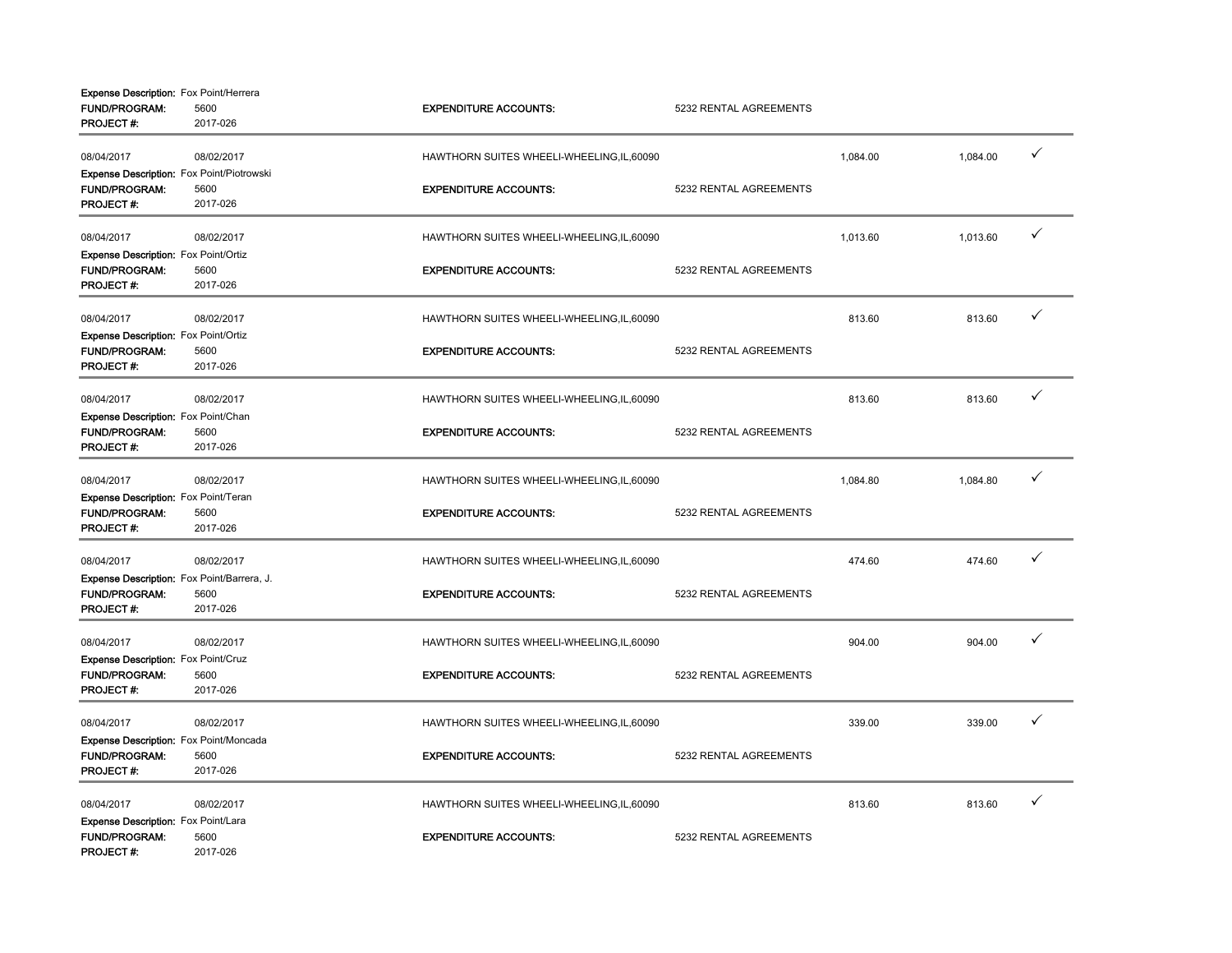| 08/04/2017                                                                                 | 08/02/2017       | HAWTHORN SUITES WHEELI-WHEELING.IL.60090   |                        | 813.60   | 813.60   | ✓ |
|--------------------------------------------------------------------------------------------|------------------|--------------------------------------------|------------------------|----------|----------|---|
| Expense Description: Fox Point/Barrera, M.<br><b>FUND/PROGRAM:</b><br>PROJECT#:            | 5600<br>2017-026 | <b>EXPENDITURE ACCOUNTS:</b>               | 5232 RENTAL AGREEMENTS |          |          |   |
| 08/04/2017                                                                                 | 08/02/2017       | HAWTHORN SUITES WHEELI-WHEELING, IL, 60090 |                        | 474.60   | 474.60   | ✓ |
| <b>Expense Description:</b> Fox Point/Manrique<br><b>FUND/PROGRAM:</b><br><b>PROJECT#:</b> | 5600<br>2017-026 | <b>EXPENDITURE ACCOUNTS:</b>               | 5232 RENTAL AGREEMENTS |          |          |   |
| 08/04/2017                                                                                 | 08/02/2017       | HAWTHORN SUITES WHEELI-WHEELING, IL, 60090 |                        | 455.00   | 455.00   | ✓ |
| Expense Description: Fox Point/Barrera, M.<br><b>FUND/PROGRAM:</b><br>PROJECT#:            | 5600<br>2017-026 | <b>EXPENDITURE ACCOUNTS:</b>               | 5232 RENTAL AGREEMENTS |          |          |   |
| 08/04/2017                                                                                 | 08/02/2017       | HAWTHORN SUITES WHEELI-WHEELING, IL, 60090 |                        | 813.60   | 813.60   | ✓ |
| <b>Expense Description: Fox Point/Cruz</b><br>FUND/PROGRAM:<br>PROJECT#:                   | 5600<br>2017-026 | <b>EXPENDITURE ACCOUNTS:</b>               | 5232 RENTAL AGREEMENTS |          |          |   |
| 08/04/2017                                                                                 | 08/02/2017       | HAWTHORN SUITES WHEELI-WHEELING, IL, 60090 |                        | 904.00   | 904.00   | ✓ |
| <b>Expense Description:</b> Fox Point/Martinez<br><b>FUND/PROGRAM:</b><br><b>PROJECT#:</b> | 5600<br>2017-026 | <b>EXPENDITURE ACCOUNTS:</b>               | 5232 RENTAL AGREEMENTS |          |          |   |
| 08/04/2017                                                                                 | 08/02/2017       | HAWTHORN SUITES WHEELI-WHEELING, IL, 60090 |                        | 949.20   | 949.20   | ✓ |
| <b>Expense Description:</b> Fox Point/Chaves<br><b>FUND/PROGRAM:</b><br><b>PROJECT#:</b>   | 5600<br>2017-026 | <b>EXPENDITURE ACCOUNTS:</b>               | 5232 RENTAL AGREEMENTS |          |          |   |
| 08/04/2017                                                                                 | 08/02/2017       | HAWTHORN SUITES WHEELI-WHEELING, IL, 60090 |                        | 494.20   | 494.20   | ✓ |
| Expense Description: Fox Point/Barrera, M.<br>FUND/PROGRAM:<br>PROJECT #:                  | 5600<br>2017-026 | <b>EXPENDITURE ACCOUNTS:</b>               | 5232 RENTAL AGREEMENTS |          |          |   |
| 08/04/2017                                                                                 | 08/02/2017       | HAWTHORN SUITES WHEELI-WHEELING, IL, 60090 |                        | 1,013.90 | 1,013.90 | ✓ |
| Expense Description: Fox Point/Bravo<br>FUND/PROGRAM:<br>PROJECT #:                        | 5600<br>2017-026 | <b>EXPENDITURE ACCOUNTS:</b>               | 5232 RENTAL AGREEMENTS |          |          |   |
| 08/04/2017                                                                                 | 08/02/2017       | HAWTHORN SUITES WHEELI-WHEELING, IL, 60090 |                        | 470.08   | 470.08   | ✓ |
| Expense Description: Fox Point/Guadalupe<br>FUND/PROGRAM:<br><b>PROJECT#:</b>              | 5600<br>2017-026 | <b>EXPENDITURE ACCOUNTS:</b>               | 5232 RENTAL AGREEMENTS |          |          |   |
| 08/04/2017                                                                                 | 08/02/2017       | HAWTHORN SUITES WHEELI-WHEELING, IL, 60090 |                        | 339.00   | 339.00   | ✓ |

Expense Description: Fox Point/Barrera, J.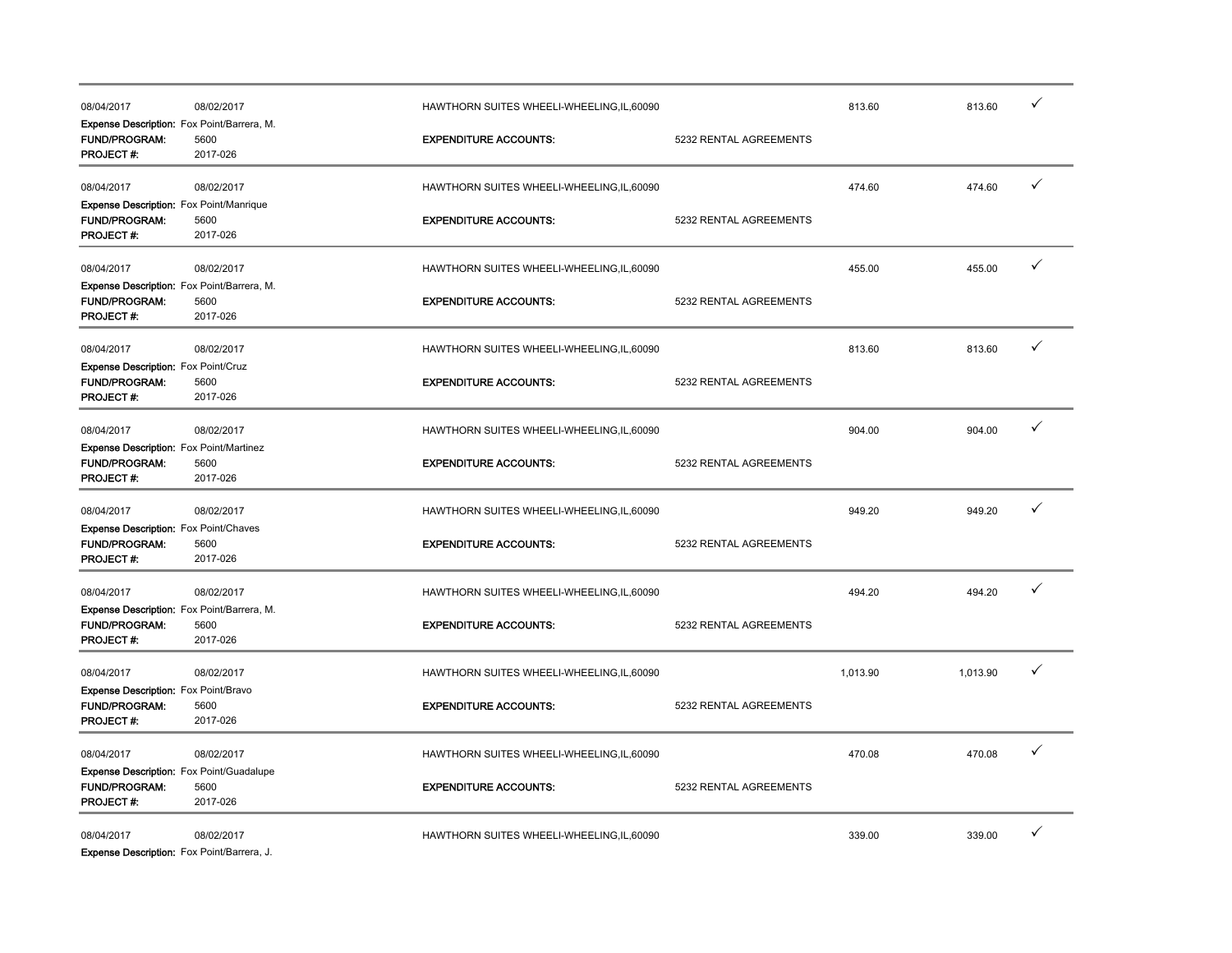| <b>FUND/PROGRAM:</b><br>PROJECT#:          | 5600<br>2017-026 | <b>EXPENDITURE ACCOUNTS:</b>               | 5232 RENTAL AGREEMENTS |          |           |   |
|--------------------------------------------|------------------|--------------------------------------------|------------------------|----------|-----------|---|
| 08/04/2017                                 | 08/02/2017       | HAWTHORN SUITES WHEELI-WHEELING, IL, 60090 |                        | 813.60   | 813.60    | ✓ |
| Expense Description: Fox Point/Chan        |                  |                                            |                        |          |           |   |
| <b>FUND/PROGRAM:</b>                       | 5600             | <b>EXPENDITURE ACCOUNTS:</b>               | 5232 RENTAL AGREEMENTS |          |           |   |
| <b>PROJECT#:</b>                           | 2017-026         |                                            |                        |          |           |   |
| 08/04/2017                                 | 08/02/2017       | HAWTHORN SUITES WHEELI-WHEELING, IL, 60090 |                        | 813.60   | 813.60    | ✓ |
| Expense Description: Fox Point/Carrillo    |                  |                                            |                        |          |           |   |
| FUND/PROGRAM:                              | 5600             | <b>EXPENDITURE ACCOUNTS:</b>               | 5232 RENTAL AGREEMENTS |          |           |   |
| PROJECT#:                                  | 2017-026         |                                            |                        |          |           |   |
| 08/04/2017                                 | 08/02/2017       | HAWTHORN SUITES WHEELI-WHEELING, IL, 60090 |                        | 813.60   | 813.60    | ✓ |
| Expense Description: Fox Point/Contreras   |                  |                                            |                        |          |           |   |
| <b>FUND/PROGRAM:</b>                       | 5600             | <b>EXPENDITURE ACCOUNTS:</b>               | 5232 RENTAL AGREEMENTS |          |           |   |
| <b>PROJECT#:</b>                           | 2017-026         |                                            |                        |          |           |   |
| 08/04/2017                                 | 08/02/2017       | HAWTHORN SUITES WHEELI-WHEELING, IL, 60090 |                        | 539.00   | 539.00    | ✓ |
| Expense Description: Fox Point/Teran       |                  |                                            |                        |          |           |   |
| <b>FUND/PROGRAM:</b>                       | 5600             | <b>EXPENDITURE ACCOUNTS:</b>               | 5232 RENTAL AGREEMENTS |          |           |   |
| PROJECT#:                                  | 2017-026         |                                            |                        |          |           |   |
| 08/04/2017                                 | 08/02/2017       | HAWTHORN SUITES WHEELI-WHEELING, IL, 60090 |                        | 609.60   | 609.60    | ✓ |
| Expense Description: Fox Point/Contreras   |                  |                                            |                        |          |           |   |
| <b>FUND/PROGRAM:</b>                       | 5600             | <b>EXPENDITURE ACCOUNTS:</b>               | 5232 RENTAL AGREEMENTS |          |           |   |
| <b>PROJECT#:</b>                           | 2017-026         |                                            |                        |          |           |   |
| 08/04/2017                                 | 08/02/2017       | HAWTHORN SUITES WHEELI-WHEELING, IL, 60090 |                        | 1,084.80 | 1,084.80  | ✓ |
| Expense Description: Fox Point/Velasquez   |                  |                                            |                        |          |           |   |
| <b>FUND/PROGRAM:</b>                       | 5600             | <b>EXPENDITURE ACCOUNTS:</b>               | 5232 RENTAL AGREEMENTS |          |           |   |
| PROJECT#:                                  | 2017-026         |                                            |                        |          |           |   |
| 08/04/2017                                 | 08/02/2017       | HAWTHORN SUITES WHEELI-WHEELING, IL, 60090 |                        | 904.00   | 904.00    |   |
| Expense Description: Fox Point/Barrera, J. |                  |                                            |                        |          |           |   |
| <b>FUND/PROGRAM:</b>                       | 5600             | <b>EXPENDITURE ACCOUNTS:</b>               | 5232 RENTAL AGREEMENTS |          |           |   |
| <b>PROJECT#:</b>                           | 2017-026         |                                            |                        |          |           |   |
| <b>Card Subtotal</b>                       |                  |                                            |                        |          | 46,318.56 |   |

## JOSEPH WARGO

| Posting                                            | Transaction         |                                            |                             | Receipt<br>Expense |          |
|----------------------------------------------------|---------------------|--------------------------------------------|-----------------------------|--------------------|----------|
| Date                                               | Date                | Description                                |                             | Amount<br>Amount   | Reviewed |
| 07/18/2017                                         | 07/17/2017          | ARTHUR CLESEN - MA-LINCOLNSHIRE, IL, 60069 |                             | 198.00<br>198.00   |          |
| <b>Expense Description:</b> (2) Bags of Grass Seed |                     |                                            |                             |                    |          |
| <b>FUND/PROGRAM:</b>                               | 4100 WATER DIVISION | <b>EXPENDITURE ACCOUNTS:</b>               | 5344 WATER MAIN MAINTENANCE |                    |          |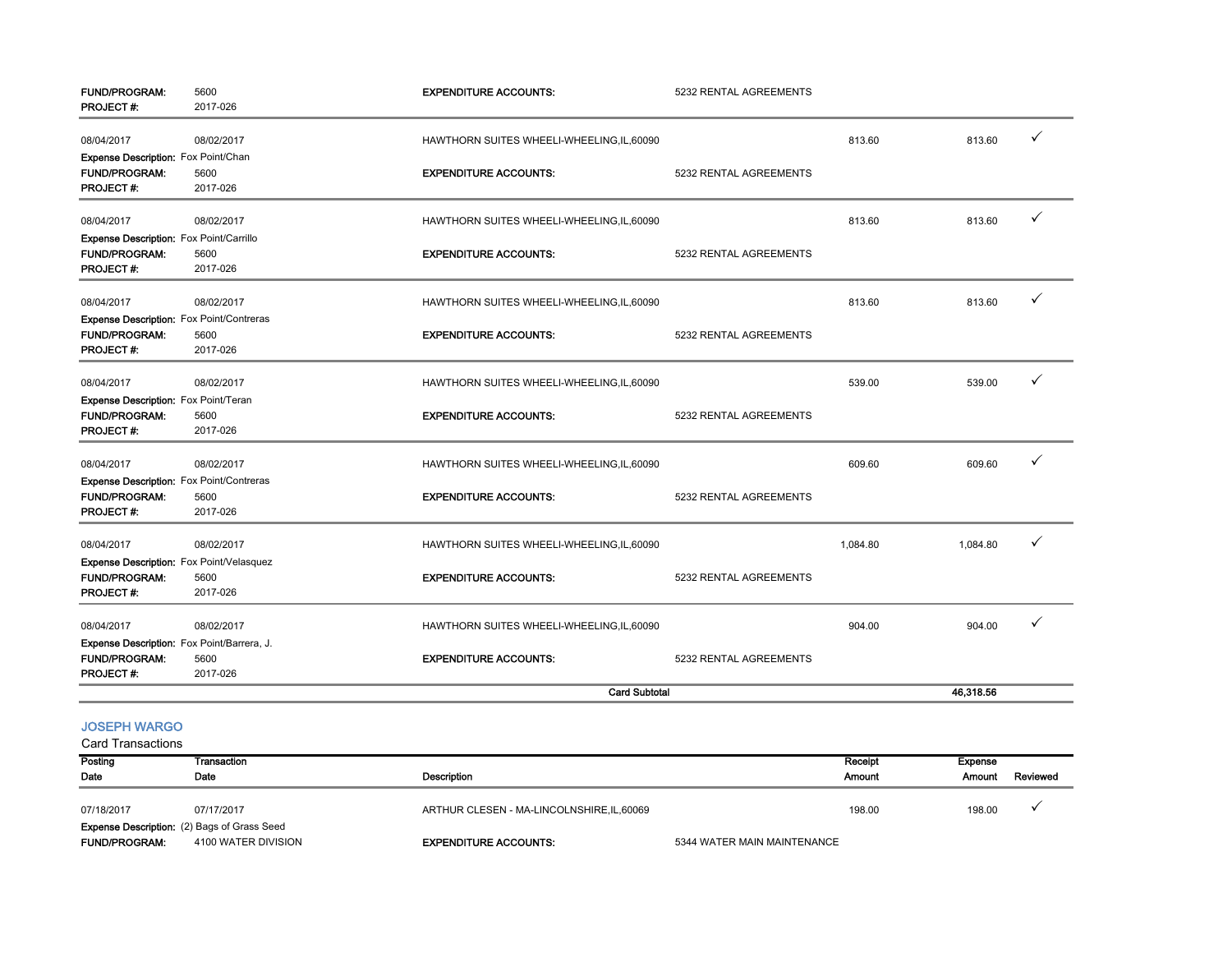#### PROJECT #:

Card Subtotal 198.00

#### JOSHUA BERMAN

Card Transactions

| Posting                               | Transaction         |                                    |                              | Receipt | <b>Expense</b> |          |
|---------------------------------------|---------------------|------------------------------------|------------------------------|---------|----------------|----------|
| Date                                  | Date                | <b>Description</b>                 |                              | Amount  | Amount         | Reviewed |
| 07/10/2017                            | 07/07/2017          | WW GRAINGER-877-2022594,IL,60045   |                              | 123.71  | 123.71         |          |
| <b>Expense Description: Gatorade</b>  |                     |                                    |                              |         |                |          |
| <b>FUND/PROGRAM:</b>                  | 4100 WATER DIVISION | <b>EXPENDITURE ACCOUNTS:</b>       | 5317 MISC OPERATING SUPPLIES |         |                |          |
| <b>PROJECT#:</b>                      |                     |                                    |                              |         |                |          |
| 07/24/2017                            | 07/21/2017          | WW GRAINGER-877-2022594, IL, 60045 |                              | 47.68   | 47.68          |          |
| <b>Expense Description: Ear Plugs</b> |                     |                                    |                              |         |                |          |
| <b>FUND/PROGRAM:</b>                  | 4200 SEWER DIVISION | <b>EXPENDITURE ACCOUNTS:</b>       | 5319 PROTECTIVE CLOTHING     |         |                |          |
| <b>PROJECT#:</b>                      |                     |                                    |                              |         |                |          |
|                                       |                     | <b>Card Subtotal</b>               |                              |         | 171.39         |          |

#### LANA RUDNIK

| Posting                                  | Transaction                                       |                                               |                              | Receipt<br><b>Expense</b>      |          |
|------------------------------------------|---------------------------------------------------|-----------------------------------------------|------------------------------|--------------------------------|----------|
| Date                                     | Date                                              | <b>Description</b>                            |                              | <b>Amount</b><br><b>Amount</b> | Reviewed |
| 07/05/2017                               | 07/03/2017                                        | DLT SOLUTIONS 703-773--HERNDON, VA, 20171     |                              | 3,156.30<br>3,156.30           | ✓        |
|                                          |                                                   |                                               |                              |                                |          |
|                                          | Expense Description: AutoCAD subscription         |                                               |                              |                                |          |
| <b>FUND/PROGRAM:</b><br><b>PROJECT#:</b> | 1400 CIP ENGINEERING                              | <b>EXPENDITURE ACCOUNTS:</b>                  | 5327 IS MISC SOFTWARE        |                                |          |
| 07/10/2017                               | 07/07/2017                                        | ADOBE-800-833-6687, CA, 95110-2704            |                              | 191.12<br>191.12               |          |
| <b>Expense Description: Acrobat Pro</b>  |                                                   |                                               |                              |                                |          |
| <b>FUND/PROGRAM:</b><br><b>PROJECT#:</b> | 1400 CIP ENGINEERING                              | <b>EXPENDITURE ACCOUNTS:</b>                  | 5327 IS MISC SOFTWARE        |                                |          |
| 07/10/2017                               | 07/08/2017                                        | 123 123SIGNUP - CUSTOM-877-6919951, CA, 95131 |                              | 25.00<br>25.00                 |          |
|                                          | Expense Description: IAFSM membership-Kyle        |                                               |                              |                                |          |
| <b>FUND/PROGRAM:</b><br><b>PROJECT#:</b> | 1400 CIP ENGINEERING                              | <b>EXPENDITURE ACCOUNTS:</b>                  | 5222 MEMBERSHIP DUES         |                                |          |
| 07/11/2017                               | 07/10/2017                                        | WW GRAINGER-877-2022594, IL, 60045            |                              | 146.76<br>146.76               | ✓        |
|                                          | <b>Expense Description:</b> Measuring wheel, Tape |                                               |                              |                                |          |
| <b>FUND/PROGRAM:</b><br><b>PROJECT#:</b> | 1400 CIP ENGINEERING                              | <b>EXPENDITURE ACCOUNTS:</b>                  | 5315 SMALL TOOLS & EQUIPMENT |                                |          |
|                                          |                                                   | AMAZON MKTPLACE PMTS-                         |                              |                                |          |
| 07/14/2017                               | 07/13/2017                                        | AMZN.COM/BILL, WA, 98109                      |                              | 8.25<br>8.25                   |          |
| <b>Expense Description: Stamps</b>       |                                                   |                                               |                              |                                |          |
| <b>FUND/PROGRAM:</b><br><b>PROJECT#:</b> | 1400 CIP ENGINEERING                              | <b>EXPENDITURE ACCOUNTS:</b>                  | 5317 MISC OPERATING SUPPLIES |                                |          |
|                                          |                                                   | AMAZON MKTPLACE PMTS-                         |                              |                                |          |
| 07/14/2017                               | 07/13/2017                                        | AMZN.COM/BILL, WA, 98109                      |                              | 16.62<br>16.62                 |          |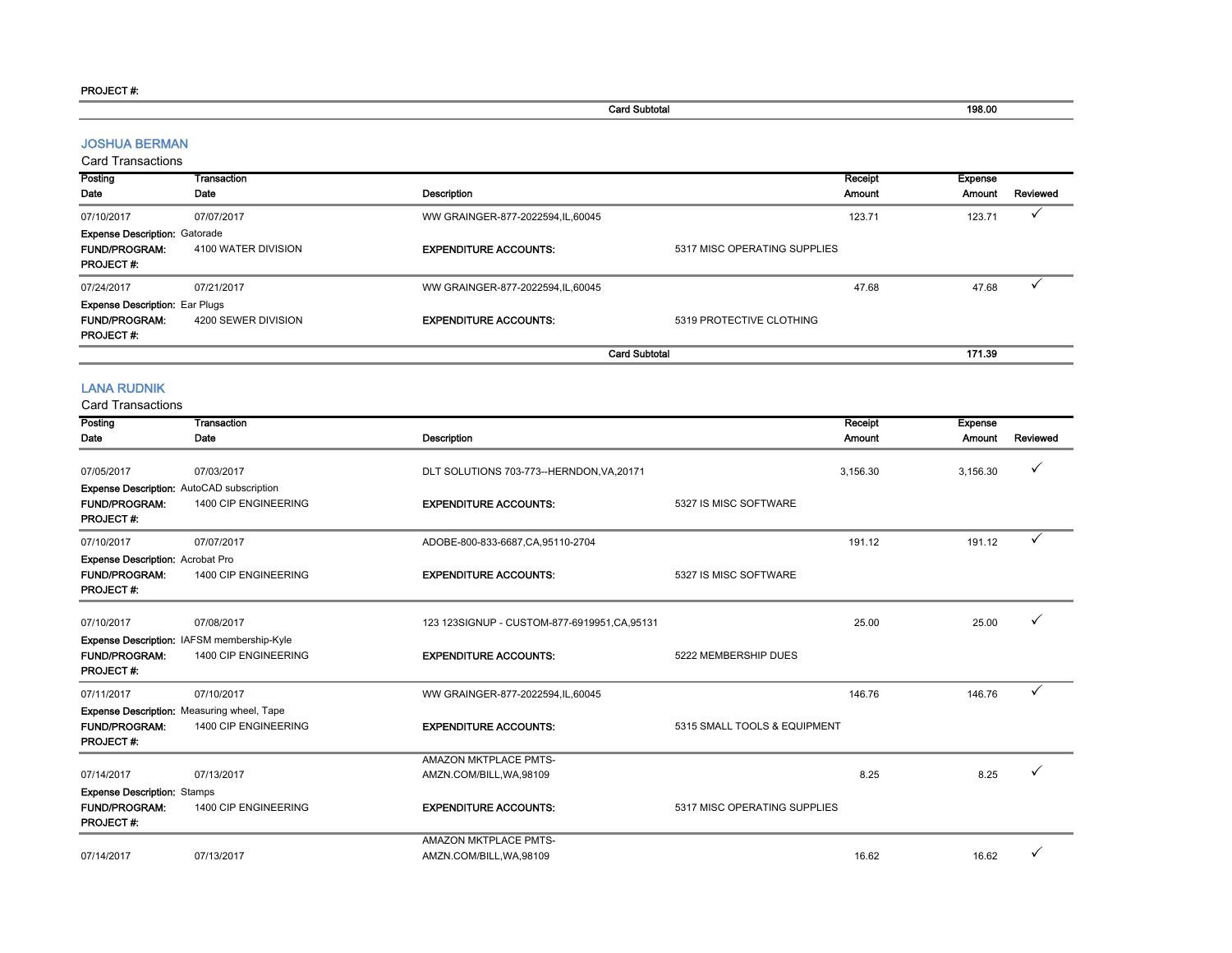| <b>Expense Description: Stamp</b><br><b>FUND/PROGRAM:</b><br><b>PROJECT#:</b>                 | 1400 CIP ENGINEERING | <b>EXPENDITURE ACCOUNTS:</b>                 | 5317 MISC OPERATING SUPPLIES   |        |          |   |
|-----------------------------------------------------------------------------------------------|----------------------|----------------------------------------------|--------------------------------|--------|----------|---|
| 07/17/2017                                                                                    | 07/13/2017           | OFFICEMAX/OFFICEDEPT#6-800-463-3768,IL,60143 |                                | 59.91  | 59.91    |   |
| <b>Expense Description: Office Supplies</b>                                                   |                      |                                              |                                |        |          |   |
| <b>FUND/PROGRAM:</b><br><b>PROJECT#:</b>                                                      | 1400 CIP ENGINEERING | <b>EXPENDITURE ACCOUNTS:</b>                 | 5318 OFFICE SUPPLIES           |        |          |   |
| 07/19/2017                                                                                    | 07/18/2017           | ADMIRAL GRAPHICS-ARLINGTON HTS, IL, 60005    |                                | 44.00  | 44.00    |   |
| <b>Expense Description: Embroidery-Mulford</b><br><b>FUND/PROGRAM:</b><br><b>PROJECT#:</b>    | 1400 CIP ENGINEERING | <b>EXPENDITURE ACCOUNTS:</b>                 | 5317 MISC OPERATING SUPPLIES   |        |          |   |
| 07/20/2017                                                                                    | 07/18/2017           | TRANSOFT SOLUTIONS INC-RICHMOND, BC, V6B2L1  |                                | 460.00 | 460.00   |   |
| <b>Expense Description:</b> AutoTurn subscription<br><b>FUND/PROGRAM:</b><br><b>PROJECT#:</b> | 1400 CIP ENGINEERING | <b>EXPENDITURE ACCOUNTS:</b>                 | 5207 IS SERV & MAINT AGREEMENT |        |          |   |
| 07/20/2017                                                                                    | 07/19/2017           | AMAZON.COM-AMZN.COM/BILL, WA, 98109          |                                | 35.18  | 35.18    |   |
| <b>Expense Description: File Folders</b><br><b>FUND/PROGRAM:</b><br><b>PROJECT#:</b>          | 1400 CIP ENGINEERING | <b>EXPENDITURE ACCOUNTS:</b>                 | 5318 OFFICE SUPPLIES           |        |          |   |
| 07/20/2017                                                                                    | 07/20/2017           | AMAZON.COM-AMZN.COM/BILL, WA, 98109          |                                | 23.48  | 23.48    | ✓ |
| <b>Expense Description: Binders</b>                                                           |                      |                                              |                                |        |          |   |
| <b>FUND/PROGRAM:</b><br><b>PROJECT#:</b>                                                      | 1400 CIP ENGINEERING | <b>EXPENDITURE ACCOUNTS:</b>                 | 5318 OFFICE SUPPLIES           |        |          |   |
|                                                                                               |                      | <b>Card Subtotal</b>                         |                                |        | 4.166.62 |   |

#### LINA COLUNGA

| Posting                                       | Transaction                        |                                        | Receipt                        | <b>Expense</b> |          |
|-----------------------------------------------|------------------------------------|----------------------------------------|--------------------------------|----------------|----------|
| Date                                          | Date                               | Description                            | Amount                         | Amount         | Reviewed |
| 07/06/2017                                    | 07/05/2017                         | AT&T PAYMENT-800-288-2020.TX.75202     | 90.00                          | 90.00          |          |
| Expense Description: Internet 6/10/17-7/19/17 |                                    |                                        |                                |                |          |
| <b>FUND/PROGRAM:</b><br><b>PROJECT#:</b>      | 0015 EMERGENCY TELEPHONE SYS (911) | <b>EXPENDITURE ACCOUNTS:</b>           | 5207 IS SERV & MAINT AGREEMENT |                |          |
| 07/06/2017                                    | 07/05/2017                         | B&H PHOTO MOTO-800-606-6969, NY, 10001 | 213.64                         | 213.64         |          |
| <b>Expense Description: BD Drives</b>         |                                    |                                        |                                |                |          |
| <b>FUND/PROGRAM:</b>                          | 2100 POLICE DEPARTMENT             | <b>EXPENDITURE ACCOUNTS:</b>           | 5313 IS MISC EQPT & SUPPLIES   |                |          |
| <b>PROJECT#:</b>                              |                                    |                                        |                                |                |          |
|                                               |                                    | <b>AMAZON MKTPLACE PMTS-</b>           |                                |                |          |
| 07/07/2017                                    | 07/06/2017                         | AMZN.COM/BILL, WA, 98109               |                                | 15.99<br>15.99 |          |
| <b>Expense Description: PC Cables</b>         |                                    |                                        |                                |                |          |
| <b>FUND/PROGRAM:</b><br><b>PROJECT#:</b>      | 2100 POLICE DEPARTMENT             | <b>EXPENDITURE ACCOUNTS:</b>           | 5313 IS MISC EQPT & SUPPLIES   |                |          |
| 07/10/2017                                    | 07/07/2017                         | WAL-MART #1489-VERNON HILLS, IL, 60061 |                                | 15.10<br>15.10 |          |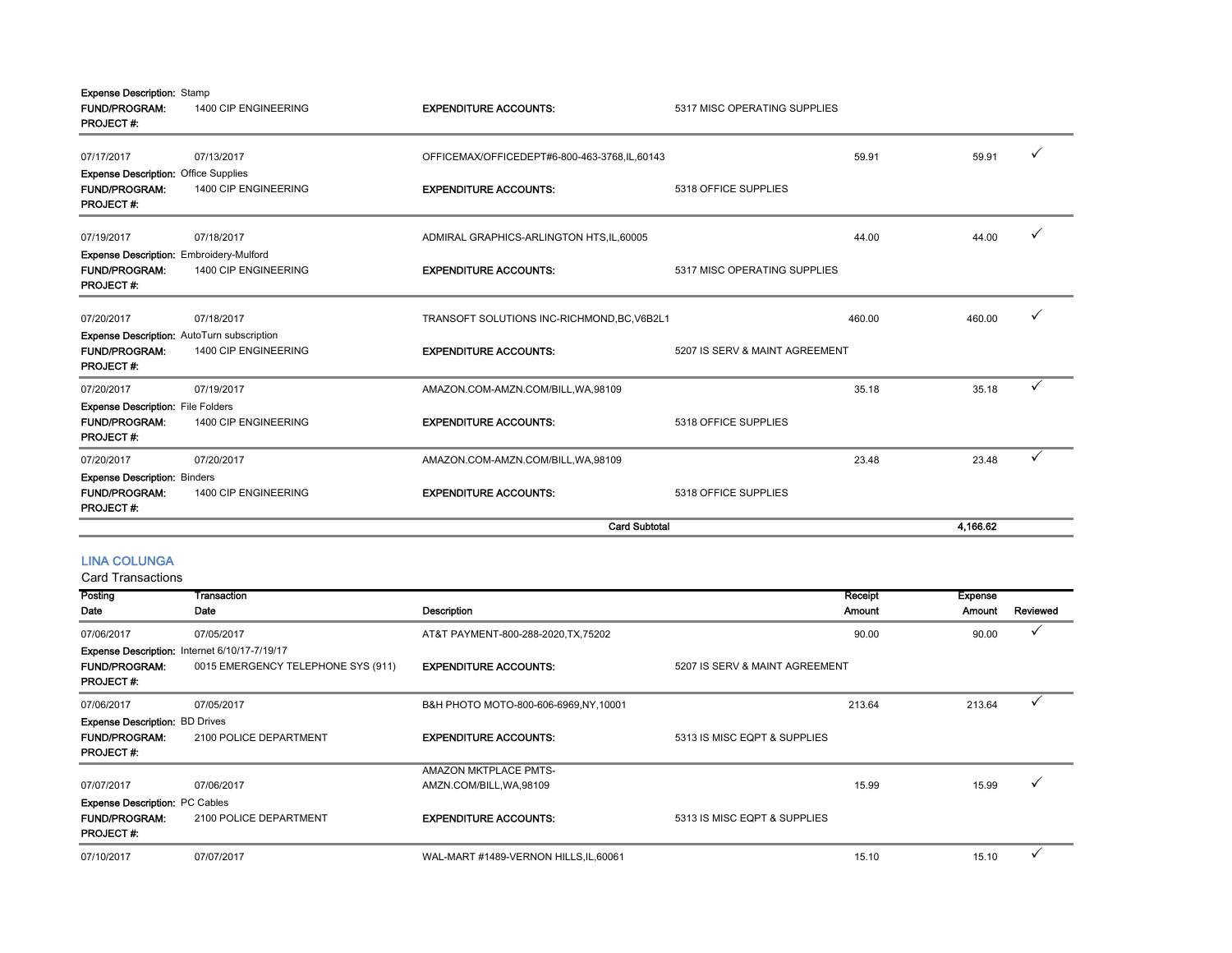|                                                                               | Expense Description: MiniNotebooks/PhotoFrames                                              |                                                  |                                |            |              |
|-------------------------------------------------------------------------------|---------------------------------------------------------------------------------------------|--------------------------------------------------|--------------------------------|------------|--------------|
| <b>FUND/PROGRAM:</b><br>PROJECT#:                                             | 2100 POLICE DEPARTMENT                                                                      | <b>EXPENDITURE ACCOUNTS:</b>                     | 5318 OFFICE SUPPLIES           |            |              |
|                                                                               |                                                                                             | FVTC FINANCIAL SERVICE-920-7355797, WI, 54912-   |                                |            | ✓            |
| 07/12/2017                                                                    | 07/11/2017                                                                                  | 2227                                             | 498.00                         | 498.00     |              |
| FUND/PROGRAM:<br><b>PROJECT#</b>                                              | Expense Description: Whitehead/ColungaTraining<br>2100 POLICE DEPARTMENT                    | <b>EXPENDITURE ACCOUNTS:</b>                     | 5105 LOCAL TRAINING & MEETINGS |            |              |
| 07/13/2017                                                                    | 07/12/2017                                                                                  | INTUIT IN IALEIA INC-804-3342696, FL, 33025-3944 | 50.00                          | 50.00      | ✓            |
| <b>FUND/PROGRAM:</b><br><b>PROJECT#:</b>                                      | Expense Description: IALEIA Memshp/Salazar<br>2100 POLICE DEPARTMENT                        | <b>EXPENDITURE ACCOUNTS:</b>                     | 5222 MEMBERSHIP DUES           |            |              |
|                                                                               |                                                                                             | AMAZON MKTPLACE PMTS-                            |                                |            |              |
| 07/13/2017                                                                    | 07/12/2017                                                                                  | AMZN.COM/BILL, WA, 98109                         | 57.79                          | 57.79      | ✓            |
| <b>Expense Description: Flash Drives</b><br><b>FUND/PROGRAM:</b><br>PROJECT#: | 2100 POLICE DEPARTMENT                                                                      | <b>EXPENDITURE ACCOUNTS:</b>                     | 5313 IS MISC EQPT & SUPPLIES   |            |              |
| 07/18/2017                                                                    | 07/15/2017                                                                                  | OMNI HOTELS-PROVIDENCE, RI, 02903                | (1,067.85)                     | (1,067.85) | ✓            |
| FUND/PROGRAM:<br>PROJECT#:                                                    | <b>Expense Description: PanagakisCALEAHotelRefund</b><br>2100 POLICE DEPARTMENT             | <b>EXPENDITURE ACCOUNTS:</b>                     | 5205 CONFERENCES & MEETINGS    |            |              |
| 07/21/2017                                                                    | 07/20/2017                                                                                  | PAYPAL IPSTA-4029357733,IL,60048                 | 150.00                         | 150.00     | ✓            |
| <b>FUND/PROGRAM:</b><br>PROJECT#:                                             | Expense Description: IPSTA Conf Palomares<br>0015 EMERGENCY TELEPHONE SYS (911)             | <b>EXPENDITURE ACCOUNTS:</b>                     | 5205 CONFERENCES & MEETINGS    |            |              |
| 07/21/2017                                                                    | 07/20/2017                                                                                  | PAYPAL IPSTA-4029357733,IL,60048                 | 150.00                         | 150.00     | $\checkmark$ |
| <b>FUND/PROGRAM:</b><br><b>PROJECT#:</b>                                      | <b>Expense Description: IPSTA Conf RosellaRodgers</b><br>0015 EMERGENCY TELEPHONE SYS (911) | <b>EXPENDITURE ACCOUNTS:</b>                     | 5205 CONFERENCES & MEETINGS    |            |              |
| 07/25/2017                                                                    | 07/25/2017                                                                                  | ATT BILL PAYMENT-800-288-2020, TX, 75202         | 90.52                          | 90.52      | ✓            |
| <b>FUND/PROGRAM:</b><br><b>PROJECT#:</b>                                      | Expense Description: Internet 7/20/17-8/19/17<br>0015 EMERGENCY TELEPHONE SYS (911)         | <b>EXPENDITURE ACCOUNTS:</b>                     | 5207 IS SERV & MAINT AGREEMENT |            |              |
| 07/26/2017                                                                    | 07/25/2017                                                                                  | NATURAL CHOICE CORPORA-08158744444, IL, 61109    | 61.51                          | 61.51      | ✓            |
| <b>FUND/PROGRAM:</b><br><b>PROJECT#:</b>                                      | Expense Description: Dispatch Dept CoffeeMaker<br>0015 EMERGENCY TELEPHONE SYS (911)        | <b>EXPENDITURE ACCOUNTS:</b>                     | 5317 MISC OPERATING SUPPLIES   |            |              |
| 07/27/2017                                                                    | 07/26/2017                                                                                  | PAYPAL PUREWATER-4029357733, CA, 95131           | 17.95                          | 17.95      | ✓            |
| <b>FUND/PROGRAM:</b><br>PROJECT#:                                             | Expense Description: DispatchCoffeemakerFilter<br>0015 EMERGENCY TELEPHONE SYS (911)        | <b>EXPENDITURE ACCOUNTS:</b>                     | 5317 MISC OPERATING SUPPLIES   |            |              |
| 07/27/2017                                                                    | 07/26/2017                                                                                  | PAYPAL PUREWATER-4029357733, CA, 95131           | 17.95                          | 17.95      | ✓            |
| <b>FUND/PROGRAM:</b>                                                          | Expense Description: DispatchCoffeemakerFilter<br>0015 EMERGENCY TELEPHONE SYS (911)        | <b>EXPENDITURE ACCOUNTS:</b>                     | 5317 MISC OPERATING SUPPLIES   |            |              |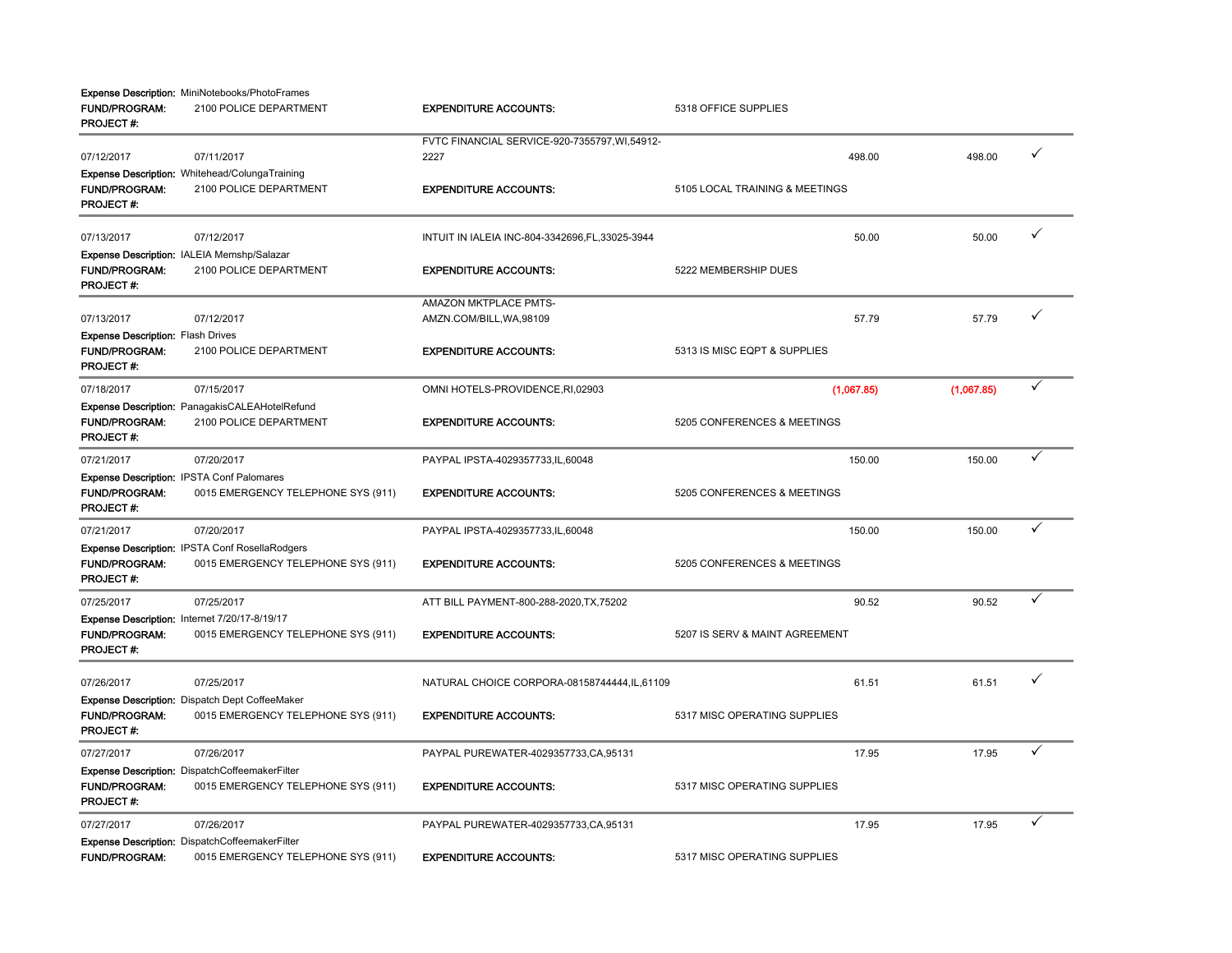#### PROJECT #:

| 07/28/2017                                                                                   | 07/26/2017                                                                           | APCO INTERNATIONAL INC-386-944-2422, FL, 32114 |                                | 718.00 | 718.00   |   |
|----------------------------------------------------------------------------------------------|--------------------------------------------------------------------------------------|------------------------------------------------|--------------------------------|--------|----------|---|
| <b>FUND/PROGRAM:</b><br><b>PROJECT#:</b>                                                     | Expense Description: TrainingGamez&Hasselmann<br>0015 EMERGENCY TELEPHONE SYS (911)  | <b>EXPENDITURE ACCOUNTS:</b>                   | 5105 LOCAL TRAINING & MEETINGS |        |          |   |
| 07/31/2017                                                                                   | 07/28/2017                                                                           | INT LAW ENF TRAINING-262-767-1406, WI, 53105   |                                | 180.00 | 180.00   |   |
| <b>FUND/PROGRAM:</b><br><b>PROJECT#:</b>                                                     | <b>Expense Description: ILEETA Memshp (4 Staff)</b><br>2100 POLICE DEPARTMENT        | <b>EXPENDITURE ACCOUNTS:</b>                   | 5222 MEMBERSHIP DUES           |        |          |   |
| 08/01/2017                                                                                   | 07/31/2017                                                                           | SHOPLET.COM-08007573015,NY,10006               |                                | 87.43  | 87.43    |   |
| <b>FUND/PROGRAM:</b><br><b>PROJECT#:</b>                                                     | <b>Expense Description:</b> Report Writing Desk Trays<br>2100 POLICE DEPARTMENT      | <b>EXPENDITURE ACCOUNTS:</b>                   | 5318 OFFICE SUPPLIES           |        |          |   |
| 08/02/2017                                                                                   | 08/01/2017                                                                           | NATIONAL PELRA-07604331690, CA, 92054          |                                | 375.00 | 375.00   | ✓ |
| <b>FUND/PROGRAM:</b><br><b>PROJECT#:</b>                                                     | Expense Description: IPELA Conf/RocellaRodgers<br>0015 EMERGENCY TELEPHONE SYS (911) | <b>EXPENDITURE ACCOUNTS:</b>                   | 5205 CONFERENCES & MEETINGS    |        |          |   |
| 08/03/2017                                                                                   | 08/02/2017                                                                           | VCFCOM-AS400-COLUMBUS, OH, 43219               |                                | 589.98 | 589.98   |   |
| <b>Expense Description:</b> Chief's Office Couch<br><b>FUND/PROGRAM:</b><br><b>PROJECT#:</b> | 2100 POLICE DEPARTMENT                                                               | <b>EXPENDITURE ACCOUNTS:</b>                   | 5317 MISC OPERATING SUPPLIES   |        |          |   |
|                                                                                              |                                                                                      | <b>Card Subtotal</b>                           |                                |        | 2,311.01 |   |

#### LINDA HARVEY

| Posting                                  | Transaction                                    |                                           |                      | Receipt       | <b>Expense</b> |              |
|------------------------------------------|------------------------------------------------|-------------------------------------------|----------------------|---------------|----------------|--------------|
| Date                                     | Date                                           | Description                               |                      | <b>Amount</b> | Amount         | Reviewed     |
| 07/05/2017                               | 07/04/2017                                     | QUILL CORPORATION-800-982-3400, SC, 29223 |                      | 136.29        | 136.29         |              |
|                                          | Expense Description: OFFICE SUPPLIES-TONER     |                                           |                      |               |                |              |
| <b>FUND/PROGRAM:</b><br><b>PROJECT#:</b> | 1300 COMMUNITY DEVELOPMENT                     | <b>EXPENDITURE ACCOUNTS:</b>              | 5318 OFFICE SUPPLIES |               |                |              |
| 07/10/2017                               | 07/07/2017                                     | QUILL CORPORATION-800-982-3400, SC, 29223 |                      | 119.98        | 119.98         | $\checkmark$ |
|                                          | Expense Description: OFFICE SUPPLIES-MISC      |                                           |                      |               |                |              |
| <b>FUND/PROGRAM:</b><br><b>PROJECT#:</b> | 1300 COMMUNITY DEVELOPMENT                     | <b>EXPENDITURE ACCOUNTS:</b>              | 5318 OFFICE SUPPLIES |               |                |              |
| 07/19/2017                               | 07/18/2017                                     | QUILL CORPORATION-800-982-3400, SC, 29223 |                      | 83.00         | 83.00          |              |
|                                          | Expense Description: OFFICE SUPPLIES-DOC PKT   |                                           |                      |               |                |              |
| <b>FUND/PROGRAM:</b><br><b>PROJECT#:</b> | 1300 COMMUNITY DEVELOPMENT                     | <b>EXPENDITURE ACCOUNTS:</b>              | 5318 OFFICE SUPPLIES |               |                |              |
| 07/21/2017                               | 07/20/2017                                     | QUILL CORPORATION-800-982-3400, SC, 29223 |                      | 5.99          | 5.99           | $\checkmark$ |
|                                          | Expense Description: OFFICE SUPPLIES-WALL HOOK |                                           |                      |               |                |              |
| <b>FUND/PROGRAM:</b><br><b>PROJECT#:</b> | 1300 COMMUNITY DEVELOPMENT                     | <b>EXPENDITURE ACCOUNTS:</b>              | 5318 OFFICE SUPPLIES |               |                |              |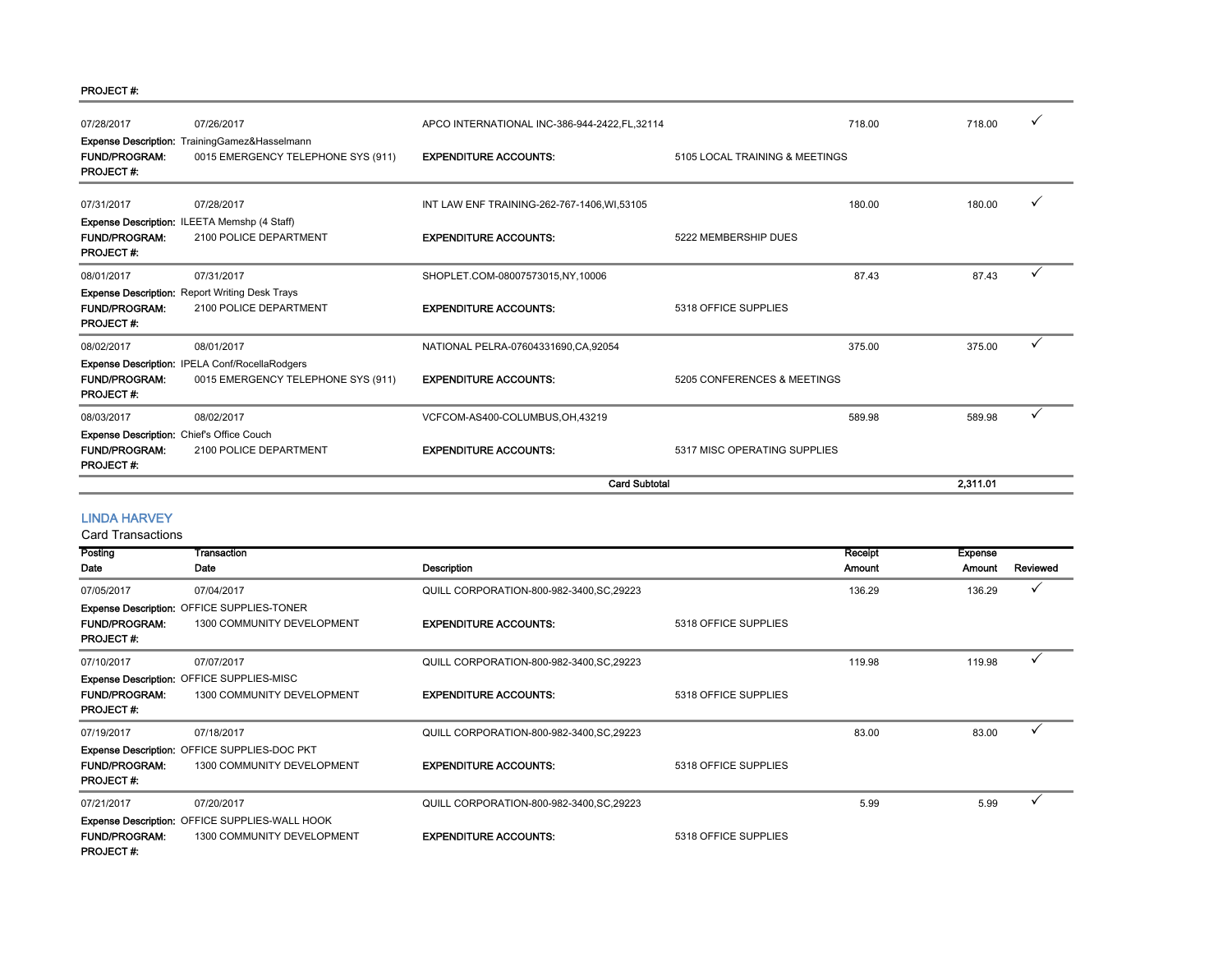| 07/21/2017           | 07/20/2017                                        | QUILL CORPORATION-800-982-3400, SC, 29223 |                      | 19.99 | 19.99  |  |
|----------------------|---------------------------------------------------|-------------------------------------------|----------------------|-------|--------|--|
|                      | <b>Expense Description: OFFICE SUPPLIES-CANDY</b> |                                           |                      |       |        |  |
| <b>FUND/PROGRAM:</b> | 1300 COMMUNITY DEVELOPMENT                        | <b>EXPENDITURE ACCOUNTS:</b>              | 5318 OFFICE SUPPLIES |       |        |  |
| <b>PROJECT#:</b>     |                                                   |                                           |                      |       |        |  |
| 07/24/2017           | 07/21/2017                                        | QUILL CORPORATION-800-982-3400, SC, 29223 |                      | 83.50 | 83.50  |  |
|                      | Expense Description: OFFICE SUPPLIES-MISC         |                                           |                      |       |        |  |
| <b>FUND/PROGRAM:</b> | 1300 COMMUNITY DEVELOPMENT                        | <b>EXPENDITURE ACCOUNTS:</b>              | 5318 OFFICE SUPPLIES |       |        |  |
| <b>PROJECT#:</b>     |                                                   |                                           |                      |       |        |  |
|                      |                                                   | <b>Card Subtotal</b>                      |                      |       | 448.75 |  |

#### LOUIS MAGURNO

#### Card Transactions

| Posting                                    | Transaction            |                                | Receipt                       | <b>Expense</b> |          |
|--------------------------------------------|------------------------|--------------------------------|-------------------------------|----------------|----------|
| Date                                       | Date                   | Description                    | Amount                        | Amount         | Reviewed |
|                                            |                        | MENARDS MOUNT PROSPECT-MT      |                               |                |          |
| 07/07/2017                                 | 07/05/2017             | PROSPECT, IL, 60056            | 158.00                        | 158.00         |          |
| <b>Expense Description: Moen Faucet</b>    |                        |                                |                               |                |          |
| <b>FUND/PROGRAM:</b>                       | 1220 BUILDING SERVICES | <b>EXPENDITURE ACCOUNTS:</b>   | 5311 BLDG/GROUNDS MAINTENANCE |                |          |
| <b>PROJECT#:</b>                           |                        |                                |                               |                |          |
|                                            |                        | BANNER PLUMBING SUPPLY-BUFFALO |                               |                |          |
| 07/12/2017                                 | 07/11/2017             | GROVE.IL.60089                 | 10.81                         | 10.81          |          |
| <b>Expense Description: Plumbing Parts</b> |                        |                                |                               |                |          |
| <b>FUND/PROGRAM:</b>                       | 1220 BUILDING SERVICES | <b>EXPENDITURE ACCOUNTS:</b>   | 5311 BLDG/GROUNDS MAINTENANCE |                |          |
| <b>PROJECT#:</b>                           |                        |                                |                               |                |          |
|                                            |                        | <b>Card Subtotal</b>           |                               | 168.81         |          |

#### LUCA URSAN

| Posting                                  | Transaction                                                                     |                                        | Receipt                        | <b>Expense</b> |          |
|------------------------------------------|---------------------------------------------------------------------------------|----------------------------------------|--------------------------------|----------------|----------|
| Date                                     | Date                                                                            | Description                            | Amount                         | Amount         | Reviewed |
| 07/05/2017                               | 07/05/2017                                                                      | COMCAST CHICAGO-800-COMCAST, IL, 60173 | 239.85                         | 239.85         | ✓        |
| <b>FUND/PROGRAM:</b><br><b>PROJECT#:</b> | <b>Expense Description:</b> HighSpeed Internet Svcs<br>1750 INFORMATION SYSTEMS | <b>EXPENDITURE ACCOUNTS:</b>           | 5207 IS SERV & MAINT AGREEMENT |                |          |
| 07/10/2017                               | 07/09/2017                                                                      | AT&T DATA-08003310500, GA, 30004       | 14.99                          | 14.99          |          |
|                                          | <b>Expense Description: Wireless Data Services</b>                              |                                        |                                |                |          |
| <b>FUND/PROGRAM:</b><br><b>PROJECT#:</b> | 1600 ADMIN & BOT                                                                | <b>EXPENDITURE ACCOUNTS:</b>           | 5239 CELLULAR SERVICES         |                |          |
| 07/10/2017                               | 07/09/2017                                                                      | AT&T DATA-08003310500, GA, 30004       | 14.99                          | 14.99          |          |
| <b>FUND/PROGRAM:</b><br><b>PROJECT#:</b> | <b>Expense Description: Wireless Data Services</b><br>1600 ADMIN & BOT          | <b>EXPENDITURE ACCOUNTS:</b>           | 5239 CELLULAR SERVICES         |                |          |
| 07/14/2017                               | 07/13/2017                                                                      | AT&T DATA-08003310500, GA, 30004       | 30.00                          | 30.00          |          |
|                                          | <b>Expense Description: Wireless Data Services</b>                              |                                        |                                |                |          |
| <b>FUND/PROGRAM:</b>                     | 1600 ADMIN & BOT                                                                | <b>EXPENDITURE ACCOUNTS:</b>           | 5239 CELLULAR SERVICES         |                |          |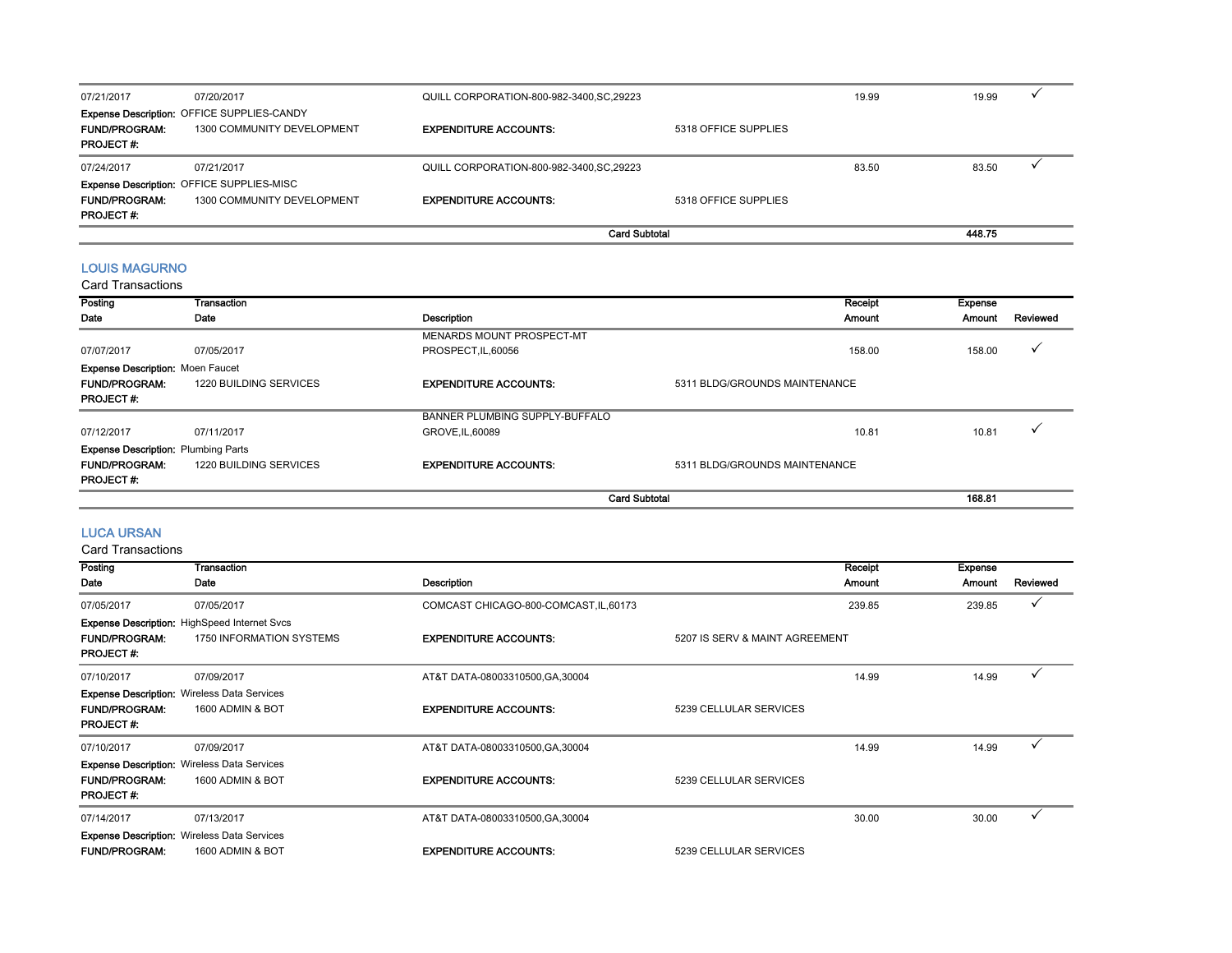PROJECT #:

| 07/14/2017                               | 07/13/2017                                                             | AT&T DATA-08003310500, GA, 30004           |                        | 14.99    | 14.99    |   |
|------------------------------------------|------------------------------------------------------------------------|--------------------------------------------|------------------------|----------|----------|---|
| FUND/PROGRAM:<br><b>PROJECT#:</b>        | <b>Expense Description: Wireless Data Services</b><br>1600 ADMIN & BOT | <b>EXPENDITURE ACCOUNTS:</b>               | 5239 CELLULAR SERVICES |          |          |   |
| 07/14/2017                               | 07/13/2017                                                             | AT&T DATA-08003310500, GA, 30004           |                        | 14.99    | 14.99    |   |
|                                          | <b>Expense Description: Wireless Data Services</b>                     |                                            |                        |          |          |   |
| <b>FUND/PROGRAM:</b>                     | 1600 ADMIN & BOT                                                       | <b>EXPENDITURE ACCOUNTS:</b>               | 5239 CELLULAR SERVICES |          |          |   |
| PROJECT#:                                |                                                                        |                                            |                        |          |          |   |
| 07/14/2017                               | 07/13/2017                                                             | AT&T DATA-08003310500, GA, 30004           |                        | 25.00    | 25.00    | ✓ |
|                                          | <b>Expense Description: Wireless Data Services</b>                     |                                            |                        |          |          |   |
| <b>FUND/PROGRAM:</b><br>PROJECT#:        | 1600 ADMIN & BOT                                                       | <b>EXPENDITURE ACCOUNTS:</b>               | 5239 CELLULAR SERVICES |          |          |   |
| 07/14/2017                               | 07/13/2017                                                             | AT&T DATA-08003310500, GA, 30004           |                        | 14.99    | 14.99    |   |
|                                          | <b>Expense Description: Wireless Data Services</b>                     |                                            |                        |          |          |   |
| <b>FUND/PROGRAM:</b><br><b>PROJECT#:</b> | 1600 ADMIN & BOT                                                       | <b>EXPENDITURE ACCOUNTS:</b>               | 5239 CELLULAR SERVICES |          |          |   |
| 07/14/2017                               | 07/13/2017                                                             | AT&T DATA-08003310500, GA, 30004           |                        | 14.99    | 14.99    |   |
|                                          | <b>Expense Description: Wireless Data Services</b>                     |                                            |                        |          |          |   |
| <b>FUND/PROGRAM:</b>                     | 1600 ADMIN & BOT                                                       | <b>EXPENDITURE ACCOUNTS:</b>               | 5239 CELLULAR SERVICES |          |          |   |
| <b>PROJECT#:</b>                         |                                                                        |                                            |                        |          |          |   |
| 07/14/2017                               | 07/13/2017                                                             | AT&T DATA-08003310500, GA, 30004           |                        | 25.00    | 25.00    |   |
|                                          | <b>Expense Description: Wireless Data Services</b>                     |                                            |                        |          |          |   |
| <b>FUND/PROGRAM:</b><br><b>PROJECT#:</b> | 1600 ADMIN & BOT                                                       | <b>EXPENDITURE ACCOUNTS:</b>               | 5239 CELLULAR SERVICES |          |          |   |
| 07/14/2017                               | 07/13/2017                                                             | AT&T DATA-08003310500, GA, 30004           |                        | 14.99    | 14.99    | ✓ |
|                                          | <b>Expense Description: Wireless Data Services</b>                     |                                            |                        |          |          |   |
| <b>FUND/PROGRAM:</b>                     | 1600 ADMIN & BOT                                                       | <b>EXPENDITURE ACCOUNTS:</b>               | 5239 CELLULAR SERVICES |          |          |   |
| <b>PROJECT#:</b>                         |                                                                        |                                            |                        |          |          | ✓ |
| 07/14/2017                               | 07/13/2017                                                             | AT&T DATA-08003310500, GA, 30004           |                        | 25.00    | 25.00    |   |
|                                          | <b>Expense Description: Wireless Data Services</b>                     |                                            |                        |          |          |   |
| FUND/PROGRAM:<br><b>PROJECT#:</b>        | 1600 ADMIN & BOT                                                       | <b>EXPENDITURE ACCOUNTS:</b>               | 5239 CELLULAR SERVICES |          |          |   |
| 07/14/2017                               | 07/13/2017                                                             | AT&T DATA-08003310500, GA, 30004           |                        | 14.99    | 14.99    |   |
|                                          | <b>Expense Description: Wireless Data Services</b>                     |                                            |                        |          |          |   |
| FUND/PROGRAM:                            | 1600 ADMIN & BOT                                                       | <b>EXPENDITURE ACCOUNTS:</b>               | 5239 CELLULAR SERVICES |          |          |   |
| PROJECT#:                                |                                                                        |                                            |                        |          |          |   |
| 07/17/2017                               | 07/14/2017                                                             | AT&T DATA-08003310500, GA, 30004           |                        | 14.99    | 14.99    |   |
|                                          | <b>Expense Description: Wireless Data Services</b>                     |                                            |                        |          |          |   |
| FUND/PROGRAM:<br>PROJECT#:               | 1600 ADMIN & BOT                                                       | <b>EXPENDITURE ACCOUNTS:</b>               | 5239 CELLULAR SERVICES |          |          |   |
| 07/17/2017                               | 07/14/2017                                                             | B&H PHOTO 800-606-696-800-2215743,NY,10001 |                        | 2,009.41 | 2,009.41 | ✓ |

**Expense Description:** Security Sys Video Equip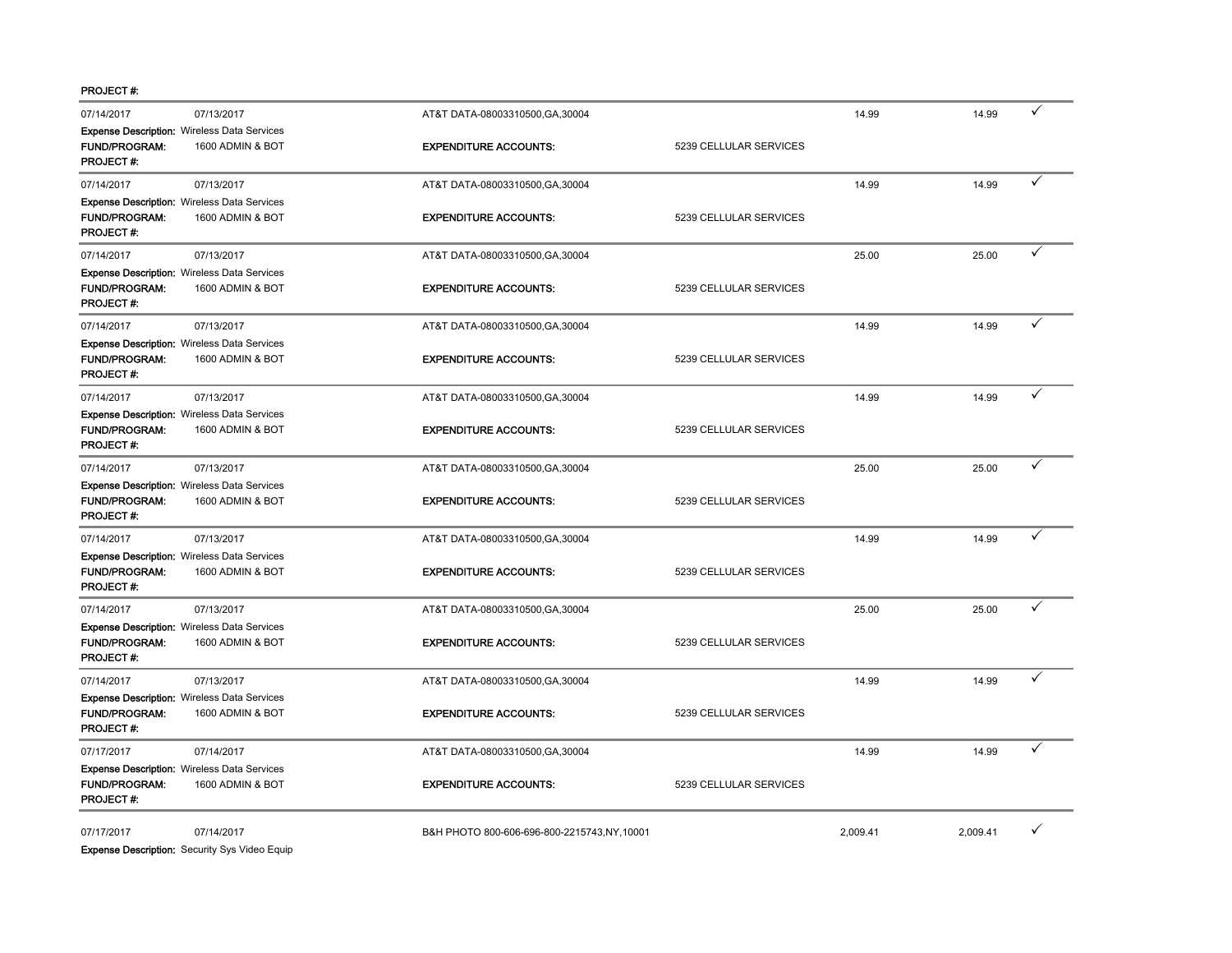| <b>FUND/PROGRAM:</b><br>PROJECT #:                                                    | 0033 CAPITAL EQPT REPL FUND                                                          | <b>EXPENDITURE ACCOUNTS:</b>                      | 5313 IS MISC EQPT & SUPPLIES   |          |   |
|---------------------------------------------------------------------------------------|--------------------------------------------------------------------------------------|---------------------------------------------------|--------------------------------|----------|---|
| 07/17/2017                                                                            | 07/14/2017                                                                           | B&H PHOTO 800-606-696-800-2215743,NY,10001        | 58.99                          | 58.99    | ✓ |
| Expense Description: IT Equip Pendant Kit<br><b>FUND/PROGRAM:</b><br><b>PROJECT#:</b> | 1750 INFORMATION SYSTEMS                                                             | <b>EXPENDITURE ACCOUNTS:</b>                      | 5313 IS MISC EQPT & SUPPLIES   |          |   |
| 07/17/2017                                                                            | 07/16/2017                                                                           | COMCAST CHICAGO-800-COMCAST, IL, 60173            | 144.85                         | 144.85   |   |
| <b>FUND/PROGRAM:</b><br><b>PROJECT#:</b>                                              | Expense Description: HighSpeed Internet Svcs<br>1750 INFORMATION SYSTEMS             | <b>EXPENDITURE ACCOUNTS:</b>                      | 5207 IS SERV & MAINT AGREEMENT |          |   |
| 07/18/2017                                                                            | 07/16/2017                                                                           | AT&T DATA-08003310500, GA, 30004                  | 25.00                          | 25.00    | ✓ |
| <b>FUND/PROGRAM:</b><br>PROJECT#:                                                     | <b>Expense Description: Wireless Data Services</b><br>1600 ADMIN & BOT               | <b>EXPENDITURE ACCOUNTS:</b>                      | 5239 CELLULAR SERVICES         |          |   |
| 07/18/2017<br>Expense Description: IT Power Equipment                                 | 07/17/2017                                                                           | AMAZON MKTPLACE PMTS-<br>AMZN.COM/BILL, WA, 98109 | 488.00                         | 488.00   | ✓ |
| <b>FUND/PROGRAM:</b><br>PROJECT#:                                                     | 1750 INFORMATION SYSTEMS                                                             | <b>EXPENDITURE ACCOUNTS:</b>                      | 5313 IS MISC EQPT & SUPPLIES   |          |   |
| 07/18/2017                                                                            | 07/17/2017                                                                           | AT&T DATA-08003310500, GA, 30004                  | 25.00                          | 25.00    |   |
| <b>FUND/PROGRAM:</b><br>PROJECT#:                                                     | <b>Expense Description: Wireless Data Services</b><br>1600 ADMIN & BOT               | <b>EXPENDITURE ACCOUNTS:</b>                      | 5239 CELLULAR SERVICES         |          |   |
| 07/20/2017                                                                            | 07/19/2017                                                                           | AT&T DATA-08003310500, GA, 30004                  | 14.99                          | 14.99    | ✓ |
| FUND/PROGRAM:<br>PROJECT #:                                                           | <b>Expense Description: Wireless Data Services</b><br>1600 ADMIN & BOT               | <b>EXPENDITURE ACCOUNTS:</b>                      | 5239 CELLULAR SERVICES         |          |   |
| 07/20/2017                                                                            | 07/19/2017                                                                           | B&H PHOTO 800-606-696-800-2215743,NY,10001        | 1,099.00                       | 1,099.00 | ✓ |
| <b>FUND/PROGRAM:</b><br>PROJECT #:                                                    | <b>Expense Description:</b> Security Video Equip-Cam.<br>0033 CAPITAL EQPT REPL FUND | <b>EXPENDITURE ACCOUNTS:</b>                      | 5313 IS MISC EQPT & SUPPLIES   |          |   |
| 07/20/2017                                                                            | 07/19/2017                                                                           | AT&T DATA-08003310500, GA, 30004                  | 14.99                          | 14.99    | ✓ |
| <b>FUND/PROGRAM:</b><br>PROJECT#:                                                     | Expense Description: Wireless Data Services<br>1600 ADMIN & BOT                      | <b>EXPENDITURE ACCOUNTS:</b>                      | 5239 CELLULAR SERVICES         |          |   |
| 07/24/2017                                                                            | 07/21/2017                                                                           | AT&T DATA-08003310500, GA, 30004                  | 25.00                          | 25.00    | ✓ |
| <b>FUND/PROGRAM:</b><br><b>PROJECT#:</b>                                              | <b>Expense Description: Wireless Data Services</b><br>1600 ADMIN & BOT               | <b>EXPENDITURE ACCOUNTS:</b>                      | 5239 CELLULAR SERVICES         |          |   |
| 07/24/2017                                                                            | 07/21/2017                                                                           | AT&T DATA-08003310500, GA, 30004                  | 25.00                          | 25.00    | ✓ |
| <b>FUND/PROGRAM:</b><br>PROJECT#:                                                     | <b>Expense Description: Wireless Data Services</b><br>1600 ADMIN & BOT               | <b>EXPENDITURE ACCOUNTS:</b>                      | 5239 CELLULAR SERVICES         |          |   |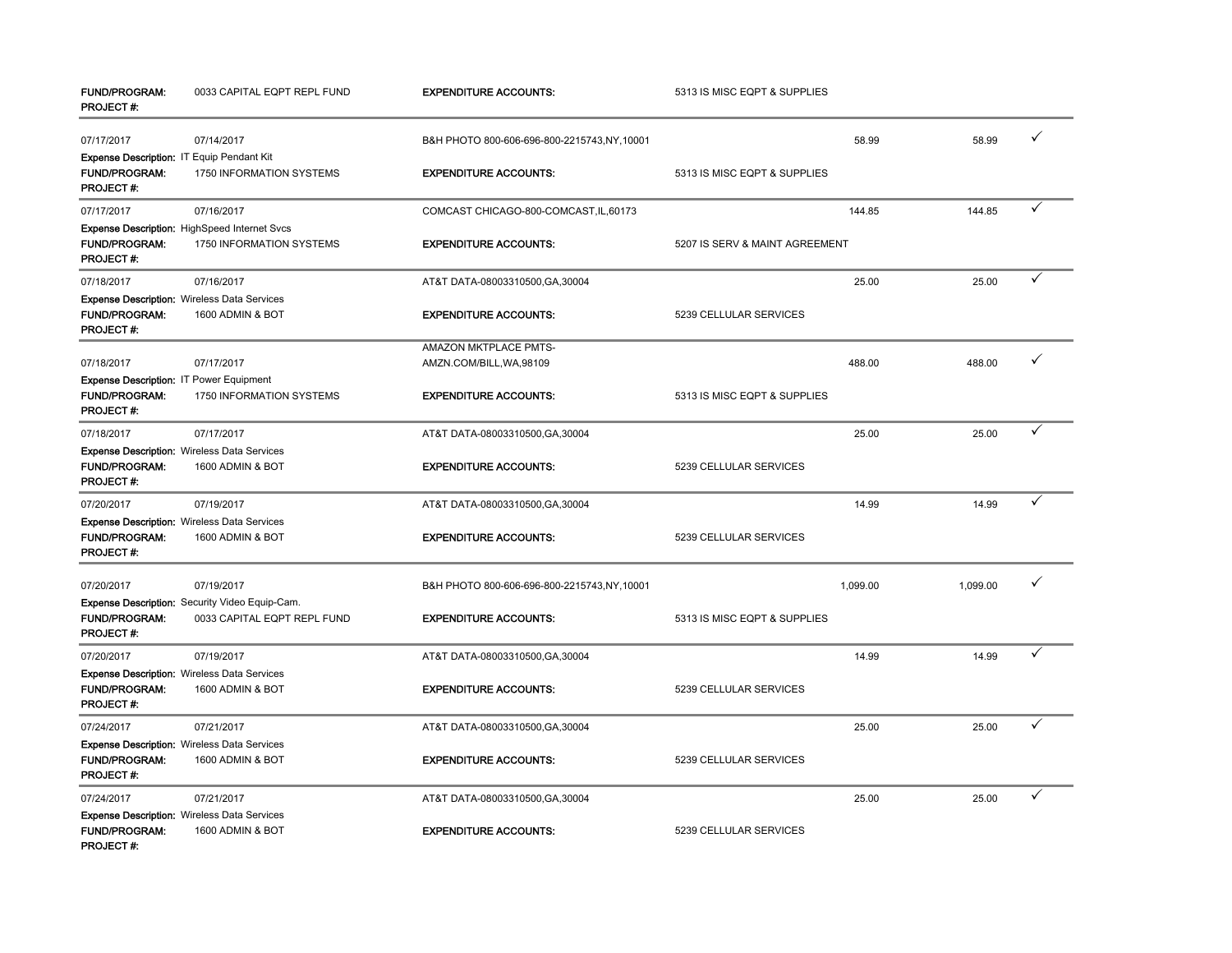| 07/24/2017                                      | 07/21/2017                                                                 | AT&T DATA-08003310500, GA, 30004       | 14.99                          | 14.99    |   |
|-------------------------------------------------|----------------------------------------------------------------------------|----------------------------------------|--------------------------------|----------|---|
|                                                 | <b>Expense Description: Wireless Data Services</b>                         |                                        |                                |          |   |
| <b>FUND/PROGRAM:</b>                            | 1600 ADMIN & BOT                                                           | <b>EXPENDITURE ACCOUNTS:</b>           | 5239 CELLULAR SERVICES         |          |   |
| PROJECT #:                                      |                                                                            |                                        |                                |          |   |
| 07/24/2017                                      | 07/21/2017                                                                 | AT&T DATA-08003310500, GA, 30004       | 14.99                          | 14.99    | ✓ |
|                                                 | <b>Expense Description: Wireless Data Services</b>                         |                                        |                                |          |   |
| <b>FUND/PROGRAM:</b>                            | 1600 ADMIN & BOT                                                           | <b>EXPENDITURE ACCOUNTS:</b>           | 5239 CELLULAR SERVICES         |          |   |
| PROJECT#:                                       |                                                                            |                                        |                                |          |   |
|                                                 |                                                                            | AMAZON MKTPLACE PMTS-                  |                                |          | ✓ |
| 07/26/2017                                      | 07/26/2017                                                                 | AMZN.COM/BILL, WA, 98109               | 100.69                         | 100.69   |   |
| <b>FUND/PROGRAM:</b>                            | Expense Description: IT Printer Supplies-Toner<br>1750 INFORMATION SYSTEMS | <b>EXPENDITURE ACCOUNTS:</b>           | 5317 MISC OPERATING SUPPLIES   |          |   |
| PROJECT#:                                       |                                                                            |                                        |                                |          |   |
| 07/27/2017                                      | 07/26/2017                                                                 |                                        | 169.99                         | 169.99   |   |
|                                                 |                                                                            | CBI ACRONIS-800-799-9570, IL, 60654    |                                |          |   |
| <b>FUND/PROGRAM:</b>                            | Expense Description: Computer Backup Software<br>1750 INFORMATION SYSTEMS  | <b>EXPENDITURE ACCOUNTS:</b>           | 5327 IS MISC SOFTWARE          |          |   |
| PROJECT#:                                       |                                                                            |                                        |                                |          |   |
| 07/27/2017                                      | 07/27/2017                                                                 | COMCAST CHICAGO-800-COMCAST, IL, 60173 | 239.85                         | 239.85   |   |
|                                                 | <b>Expense Description: HighSpeed Internet Svcs</b>                        |                                        |                                |          |   |
| <b>FUND/PROGRAM:</b>                            | 1750 INFORMATION SYSTEMS                                                   | <b>EXPENDITURE ACCOUNTS:</b>           | 5207 IS SERV & MAINT AGREEMENT |          |   |
| PROJECT#:                                       |                                                                            |                                        |                                |          |   |
| 07/31/2017                                      | 07/29/2017                                                                 | AT&T DATA-08003310500, GA, 30004       | 14.99                          | 14.99    |   |
|                                                 | <b>Expense Description: Wireless Data Services</b>                         |                                        |                                |          |   |
| <b>FUND/PROGRAM:</b>                            | 1600 ADMIN & BOT                                                           | <b>EXPENDITURE ACCOUNTS:</b>           | 5239 CELLULAR SERVICES         |          |   |
| PROJECT#:                                       |                                                                            |                                        |                                |          |   |
| 07/31/2017                                      | 07/29/2017                                                                 | LEAVER & CO-6153456600, TN, 37217      | 32.49                          | 32.49    | ✓ |
|                                                 | Expense Description: Domain Name Registration                              |                                        |                                |          |   |
| <b>FUND/PROGRAM:</b>                            | 1750 INFORMATION SYSTEMS                                                   | <b>EXPENDITURE ACCOUNTS:</b>           | 5207 IS SERV & MAINT AGREEMENT |          |   |
| <b>PROJECT#:</b>                                |                                                                            |                                        |                                |          |   |
| 08/02/2017                                      | 08/01/2017                                                                 | LEAVER & CO-6153456600, TN, 37217      | 60.00                          | 60.00    |   |
| <b>Expense Description: Webcasting Sys Fees</b> |                                                                            |                                        |                                |          |   |
| <b>FUND/PROGRAM:</b>                            | 1750 INFORMATION SYSTEMS                                                   | <b>EXPENDITURE ACCOUNTS:</b>           | 5207 IS SERV & MAINT AGREEMENT |          |   |
| PROJECT#:                                       |                                                                            |                                        |                                |          |   |
| 08/03/2017                                      | 08/02/2017                                                                 | PAYFLOW/PAYPAL-08888839770,NE,68126    | 27.85                          | 27.85    | ✓ |
|                                                 | <b>Expense Description: Webpayments Sys Fees</b>                           |                                        |                                |          |   |
| <b>FUND/PROGRAM:</b>                            | 1750 INFORMATION SYSTEMS                                                   | <b>EXPENDITURE ACCOUNTS:</b>           | 5207 IS SERV & MAINT AGREEMENT |          |   |
| <b>PROJECT#:</b>                                |                                                                            |                                        |                                |          |   |
|                                                 |                                                                            | <b>Card Subtotal</b>                   |                                | 5,085.83 |   |
|                                                 |                                                                            |                                        |                                |          |   |

## MICHAEL BLIEFERNICH, TAX EXEMPT E9998-1130-07

| Posting    | Transaction |                                        | Receipt | <b>Expense</b> |          |
|------------|-------------|----------------------------------------|---------|----------------|----------|
| Date       | Date        | <b>Description</b>                     | Amount  | Amount         | Reviewed |
| 08/03/2017 | 08/01/2017  | FULLIFE SAFETY CENTER-ROSELLE.IL.60172 | 217.50  | 217.50         |          |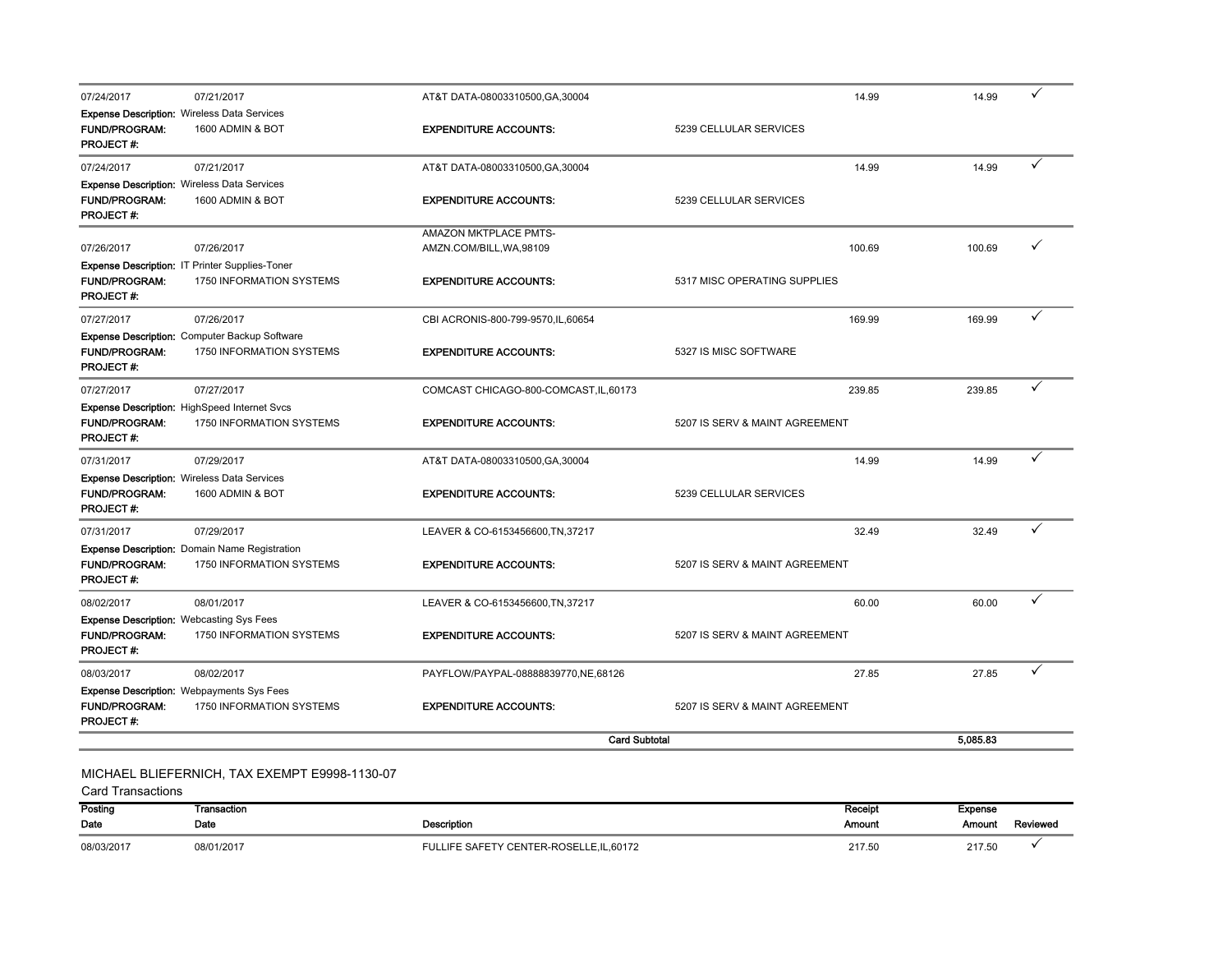FUND/PROGRAM: 1220 BUILDING SERVICESPROJECT #:Expense Description: Meter Repair/Calibration

EXPENDITURE ACCOUNTS: 5220 MAINT OFF/SPEC EQUIPMENT

Card Subtotal 217.50

MICHAEL CROTTY, TAX EXEMPT E9998-1130-07

Card Transactions

**Posting** Date**Transaction** Date **Date** Description Receipt AmountExpense Amount Reviewed 07/14/2017 07/13/2017 INTERNATION-4029357733,DC,20002 (590.00) (590.00) FUND/PROGRAM: 1600 ADMIN & BOTT **EXPENDITURE ACCOUNTS:** 5205 CONFERENCES & MEETINGS PROJECT #:07/25/2017 07/24/2017 TARGET 00013854-WHEELING,IL,60090 16.20 16.20 FUND/PROGRAM: 1600 ADMIN & BOTEXPENDITURE ACCOUNTS: 5323 AWARDS/DECORATIONS PROJECT #: 07/31/2017 07/28/2017 NATIONAL PELRA-07604331690,CA,92054 375.00 375.00 FUND/PROGRAM: 1800 HUMAN RESOURCES DEPT EXPENDITURE ACCOUNTS: 5205 CONFERENCES & MEETINGSPROJECT #:MICHAEL SCHROEDERExpense Description: Gift Bag/Retirement Clock Expense Description: IPELRA Annual Conference Card Subtotal (198.80) Grand Total (198.80) Expense Description: ICMA Conference Refund

Posting Date **Transaction** Date **Date** Description Receipt Amount Expense Amount Reviewed 07/10/2017 07/06/2017 07/06/2017 PIEDMONT PLASTICS CG #-WHEELING,IL,60090 1 1,088.70 1,088.70 1,088.70 1,088.70 FUND/PROGRAM: 1220 BUILDING SERVICESEXPENDITURE ACCOUNTS: 5311 BLDG/GROUNDS MAINTENANCE PROJECT #: 07/12/2017 07/11/2017 07/11/2017 MCCOMBS SUPPLY CO INC-7172993866,PA,17602 14.50 14.50 14.50 14.50 14.50 √ FUND/PROGRAM: 1220 BUILDING SERVICES EXPENDITURE ACCOUNTS: 5311 BLDG/GROUNDS MAINTENANCE PROJECT #:07/20/2017 07/19/2017 WW GRAINGER-877-2022594,IL,60045 36.93 36.93 FUND/PROGRAM: 2200 FIRE DEPARTMENT EXPENDITURE ACCOUNTS: 5311 BLDG/GROUNDS MAINTENANCEPROJECT #: 08/02/2017 08/01/2017 NORTHSHOREDOORPARTS-4403666112,OH,44035 25.20 25.20 FUND/PROGRAM: 1220 BUILDING SERVICES EXPENDITURE ACCOUNTS: 5311 BLDG/GROUNDS MAINTENANCE PROJECT #: Expense Description: safety Acrylic/PD Cells Expense Description: HVAC Motor Capacitors Expense Description: Garage Door Safety Cord Expense Description: Garage Door Jamb Seal Card Transactions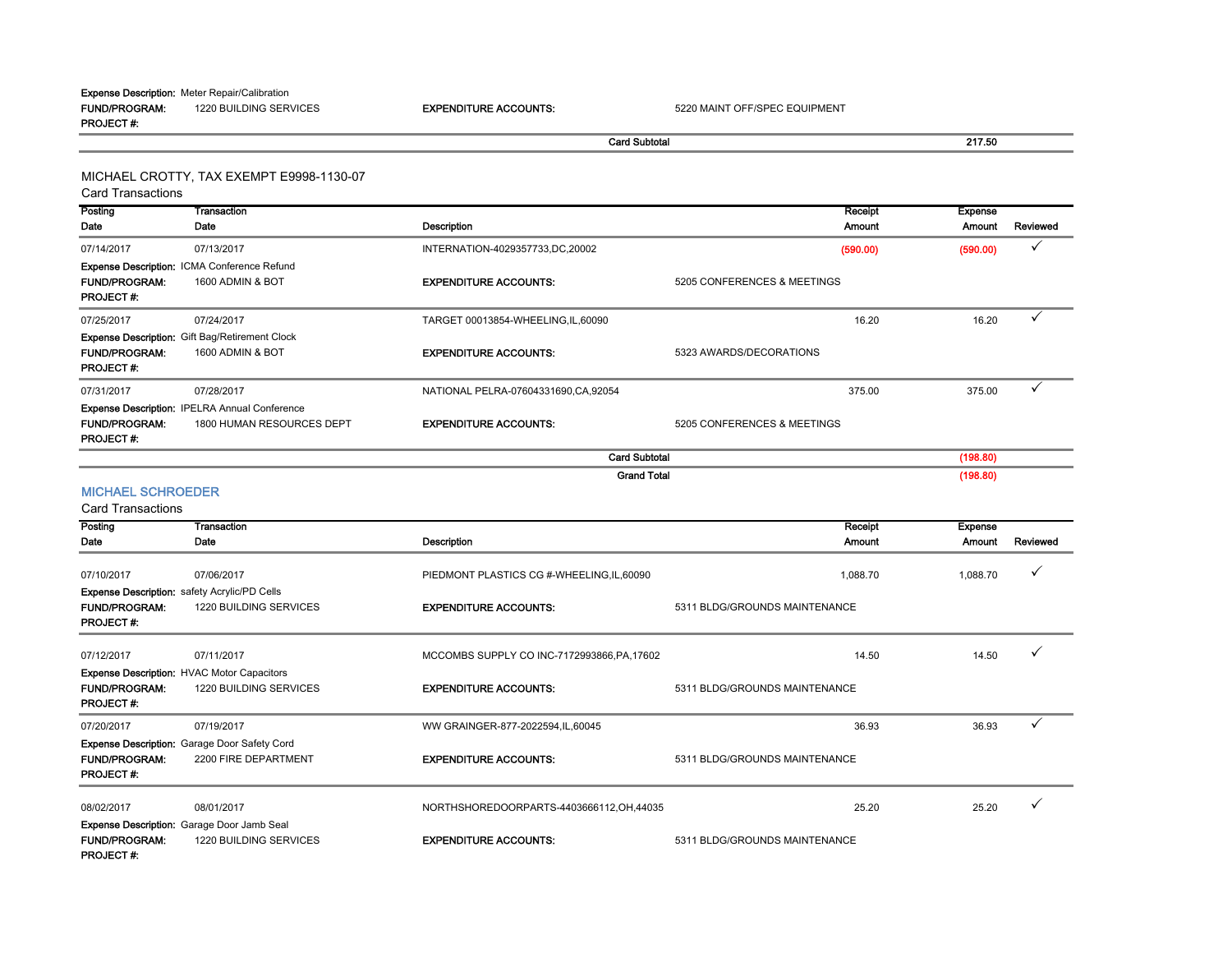Card Subtotal 2012 2022 2023 2024 2022 2023 2024 2022 2023 2024 2022 2023 2024 2022 2023 2024 2022 2023 2024 2022 2023 2024 2022 2023 2022 2023 2022 2023 2022 2023 2022 2023 2022 2023 2022 2023 2022 2023 2023 2023 2023 202

#### PETER RODGERS

Card Transactions

| Posting                                        | Transaction                                   |                                              |                              | Receipt | <b>Expense</b> |          |
|------------------------------------------------|-----------------------------------------------|----------------------------------------------|------------------------------|---------|----------------|----------|
| Date                                           | Date                                          | Description                                  |                              | Amount  | Amount         | Reviewed |
| 07/20/2017                                     | 07/17/2017                                    | PEAVEY CORP.-LENEXA, KS, 66214               |                              | 367.00  | 367.00         | ✓        |
| <b>Expense Description: NIK Drug Test Kits</b> |                                               |                                              |                              |         |                |          |
| <b>FUND/PROGRAM:</b><br><b>PROJECT#:</b>       | 2100 POLICE DEPARTMENT                        | <b>EXPENDITURE ACCOUNTS:</b>                 | 5317 MISC OPERATING SUPPLIES |         |                |          |
| 07/20/2017                                     | 07/19/2017                                    | ORION SAFETY PRODUCTS-04108330318, MD, 21601 |                              | 988.14  | 988.14         |          |
| <b>Expense Description: Flares</b>             |                                               |                                              |                              |         |                |          |
| <b>FUND/PROGRAM:</b><br><b>PROJECT#:</b>       | 2100 POLICE DEPARTMENT                        | <b>EXPENDITURE ACCOUNTS:</b>                 | 5317 MISC OPERATING SUPPLIES |         |                |          |
| 07/28/2017                                     | 07/27/2017                                    | RIMAGE CORP-612-6176231.MN.55439             |                              | 298.00  | 298.00         | ✓        |
|                                                | Expense Description: DVDs For COBAN/Subpoenas |                                              |                              |         |                |          |
| <b>FUND/PROGRAM:</b><br><b>PROJECT#:</b>       | 2100 POLICE DEPARTMENT                        | <b>EXPENDITURE ACCOUNTS:</b>                 | 5317 MISC OPERATING SUPPLIES |         |                |          |
| 08/01/2017                                     | 07/31/2017                                    | PEAVEY CORP.-LENEXA, KS, 66214               |                              | 132.50  | 132.50         |          |
| <b>Expense Description: NIK Drug Test Kits</b> |                                               |                                              |                              |         |                |          |
| <b>FUND/PROGRAM:</b><br><b>PROJECT#:</b>       | 2100 POLICE DEPARTMENT                        | <b>EXPENDITURE ACCOUNTS:</b>                 | 5317 MISC OPERATING SUPPLIES |         |                |          |
|                                                |                                               | <b>Card Subtotal</b>                         |                              |         | 1,785.64       |          |

#### ROSE LEMANIS

Card Transactions

| Posting                                    | Transaction                           |                                              |                      | Receipt       | <b>Expense</b> |          |
|--------------------------------------------|---------------------------------------|----------------------------------------------|----------------------|---------------|----------------|----------|
| Date                                       | Date                                  | Description                                  |                      | <b>Amount</b> | Amount         | Reviewed |
|                                            |                                       |                                              |                      |               |                |          |
| 07/10/2017                                 | 07/07/2017                            | OFFICEMAX/OFFICEDEPT#6-800-463-3768,IL,60143 |                      | 69.49         | 69.49          |          |
| <b>Expense Description: Toner</b>          |                                       |                                              |                      |               |                |          |
| <b>FUND/PROGRAM:</b>                       | <b>1500 PUBLIC WORKS ADMINISTRATI</b> | <b>EXPENDITURE ACCOUNTS:</b>                 | 5318 OFFICE SUPPLIES |               |                |          |
| <b>PROJECT#:</b>                           |                                       |                                              |                      |               |                |          |
| 07/20/2017                                 | 07/18/2017                            | OFFICEMAX/OFFICEDEPT#6-800-463-3768,IL,60143 |                      | 29.27         | 29.27          |          |
|                                            |                                       |                                              |                      |               |                |          |
| <b>Expense Description:</b> File Folders   |                                       |                                              |                      |               |                |          |
| <b>FUND/PROGRAM:</b>                       | <b>1500 PUBLIC WORKS ADMINISTRATI</b> | <b>EXPENDITURE ACCOUNTS:</b>                 | 5318 OFFICE SUPPLIES |               |                |          |
| <b>PROJECT#:</b>                           |                                       |                                              |                      |               |                |          |
| 07/28/2017                                 | 07/27/2017                            | BATTERY JUNCTION-08605814540, CT, 06475      |                      | 96.84         | 96.84          |          |
| <b>Expense Description: MISC Batteries</b> |                                       |                                              |                      |               |                |          |
| <b>FUND/PROGRAM:</b>                       | <b>1500 PUBLIC WORKS ADMINISTRATI</b> | <b>EXPENDITURE ACCOUNTS:</b>                 | 5318 OFFICE SUPPLIES |               |                |          |
| <b>PROJECT#:</b>                           |                                       |                                              |                      |               |                |          |
| 07/31/2017                                 | 07/28/2017                            | OFFICEMAX/OFFICEDEPT#6-800-463-3768,IL,60143 |                      | 59.94         | 59.94          |          |
|                                            |                                       |                                              |                      |               |                |          |

Expense Description: MISC Office Supplies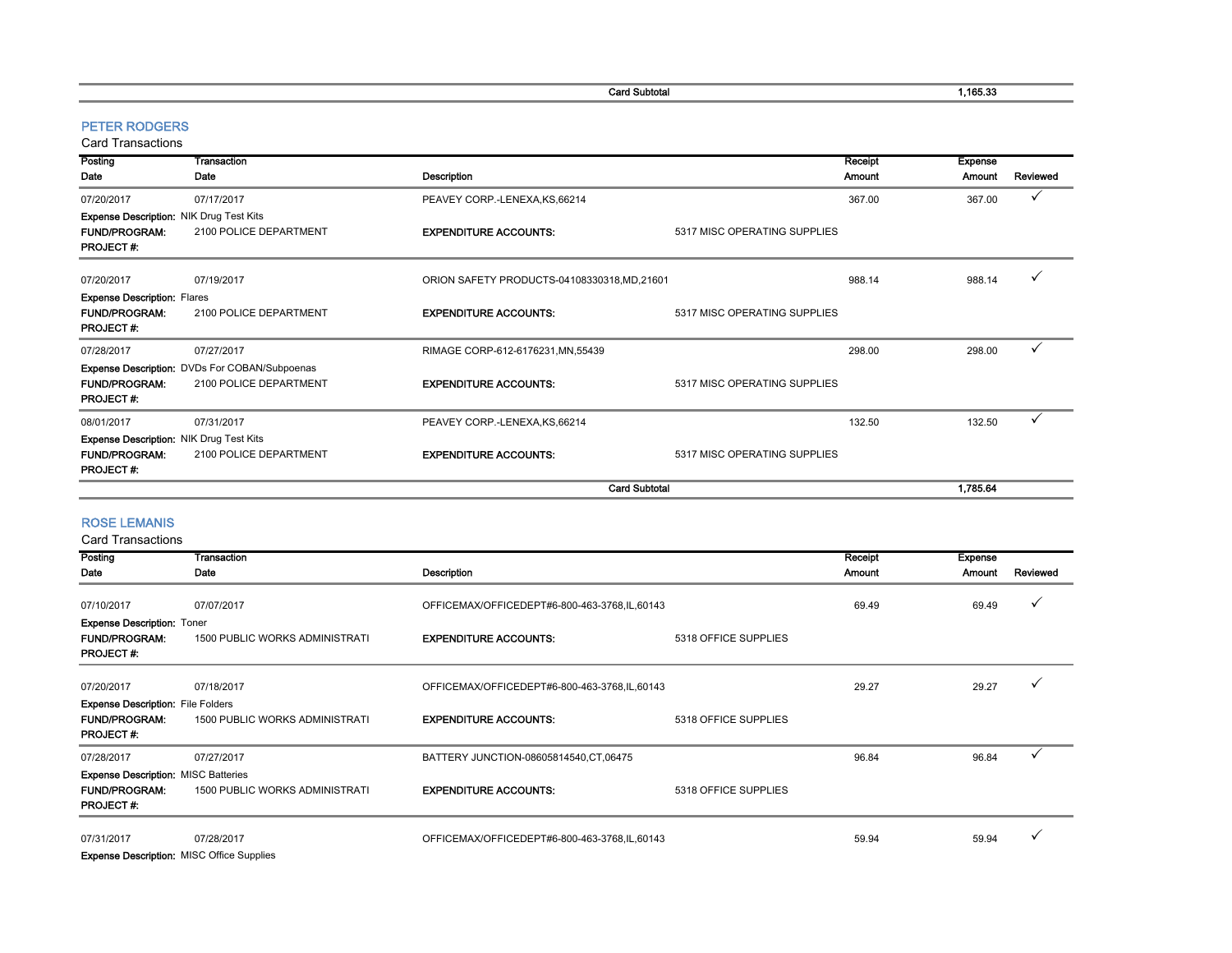1500 PUBLIC WORKS ADMINISTRATI **EXPENDITURE ACCOUNTS:** 5318 OFFICE SUPPLIES

|                                          |                                                     |                                                | <b>Card Subtotal</b>     |               | 255.54         |          |
|------------------------------------------|-----------------------------------------------------|------------------------------------------------|--------------------------|---------------|----------------|----------|
| <b>SCOTT WILSON</b>                      |                                                     |                                                |                          |               |                |          |
| <b>Card Transactions</b>                 |                                                     |                                                |                          |               |                |          |
| Posting                                  | Transaction                                         |                                                |                          | Receipt       | <b>Expense</b> |          |
| Date                                     | Date                                                | <b>Description</b>                             |                          | <b>Amount</b> | Amount         | Reviewed |
| 07/10/2017                               | 07/07/2017                                          | EL COR INDUSTRIES INC-PROSPECT HEIG, IL, 60070 |                          | 188.66        | 188.66         | ✓        |
|                                          | <b>Expense Description:</b> led flashing lights-346 |                                                |                          |               |                |          |
| <b>FUND/PROGRAM:</b><br><b>PROJECT#:</b> | 1240 FLEET SERVICES                                 | <b>EXPENDITURE ACCOUNTS:</b>                   | 5310 VEHICLE MAINTENANCE |               |                |          |
| 07/21/2017                               | 07/20/2017                                          | CHECKPOINT TIRE CENTER-WHEELING, IL, 60090     |                          | 159.53        | 159.53         |          |
| <b>Expense Description: Tire-E69</b>     |                                                     |                                                |                          |               |                |          |
| <b>FUND/PROGRAM:</b><br>PROJECT#:        | 2100 POLICE DEPARTMENT                              | <b>EXPENDITURE ACCOUNTS:</b>                   | 5310 VEHICLE MAINTENANCE |               |                |          |
| 07/26/2017                               | 07/25/2017                                          | HALLORAN POWER EQUIPME-PALATINE, IL, 60074     |                          | 23.78         | 23.78          |          |
| Expense Description: Saw Parts-682       |                                                     |                                                |                          |               |                |          |
| <b>FUND/PROGRAM:</b><br>PROJECT#:        | 2200 FIRE DEPARTMENT                                | <b>EXPENDITURE ACCOUNTS:</b>                   | 5310 VEHICLE MAINTENANCE |               |                |          |
| 07/27/2017                               | 07/25/2017                                          | EL COR INDUSTRIES INC-PROSPECT HEIG, IL, 60070 |                          | 35.88         | 35.88          |          |
|                                          | Expense Description: Battery Terminal Ends-346      |                                                |                          |               |                |          |
| <b>FUND/PROGRAM:</b><br>PROJECT#:        | 1240 FLEET SERVICES                                 | <b>EXPENDITURE ACCOUNTS:</b>                   | 5310 VEHICLE MAINTENANCE |               |                |          |
|                                          |                                                     |                                                | <b>Card Subtotal</b>     |               | 407.85         |          |

## SEAN LINDSAY

| Posting<br>Date                             | Transaction<br>Date           | Description                                  | Receipt<br><b>Amount</b>      | Expense<br>Amount | Reviewed |
|---------------------------------------------|-------------------------------|----------------------------------------------|-------------------------------|-------------------|----------|
|                                             |                               |                                              |                               |                   |          |
| 07/07/2017                                  | 07/05/2017                    | FASTSIGNS ARLINGTON-ARLINGTON HEI, IL, 60004 | 25.00                         | 25.00             |          |
| <b>Expense Description: Door Plaque PD</b>  |                               |                                              |                               |                   |          |
| <b>FUND/PROGRAM:</b><br><b>PROJECT#:</b>    | 1220 BUILDING SERVICES        | <b>EXPENDITURE ACCOUNTS:</b>                 | 5311 BLDG/GROUNDS MAINTENANCE |                   |          |
| 07/25/2017                                  | 07/24/2017                    | WW GRAINGER-877-2022594, IL, 60045           | 26.99                         | 26.99             |          |
| <b>Expense Description: Battery Charger</b> |                               |                                              |                               |                   |          |
| <b>FUND/PROGRAM:</b><br><b>PROJECT#:</b>    | 1220 BUILDING SERVICES        | <b>EXPENDITURE ACCOUNTS:</b>                 | 5311 BLDG/GROUNDS MAINTENANCE |                   |          |
| 07/31/2017                                  | 07/28/2017                    | TERRACE SUPPLY COMPANY-WHEELING, IL, 60090   | 49.77                         | 49.77             |          |
| <b>Expense Description: Rust Inhibitor</b>  |                               |                                              |                               |                   |          |
| <b>FUND/PROGRAM:</b>                        | <b>1220 BUILDING SERVICES</b> | <b>EXPENDITURE ACCOUNTS:</b>                 | 5303 CHEMICALS                |                   |          |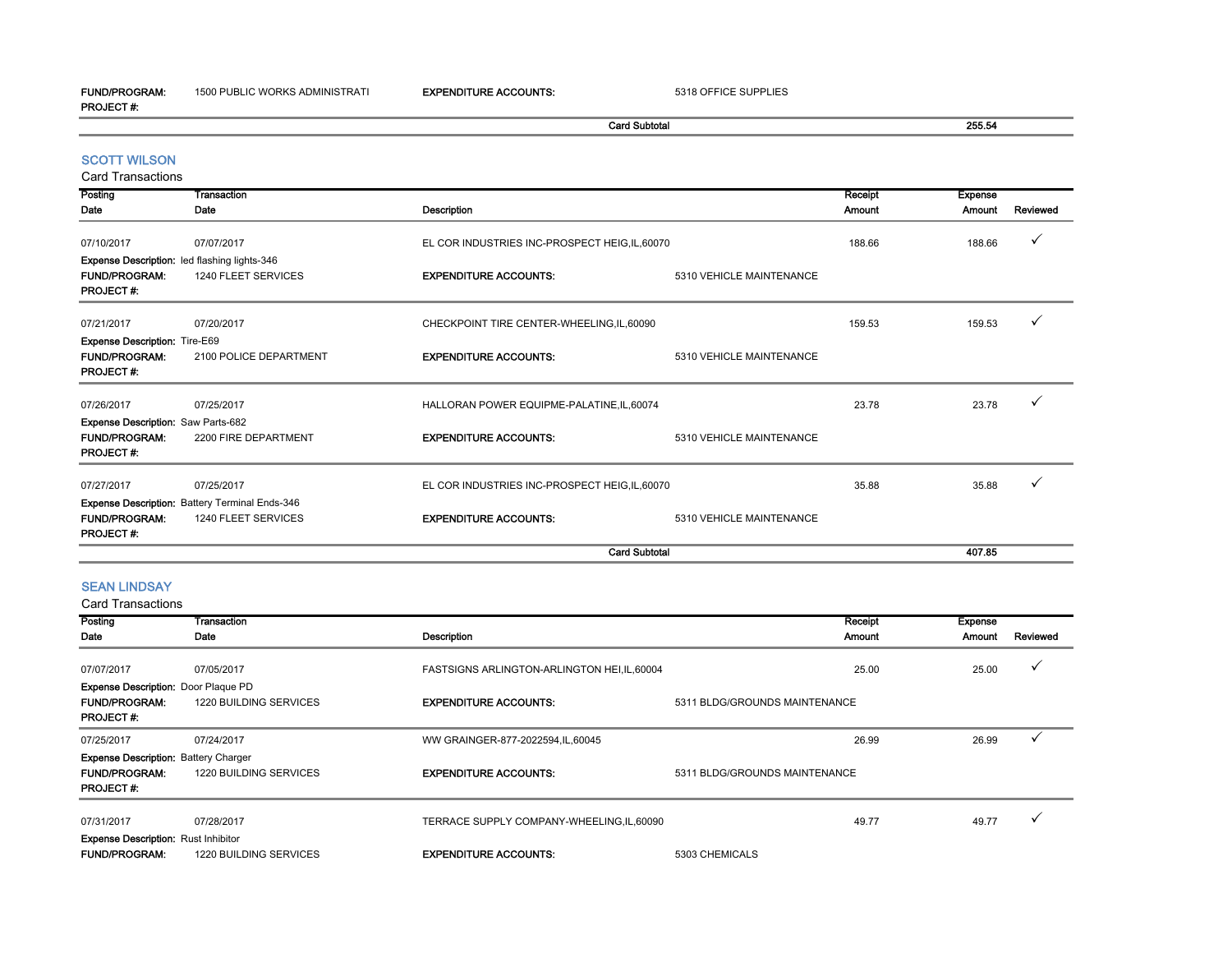#### PROJECT #:

| 08/01/2017                                        | 07/31/2017                                          | NORTH SHORE POOL &-NORTHBROOK, IL, 60062       | 2,289.84                      | 2,289.84 | ✓ |
|---------------------------------------------------|-----------------------------------------------------|------------------------------------------------|-------------------------------|----------|---|
| <b>Expense Description: Fountain Paint</b>        |                                                     |                                                |                               |          |   |
| <b>FUND/PROGRAM:</b>                              | 1220 BUILDING SERVICES                              | <b>EXPENDITURE ACCOUNTS:</b>                   | 5311 BLDG/GROUNDS MAINTENANCE |          |   |
| PROJECT#:                                         |                                                     |                                                |                               |          |   |
|                                                   |                                                     | NORTHWEST ELECTRICAL S-MT                      |                               |          |   |
| 08/04/2017                                        | 08/02/2017                                          | PROSPECT, IL, 60056                            | 5.27                          | 5.27     |   |
| <b>Expense Description: Electrical Fittings</b>   |                                                     |                                                |                               |          |   |
| <b>FUND/PROGRAM:</b>                              | 1220 BUILDING SERVICES                              | <b>EXPENDITURE ACCOUNTS:</b>                   | 5311 BLDG/GROUNDS MAINTENANCE |          |   |
| <b>PROJECT#:</b>                                  |                                                     |                                                |                               |          |   |
|                                                   |                                                     |                                                |                               |          | ✓ |
| 08/04/2017                                        | 08/02/2017                                          | NORTHWEST ELECTRICAL S-847-255-3700, IL, 60056 | (8.88)                        | (8.88)   |   |
|                                                   | <b>Expense Description: Refund-Electrical Parts</b> |                                                |                               |          |   |
| <b>FUND/PROGRAM:</b>                              | 1220 BUILDING SERVICES                              | <b>EXPENDITURE ACCOUNTS:</b>                   | 5311 BLDG/GROUNDS MAINTENANCE |          |   |
| <b>PROJECT#:</b>                                  |                                                     |                                                |                               |          |   |
|                                                   |                                                     | NORTHWEST ELECTRICAL S-MT                      |                               |          |   |
| 08/04/2017                                        | 08/02/2017                                          | PROSPECT, IL, 60056                            | 174.63                        | 174.63   |   |
| <b>Expense Description:</b> Electrical Parts/Wire |                                                     |                                                |                               |          |   |
| <b>FUND/PROGRAM:</b>                              | 1220 BUILDING SERVICES                              | <b>EXPENDITURE ACCOUNTS:</b>                   | 5311 BLDG/GROUNDS MAINTENANCE |          |   |
| <b>PROJECT#:</b>                                  |                                                     |                                                |                               |          |   |
|                                                   |                                                     | <b>Card Subtotal</b>                           |                               | 2,562.62 |   |

#### SHARI MATTHEWS HUIZAR

| Posting                                        | Transaction                                          |                                               | Receipt                        | <b>Expense</b> |          |
|------------------------------------------------|------------------------------------------------------|-----------------------------------------------|--------------------------------|----------------|----------|
| Date                                           | Date                                                 | Description                                   | <b>Amount</b>                  | Amount         | Reviewed |
| 07/12/2017                                     | 07/11/2017                                           | VYNE LLC-BRENTWOOD, TN, 37027                 | 209.99                         | 209.99         |          |
|                                                | <b>Expense Description: Training-Matthews-Huizar</b> |                                               |                                |                |          |
| <b>FUND/PROGRAM:</b><br><b>PROJECT#:</b>       | 1315 SOCIAL SERVICES                                 | <b>EXPENDITURE ACCOUNTS:</b>                  | 5105 LOCAL TRAINING & MEETINGS |                |          |
| 07/12/2017                                     | 07/11/2017                                           | VYNE LLC-BRENTWOOD, TN, 37027                 | 189.99                         | 189.99         |          |
| <b>Expense Description: Registration-Shari</b> |                                                      |                                               |                                |                |          |
| <b>FUND/PROGRAM:</b><br><b>PROJECT#:</b>       | 1315 SOCIAL SERVICES                                 | <b>EXPENDITURE ACCOUNTS:</b>                  | 5105 LOCAL TRAINING & MEETINGS |                |          |
|                                                |                                                      | THE WEBSTAURANT STORE-717-392-                |                                |                |          |
| 07/13/2017                                     | 07/12/2017                                           | 7472, PA, 17602                               | 35.96                          | 35.96          |          |
| Expense Description: Paper Napkin Band         |                                                      |                                               |                                |                |          |
| <b>FUND/PROGRAM:</b><br><b>PROJECT#:</b>       | 1320 SENIOR CITIZENS SERVICES                        | <b>EXPENDITURE ACCOUNTS:</b>                  | 5315 SMALL TOOLS & EQUIPMENT   |                |          |
| 07/17/2017                                     | 07/14/2017                                           | AMERICAN AIRLINES-BELLEVUE, WA, 85034-3802    | 531.40                         | 531.40         |          |
|                                                | Expense Description: Miriam NOVA Conference          |                                               |                                |                |          |
| <b>FUND/PROGRAM:</b><br><b>PROJECT#:</b>       | 1315 SOCIAL SERVICES                                 | <b>EXPENDITURE ACCOUNTS:</b>                  | 5205 CONFERENCES & MEETINGS    |                |          |
| 07/17/2017                                     | 07/14/2017                                           | NAT ORG VICTIM00 OF 00-703-5356682, VA, 22314 | 505.00                         | 505.00         |          |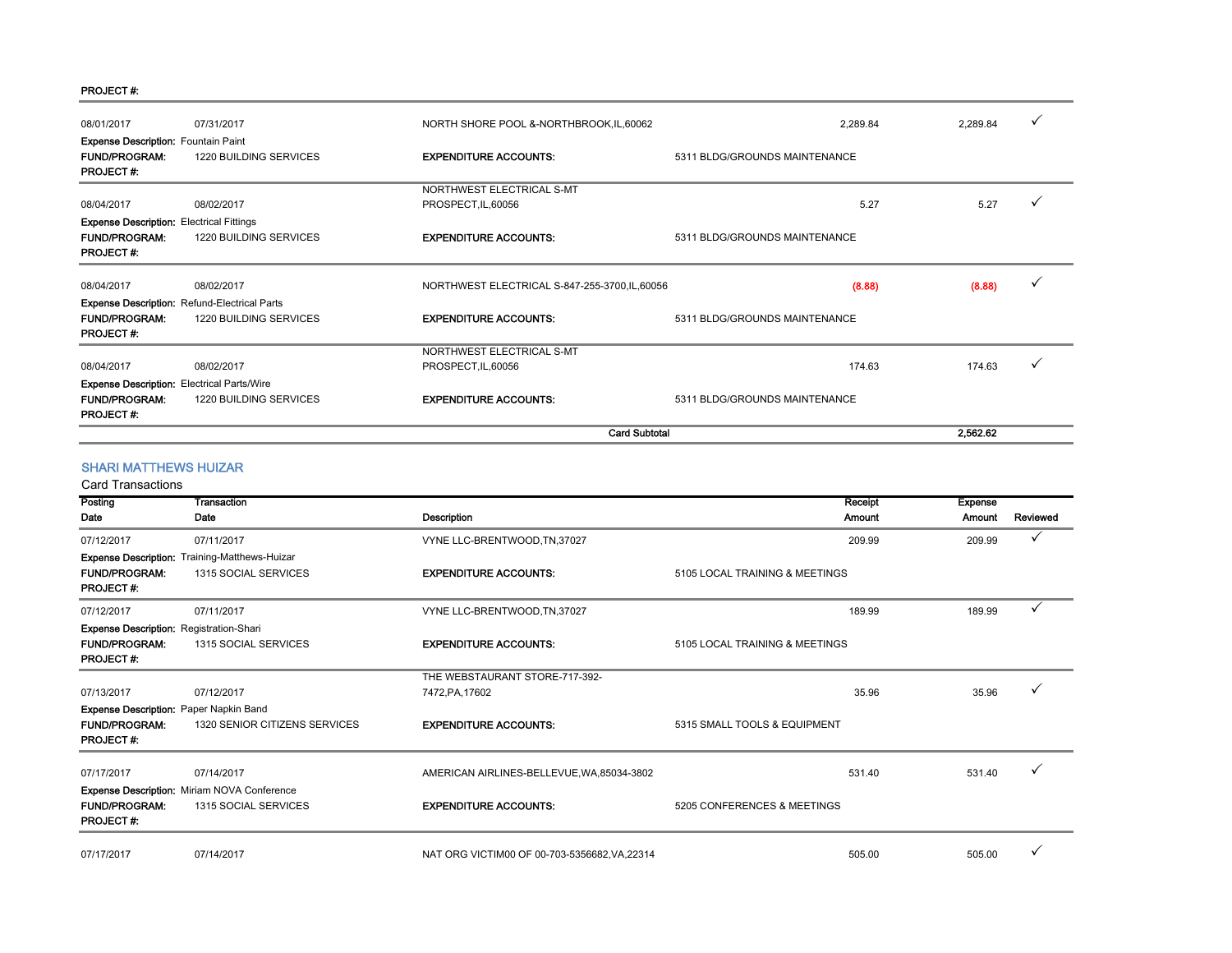|                                                                                       |                               | <b>Card Subtotal</b>                       |                              | 4,078.66 |   |
|---------------------------------------------------------------------------------------|-------------------------------|--------------------------------------------|------------------------------|----------|---|
| <b>Expense Description: Anniversary Party</b><br><b>FUND/PROGRAM:</b><br>PROJECT#:    | 1320 SENIOR CITIZENS SERVICES | <b>EXPENDITURE ACCOUNTS:</b>               | 5297 PROGRAMS/ACTIVITIES     |          |   |
| 08/03/2017                                                                            | 08/03/2017                    | AMZN.COM/BILL, WA, 98109                   | 131.72                       | 131.72   | ✓ |
|                                                                                       |                               | <b>AMAZON MKTPLACE PMTS-</b>               |                              |          |   |
| PROJECT#:                                                                             | 2017-026                      |                                            |                              |          |   |
| <b>FUND/PROGRAM:</b>                                                                  | 5600                          | <b>EXPENDITURE ACCOUNTS:</b>               | 5232 RENTAL AGREEMENTS       |          |   |
| <b>Expense Description: Fox Point-Cruz</b>                                            |                               |                                            |                              |          |   |
| 08/02/2017                                                                            | 07/31/2017                    | HAWTHORN SUITES WHEELI-WHEELING, IL, 60090 | 135.60                       | 135.60   | ✓ |
| <b>PROJECT#:</b>                                                                      | 2017-026                      |                                            |                              |          |   |
| <b>FUND/PROGRAM:</b>                                                                  | 5600                          | <b>EXPENDITURE ACCOUNTS:</b>               | 5232 RENTAL AGREEMENTS       |          |   |
| 08/02/2017<br><b>Expense Description:</b> Fox Point-Cisneros                          | 07/31/2017                    | HAWTHORN SUITES WHEELI-WHEELING, IL, 60090 | 135.60                       | 135.60   | ✓ |
|                                                                                       |                               |                                            |                              |          |   |
| <b>PROJECT#:</b>                                                                      | 2017-026                      |                                            |                              |          |   |
| <b>FUND/PROGRAM:</b>                                                                  | 5600                          | <b>EXPENDITURE ACCOUNTS:</b>               | 5232 RENTAL AGREEMENTS       |          |   |
| Expense Description: Fox Point-Manrique                                               |                               |                                            |                              |          |   |
| 08/02/2017                                                                            | 07/31/2017                    | HAWTHORN SUITES WHEELI-WHEELING, IL, 60090 | 67.80                        | 67.80    | ✓ |
| <b>FUND/PROGRAM:</b><br>PROJECT#:                                                     | 5600<br>2017-026              | <b>EXPENDITURE ACCOUNTS:</b>               | 5232 RENTAL AGREEMENTS       |          |   |
| Expense Description: Fox Point-Martinez                                               |                               |                                            |                              |          |   |
| 08/02/2017                                                                            | 07/31/2017                    | HAWTHORN SUITES WHEELI-WHEELING, IL, 60090 | 135.60                       | 135.60   | ✓ |
| PROJECT#:                                                                             |                               |                                            |                              |          |   |
| <b>FUND/PROGRAM:</b>                                                                  | 1315 SOCIAL SERVICES          | <b>EXPENDITURE ACCOUNTS:</b>               | 5317 MISC OPERATING SUPPLIES |          |   |
| <b>Expense Description: Gift Cards-Fox Point</b>                                      |                               |                                            |                              |          |   |
| 07/31/2017                                                                            | 07/27/2017                    | ALDI 40051-BUFFALO GROVE, IL, 60089        | 1,000.00                     | 1,000.00 | ✓ |
| Expense Description: Gift Cards-Fox Point<br><b>FUND/PROGRAM:</b><br><b>PROJECT#:</b> | 1315 SOCIAL SERVICES          | <b>EXPENDITURE ACCOUNTS:</b>               | 5317 MISC OPERATING SUPPLIES |          |   |
| 07/27/2017                                                                            | 07/26/2017                    | CARNICERIA JIMENEZ-W-WHEELING, IL, 60090   | 1,000.00                     | 1,000.00 | ✓ |
| <b>PROJECT#:</b>                                                                      |                               |                                            |                              |          |   |
| <b>FUND/PROGRAM:</b>                                                                  | 1315 SOCIAL SERVICES          | <b>EXPENDITURE ACCOUNTS:</b>               | 5205 CONFERENCES & MEETINGS  |          |   |
| Expense Description: NOVA MEMBERSHIP                                                  |                               |                                            |                              |          |   |

### THOMAS LUEDERS

| Posting                                | Transaction            |                                        |                          | Receipt | Expense       |          |
|----------------------------------------|------------------------|----------------------------------------|--------------------------|---------|---------------|----------|
| Date                                   | Date                   | <b>Description</b>                     |                          | Amount  | <b>Amount</b> | Reviewed |
| 07/14/2017                             | 07/13/2017             | FASTENAL COMPANY01-WHEELING, IL, 60090 |                          | 18.83   | 18.83         |          |
| <b>Expense Description: Drill Bits</b> |                        |                                        |                          |         |               |          |
| <b>FUND/PROGRAM:</b>                   | 2100 POLICE DEPARTMENT | <b>EXPENDITURE ACCOUNTS:</b>           | 5310 VEHICLE MAINTENANCE |         |               |          |
| <b>PROJECT#:</b>                       |                        |                                        |                          |         |               |          |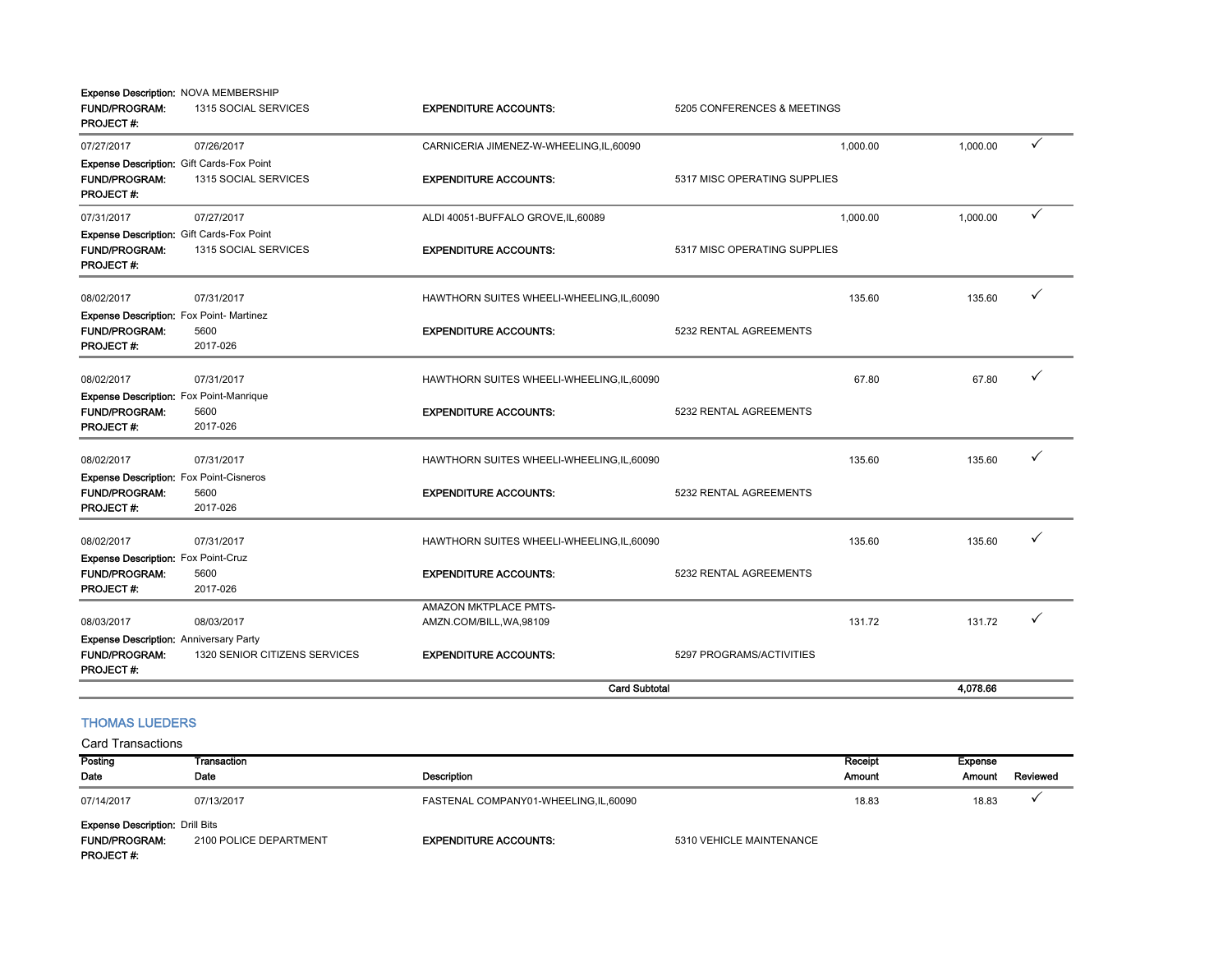|                                             |                                            | THE HOME DEPOT #1913-MT                |                               |               |                |          |
|---------------------------------------------|--------------------------------------------|----------------------------------------|-------------------------------|---------------|----------------|----------|
| 08/03/2017                                  | 08/01/2017                                 | PROSPECT, IL, 600560000                |                               | 67.25         | 67.25          | ✓        |
| <b>Expense Description: Concrete Mix</b>    |                                            |                                        |                               |               |                |          |
| <b>FUND/PROGRAM:</b>                        | 4100 WATER DIVISION                        | <b>EXPENDITURE ACCOUNTS:</b>           | 5311 BLDG/GROUNDS MAINTENANCE |               |                |          |
| <b>PROJECT#:</b>                            |                                            |                                        |                               |               |                |          |
|                                             |                                            |                                        | <b>Card Subtotal</b>          |               | 86.08          |          |
| <b>TY JOHNSON</b>                           |                                            |                                        |                               |               |                |          |
|                                             |                                            |                                        |                               |               |                |          |
| <b>Card Transactions</b>                    |                                            |                                        |                               |               |                |          |
| Posting                                     | Transaction                                |                                        |                               | Receipt       | <b>Expense</b> |          |
| Date                                        | Date                                       | Description                            |                               | <b>Amount</b> | Amount         | Reviewed |
| 07/13/2017                                  | 07/10/2017                                 | DOHENY POOL SUPPLIES-KENOSHA, WI,53144 |                               | 1,378.97      | 1,378.97       | ✓        |
| <b>Expense Description: Portable Vacuum</b> |                                            |                                        |                               |               |                |          |
| <b>FUND/PROGRAM:</b>                        | 1220 BUILDING SERVICES                     | <b>EXPENDITURE ACCOUNTS:</b>           | 5315 SMALL TOOLS & EQUIPMENT  |               |                |          |
| <b>PROJECT#:</b>                            |                                            |                                        |                               |               |                |          |
|                                             |                                            | BANNER PLUMBING SUPPLY-BUFFALO         |                               |               |                |          |
| 07/31/2017                                  | 07/28/2017                                 | GROVE, IL, 60089                       |                               | 3.04          | 3.04           |          |
|                                             | <b>Expense Description: Faucet Washers</b> |                                        |                               |               |                |          |

FUND/PROGRAM: 1220 BUILDING SERVICESEXPENDITURE ACCOUNTS: 5311 BLDG/GROUNDS MAINTENANCE PROJECT #:

## **Card Subtotal 1,382.01**

#### VINCENT HOFFMAN

Card Transactions

| Posting                                         | Transaction                                        |                                               | Receipt                        | <b>Expense</b> |              |
|-------------------------------------------------|----------------------------------------------------|-----------------------------------------------|--------------------------------|----------------|--------------|
| Date                                            | Date                                               | Description                                   | Amount                         | Amount         | Reviewed     |
| 07/10/2017                                      | 07/06/2017                                         | SAINT FRANCIS GROUP-WOOD DALE, IL, 60191      | 265.00                         | 265.00         |              |
| <b>Expense Description:</b> Animal Disposal     |                                                    |                                               |                                |                |              |
| <b>FUND/PROGRAM:</b><br><b>PROJECT#:</b>        | 1420 STREETS DIVISION                              | <b>EXPENDITURE ACCOUNTS:</b>                  | 5299 MISC CONTRACTUAL SERVICES |                |              |
| 07/10/2017                                      | 07/07/2017                                         | BERLAND'S INC-PALATINE, IL, 60074             | 502.66                         | 502.66         | $\checkmark$ |
| <b>Expense Description:</b> Shovels, Hand Tools |                                                    |                                               |                                |                |              |
| <b>FUND/PROGRAM:</b><br><b>PROJECT#:</b>        | 1420 STREETS DIVISION                              | <b>EXPENDITURE ACCOUNTS:</b>                  | 5315 SMALL TOOLS & EQUIPMENT   |                |              |
| 07/10/2017                                      | 07/07/2017                                         | ARLINGTON POWER EQUIPM-PALATINE, IL, 60074    | 87.90                          | 87.90          | $\checkmark$ |
|                                                 | <b>Expense Description:</b> Arborist Tape Measures |                                               |                                |                |              |
| <b>FUND/PROGRAM:</b><br>PROJECT#:               | 1430 FORESTRY DIVISION                             | <b>EXPENDITURE ACCOUNTS:</b>                  | 5315 SMALL TOOLS & EQUIPMENT   |                |              |
| 07/21/2017                                      | 07/20/2017                                         | ARLINGTON POWER EQUIPM-08472411530, IL, 60074 | 1,124.96                       | 1,124.96       |              |
|                                                 | Expense Description: Handheld Cut-Off Saw          |                                               |                                |                |              |
| <b>FUND/PROGRAM:</b><br><b>PROJECT#:</b>        | 1420 STREETS DIVISION                              | <b>EXPENDITURE ACCOUNTS:</b>                  | 5315 SMALL TOOLS & EQUIPMENT   |                |              |
| 07/21/2017                                      | 07/20/2017                                         | BERLAND'S INC-PALATINE, IL, 60074             | 217.62                         | 217.62         |              |
| Finance Beachetten, Oscenste Hand Teate         |                                                    |                                               |                                |                |              |

**Expense Description: Concrete Hand Tools**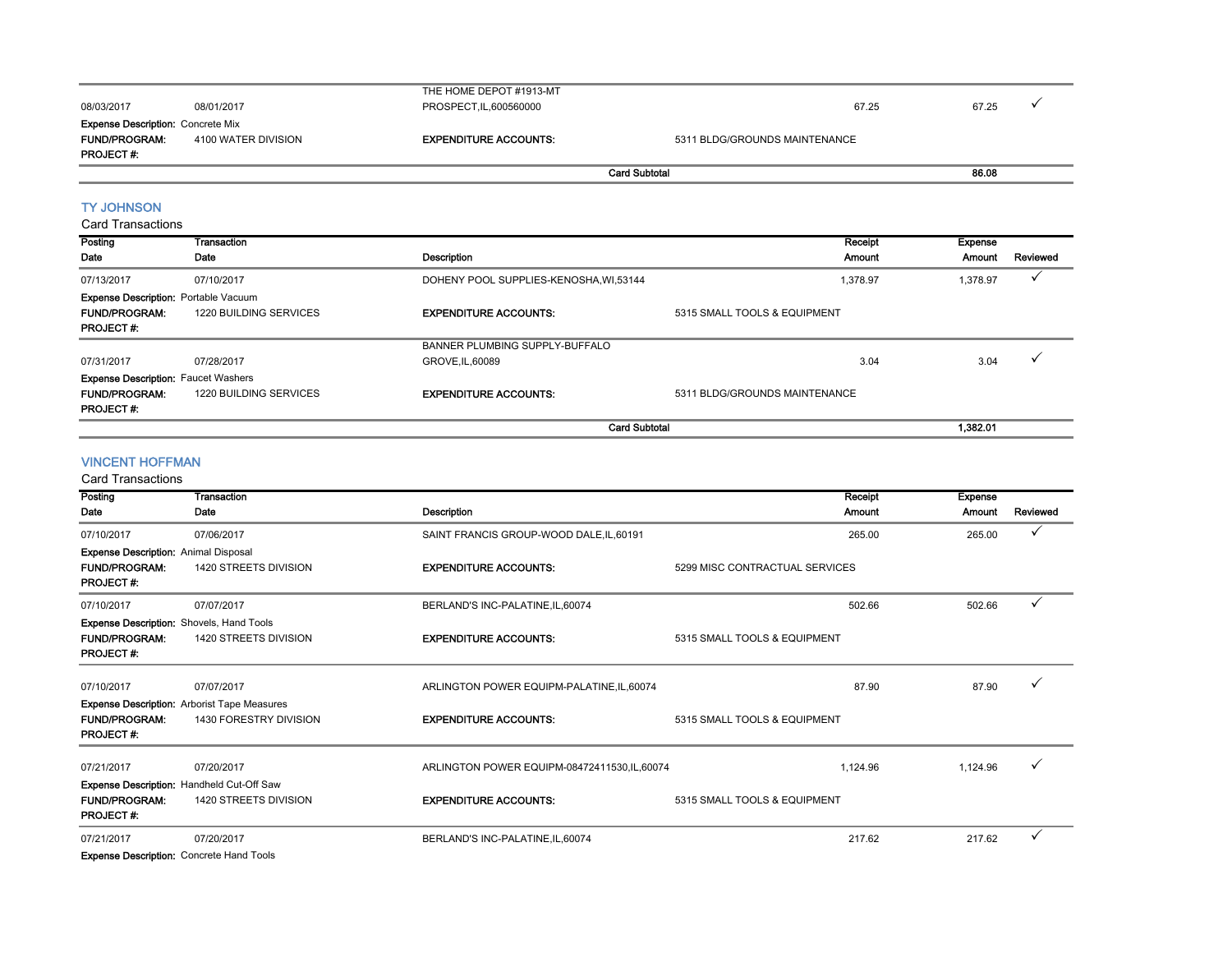| <b>FUND/PROGRAM:</b><br><b>PROJECT#:</b>                                             | 1420 STREETS DIVISION                                                         | <b>EXPENDITURE ACCOUNTS:</b>                 | 5315 SMALL TOOLS & EQUIPMENT   |             |
|--------------------------------------------------------------------------------------|-------------------------------------------------------------------------------|----------------------------------------------|--------------------------------|-------------|
| 07/27/2017                                                                           | 07/25/2017                                                                    | DIAMOND BLADE WAREHOUS-8003252337, IL, 60061 | 551.20                         | ✓<br>551.20 |
| <b>Expense Description: 2 Saw Blades</b><br><b>FUND/PROGRAM:</b><br><b>PROJECT#:</b> | 1420 STREETS DIVISION                                                         | <b>EXPENDITURE ACCOUNTS:</b>                 | 5315 SMALL TOOLS & EQUIPMENT   |             |
| 07/27/2017                                                                           | 07/26/2017                                                                    | LEN'S ACE HARDWARE-BUFFALO GROVE, IL, 60089  | 47.98                          | ✓<br>47.98  |
| <b>FUND/PROGRAM:</b><br><b>PROJECT#:</b>                                             | <b>Expense Description: Hand Held Tank Sprayers</b><br>1420 STREETS DIVISION  | <b>EXPENDITURE ACCOUNTS:</b>                 | 5315 SMALL TOOLS & EQUIPMENT   |             |
| 08/02/2017                                                                           | 08/01/2017                                                                    | PAYPAL ILLINOISARB-4029357733,CA,95131       | 265.00                         | 265.00      |
| <b>FUND/PROGRAM:</b><br><b>PROJECT#:</b>                                             | <b>Expense Description: II. Arborist Conference</b><br>1430 FORESTRY DIVISION | <b>EXPENDITURE ACCOUNTS:</b>                 | 5105 LOCAL TRAINING & MEETINGS |             |
|                                                                                      |                                                                               |                                              | <b>Card Subtotal</b>           | 3,062.32    |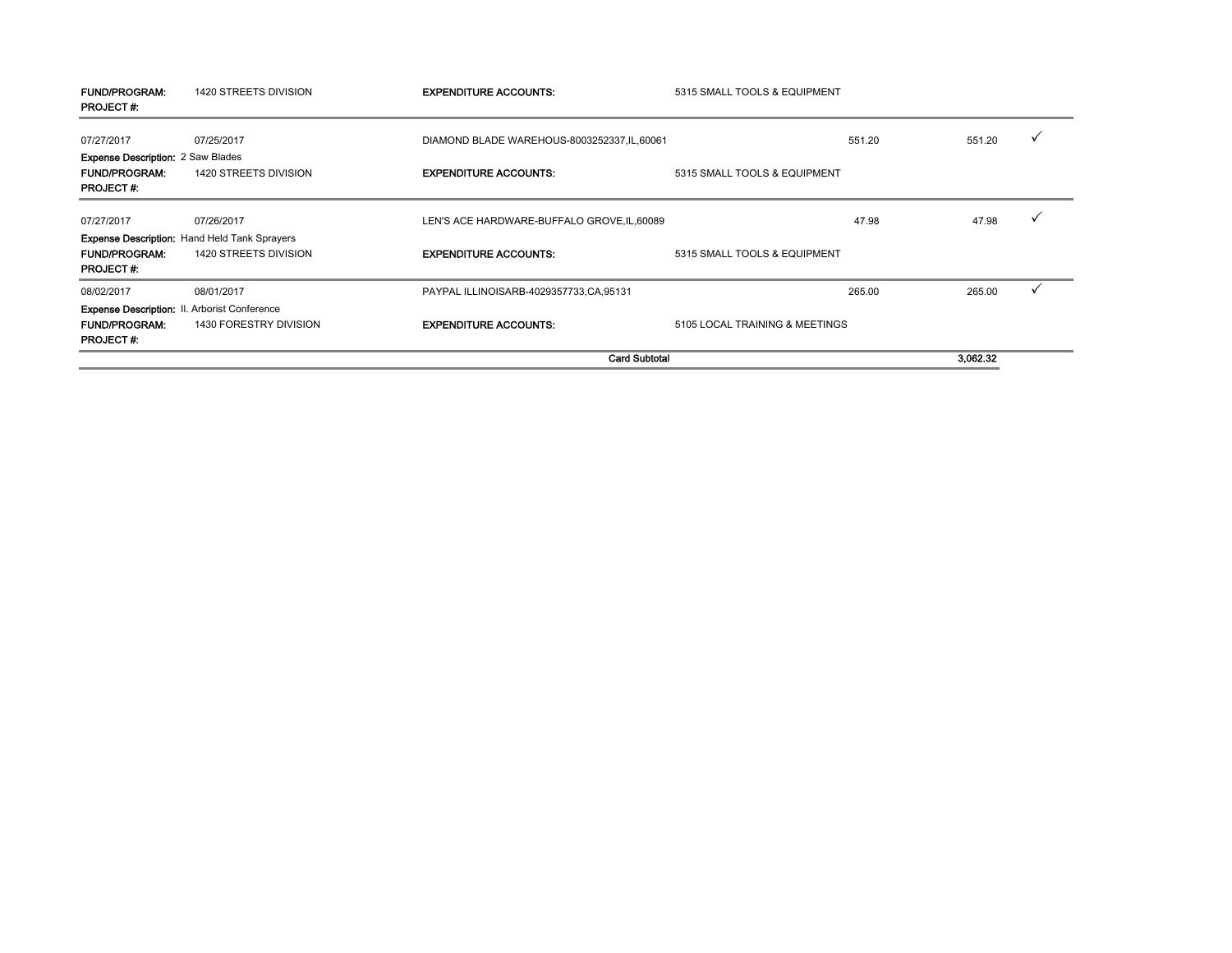# **Village of Wheeling Payroll Summary Pay Period Ended 09/22/2017**

| <b>Fund Number</b> | Fund                            | <b>Salaries</b> | <b>Benefits</b> | <b>Total Payroll</b> |
|--------------------|---------------------------------|-----------------|-----------------|----------------------|
|                    |                                 |                 |                 |                      |
| 01                 | <b>General Fund</b>             | 827,871.87      | 333,542.58      | 1,161,414.45         |
| 31                 | Crossroads TIF                  | 1,360.58        | 271.33          | 1,631.91             |
| 32                 | So Milwaukee TIF                | 1,360.58        | 271.33          | 1,631.91             |
| 34                 | <b>Capital Projects</b>         | 5,999.38        | 3,957.62        | 9,957.00             |
| 35                 | <b>Town Center II TIF</b>       | 1,360.53        | 271.35          | 1,631.88             |
| 36                 | Southeast II TIF                | 1,360.58        | 271.33          | 1,631.91             |
| 39                 | Lake Cook/Milwaukee TIF         | 1,360.58        | 271.33          | 1,631.91             |
| 40                 | Water & Sewer Fund              | 58,018.82       | 35,833.57       | 93,852.39            |
| 55                 | <b>Grant Fund</b>               | 10,189.65       | 2,522.94        | 12,712.59            |
|                    |                                 |                 |                 |                      |
|                    | <b>Total Gross Payroll</b>      | 908,882.57      | 377,213.38      | 1,286,095.95         |
|                    |                                 |                 |                 |                      |
|                    | <b>Total Payroll Deductions</b> | 373,692.86      | 377,213.38      | 750,906.24           |
|                    |                                 |                 |                 |                      |
|                    | <b>Total Net Payroll</b>        | 535,189.71      | 0.00            | 535,189.71           |
|                    |                                 |                 |                 |                      |
|                    |                                 |                 |                 |                      |
|                    | <b>Payroll Checks</b>           | 0.00            |                 |                      |
|                    |                                 |                 |                 |                      |
|                    | <b>Direct Deposits</b>          | 535,189.71      |                 |                      |
|                    |                                 |                 |                 |                      |
|                    | <b>Total Net Payroll</b>        | 535,189.71      |                 |                      |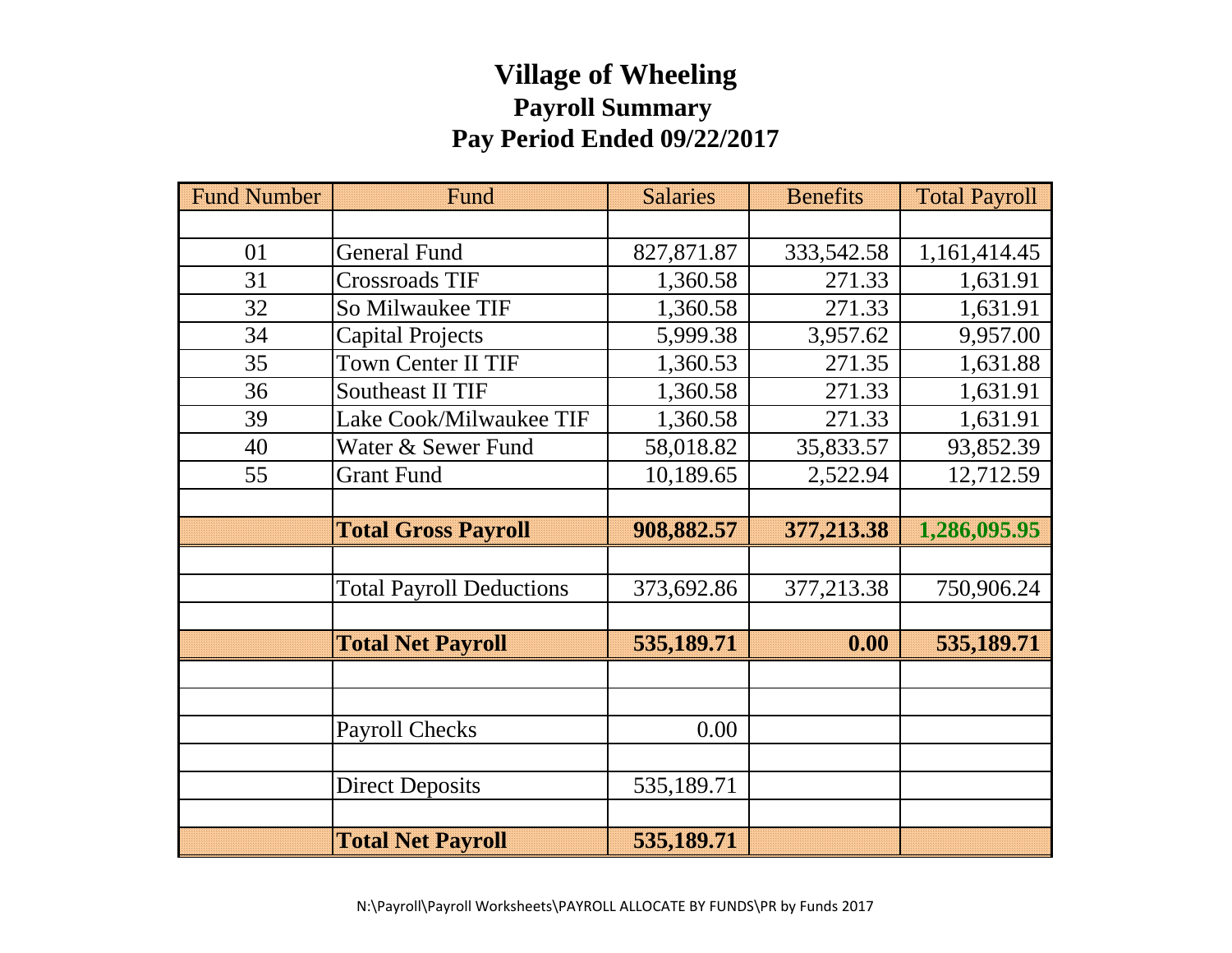| VENDOR                                               | ORGANIZATION                         | ACCOUNT                              | PURCHASE OR INVOICE                                      |                                                | AMOUNT                                                    | DESCRIPTION                                          |
|------------------------------------------------------|--------------------------------------|--------------------------------------|----------------------------------------------------------|------------------------------------------------|-----------------------------------------------------------|------------------------------------------------------|
| 9236<br>ABSOLUTE VENDING SERVICE<br>TOTAL VOUCHER    | 1320<br>1500                         | 5317<br>5317                         | 17002284<br>17002284                                     | 25241<br>25241                                 | 67.50<br>278.40<br>345.90                                 | DEPT. COFFEE SUPPLIES<br>DEPT. COFFEE SUPPLIES       |
| 10261<br>ACCURATE DOCUMENT DESTRUCTIO<br>TOTAL CHECK | 2200                                 | 5220                                 | 17002289                                                 | 15233752                                       | 350.00<br>350.00                                          | DOCUMENT DESTRUCTION                                 |
| 50<br>ACCURATE TANK TECHNOLOGIES<br>TOTAL CHECK      | 1240<br>4100                         | 5220<br>5243                         | 17002280<br>17002280                                     | 27170<br>27170                                 | 435.00<br>900.00<br>1,335.00                              | SENSOR TESTING<br>SENSOR TESTING                     |
| 84<br>AIR ONE EQUIPMENT, INC<br>TOTAL VOUCHER        | 2200<br>2200<br>2200                 | 5220<br>5305<br>5220                 | 17002371<br>17002388<br>17002387                         | 125699<br>126064<br>126065                     | 160.90<br>145.00<br>520.00<br>825.90                      | SCBA EQUIPMENT<br>SCBA AIR TEST<br>METER CALIBRATION |
| 98<br>ALEXANDER CHEMICAL CORP<br>TOTAL CHECK         | 4100                                 | 5303                                 | 17002344                                                 | SLS 10063666                                   | 3,560.00<br>3,560.00                                      | CHLORINE                                             |
| 8035<br>AMERICAN WELDING & GAS INC<br>TOTAL CHECK    | 2200<br>2200                         | 5220<br>5220                         | 17002372<br>17002372                                     | 05062911<br>05062912                           | 152.50<br>142.50<br>295.00                                | OXYGEN<br>OXYGEN                                     |
| 10131<br>ANDY FRAIN SERVICES INC<br>TOTAL VOUCHER    | 2100                                 | 5299                                 | 17002337                                                 | 240561                                         | 2,705.22<br>2,705.22                                      | CROSSING GUARDS-AUG.                                 |
| 2305<br>AT&T GLOBAL SERVICES INC<br>TOTAL CHECK      | 15                                   | 5220                                 | 17002338                                                 | IL829915                                       | 1,587.12<br>1,587.12                                      | WIRELESS DATA SERVICES                               |
| 263<br>AUTO TECH CENTERS INC<br>TOTAL CHECK          | 1420<br>2100<br>2200<br>4100<br>4200 | 5310<br>5310<br>5310<br>5310<br>5310 | 17002298<br>17002298<br>17002298<br>17002298<br>17002298 | 281569<br>281569<br>281569<br>281569<br>281569 | 14.70<br>1,436.90<br>287.38<br>14.70<br>14.70<br>1,768.38 | TIRES<br>TIRES<br>TIRES<br>TIRES<br>TIRES            |
| 10386<br>AXON ENTERPRISE INC<br>TOTAL CHECK          | 2100                                 | 5106                                 | 17002325                                                 | SI1499512                                      | 57.04<br>57.04                                            | UNIFORM ALLOWANCE                                    |
| 10580<br>WINNIEFRED BRILLO<br>TOTAL CHECK            | 01                                   | 4512                                 | 17002385                                                 | <b>PS4071</b>                                  | 20.00<br>20.00                                            | TICKET OVERPAYMENT                                   |
| 4183<br>CHECKPOINT TIRE CENTERS<br>TOTAL CHECK       | 1220                                 | 5310                                 | 17002254                                                 | 15155                                          | 89.95<br>89.95                                            | WHEEL ALIGNMENT                                      |
| 483<br>CHICAGO COMMUNICATIONS LLC<br>TOTAL VOUCHER   | 15                                   | 5221                                 | 17002332                                                 | 294903                                         | 147.00<br>147.00                                          | RADIO MAINT-OCT.                                     |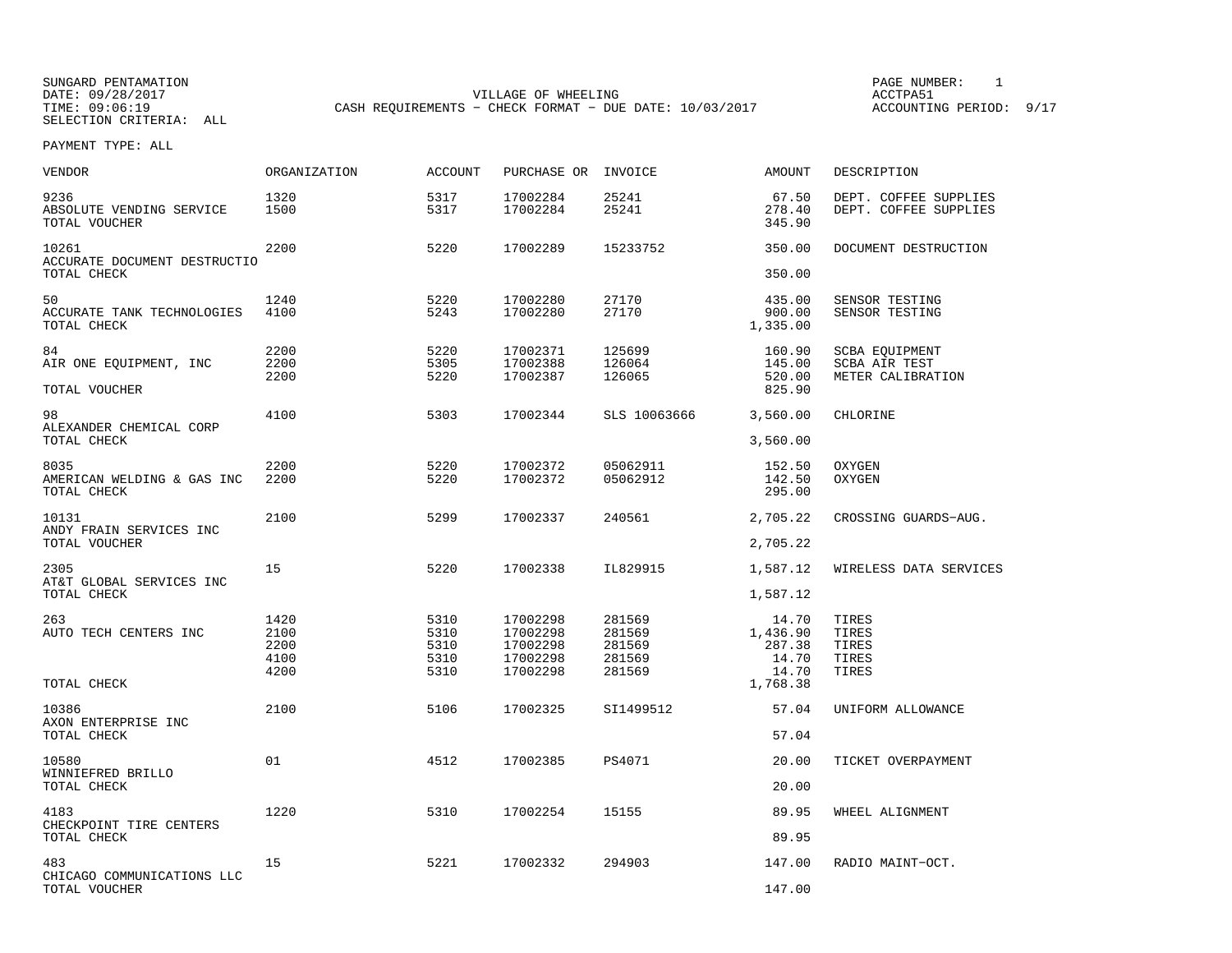SUNGARD PENTAMATION PAGE NUMBER: 2TIME: 09:06:19 CASH REQUIREMENTS - CHECK FORMAT - DUE DATE: 10/03/2017 SELECTION CRITERIA: ALL

VILLAGE OF WHEELING **ACCTPA51** ACCOUNTING PERIOD: 9/17

| <b>VENDOR</b>                                      | <b>ORGANIZATION</b>                                                          | <b>ACCOUNT</b>                                                               | PURCHASE OR                                                                                                          | INVOICE                                                                                                    | <b>AMOUNT</b>                                                                                    | DESCRIPTION                                                                                                                                                                                               |
|----------------------------------------------------|------------------------------------------------------------------------------|------------------------------------------------------------------------------|----------------------------------------------------------------------------------------------------------------------|------------------------------------------------------------------------------------------------------------|--------------------------------------------------------------------------------------------------|-----------------------------------------------------------------------------------------------------------------------------------------------------------------------------------------------------------|
| 9577<br>CIVICPLUS<br>TOTAL VOUCHER                 | 01<br>1750                                                                   | 1501<br>5207                                                                 | 17002362<br>17002362                                                                                                 | 166968<br>166968                                                                                           | 4,900.00<br>980.00<br>5,880.00                                                                   | WEBSITE HOSTING FEES<br>WEBSITE HOSTING FEES                                                                                                                                                              |
| 7259<br>CLARK BAIRD SMITH LLP<br>TOTAL VOUCHER     | 1900                                                                         | 5218                                                                         | 17002365                                                                                                             | 8904                                                                                                       | 980.00<br>980.00                                                                                 | LABOR LEGAL FEES                                                                                                                                                                                          |
| 10563<br>CORE & MAIN LP                            | 4100                                                                         | 5344                                                                         | 17002354                                                                                                             | H755633                                                                                                    | 880.00                                                                                           | BRASS ADAPTORS                                                                                                                                                                                            |
| TOTAL CHECK                                        |                                                                              |                                                                              |                                                                                                                      |                                                                                                            | 880.00                                                                                           |                                                                                                                                                                                                           |
| 3477<br>CROWN TROPHY                               | 2100                                                                         | 5323                                                                         | 17002311                                                                                                             | 8398                                                                                                       | 33.00                                                                                            | RETIREMENT PLAQUE                                                                                                                                                                                         |
| TOTAL CHECK                                        |                                                                              |                                                                              |                                                                                                                      |                                                                                                            | 33.00                                                                                            |                                                                                                                                                                                                           |
| 9863<br>DAHME MECHANICAL INDUSTRIES<br>TOTAL CHECK | 4200                                                                         | 5340                                                                         | 17002287                                                                                                             | 20170261                                                                                                   | 8,850.00<br>8,850.00                                                                             | LIFT STATION REPAIR                                                                                                                                                                                       |
|                                                    |                                                                              |                                                                              |                                                                                                                      |                                                                                                            |                                                                                                  |                                                                                                                                                                                                           |
| 1394<br>JOSEPH D FOREMAN & CO<br>TOTAL CHECK       | 4200<br>4100                                                                 | 5342<br>5344                                                                 | 17002286<br>17002343                                                                                                 | 320672<br>320732                                                                                           | 97.50<br>292.50<br>390.00                                                                        | SEWER PATCHING MATERIAL<br>PATCHING MATERIAL                                                                                                                                                              |
| 3136<br>FOUNTAIN TECHNOLOGIES LTD                  | 1430                                                                         | 5299                                                                         | 17002285                                                                                                             | 11252                                                                                                      | 4,478.77                                                                                         | FOUNTAIN MAINT. -#5                                                                                                                                                                                       |
| TOTAL VOUCHER                                      |                                                                              |                                                                              |                                                                                                                      |                                                                                                            | 4,478.77                                                                                         |                                                                                                                                                                                                           |
| 5370<br>FRANCE PUBLICATIONS                        | 3100<br>3200<br>3500<br>3600<br>3900<br>3100<br>3200<br>3500<br>3600<br>3900 | 5333<br>5333<br>5333<br>5333<br>5333<br>5333<br>5333<br>5333<br>5333<br>5333 | 17002380<br>17002380<br>17002380<br>17002380<br>17002380<br>17002381<br>17002381<br>17002381<br>17002381<br>17002381 | HL87406<br>HL87406<br>HL87406<br>HL87406<br>HL87406<br>SB87289<br>SB87289<br>SB87289<br>SB87289<br>SB87289 | 345.00<br>345.00<br>345.00<br>345.00<br>345.00<br>725.00<br>725.00<br>725.00<br>725.00<br>725.00 | HEARTLAND PG. 4<br>HEARTLAND PG. 4<br>HEARTLAND PG. 4<br>HEARTLAND PG. 4<br>HEARTLAND PG. 4<br>SHOPPING CTR PG. 4<br>SHOPPING CTR PG. 4<br>SHOPPING CTR PG. 4<br>SHOPPING CTR PG. 4<br>SHOPPING CTR PG. 4 |
| TOTAL VOUCHER                                      |                                                                              |                                                                              |                                                                                                                      |                                                                                                            | 5,350.00                                                                                         |                                                                                                                                                                                                           |
| 935<br>GALLS LLC<br>TOTAL CHECK                    | 2100                                                                         | 5106                                                                         | 17002328                                                                                                             | 008173961                                                                                                  | 85.49<br>85.49                                                                                   | UNIFORM ALLOWANCE                                                                                                                                                                                         |
| 9678<br>GSF USA INC<br>TOTAL VOUCHER               | 1220                                                                         | 5215                                                                         | 17002282                                                                                                             | INR045531                                                                                                  | 6,611.00<br>6,611.00                                                                             | CLEANING SERVICE-SEPT                                                                                                                                                                                     |
| 6024<br>HAEGER ENGINEERING LLC<br>TOTAL VOUCHER    | 3410<br>3410                                                                 | 5223<br>5223                                                                 | 17001773<br>17000457                                                                                                 | 80512<br>80513                                                                                             | 9,500.00<br>2,800.00<br>12,300.00                                                                | 2017 STREET IMPROVEMENT -<br>2017 MFT PROGRAM                                                                                                                                                             |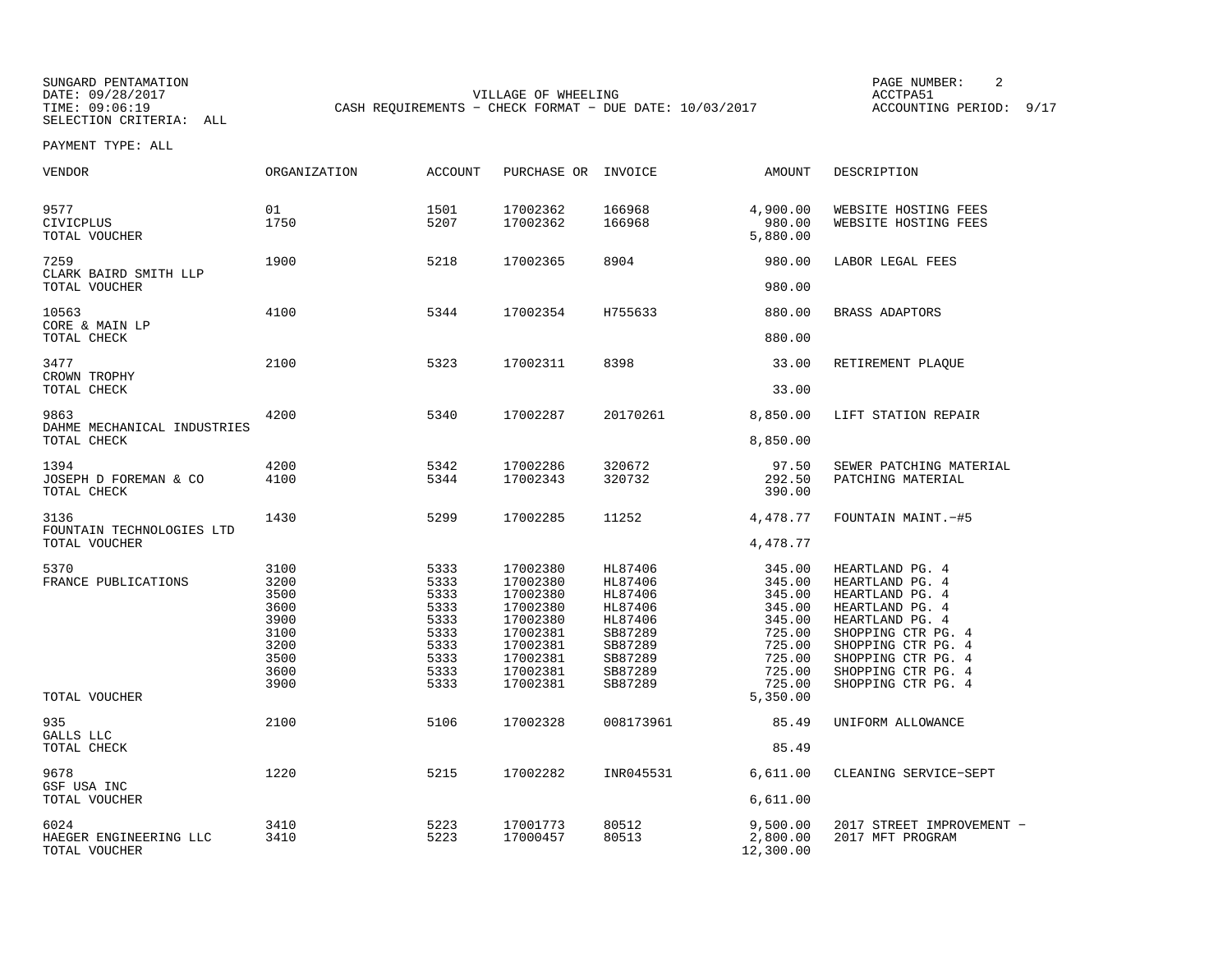SUNGARD PENTAMATION PAGE NUMBER: 3SELECTION CRITERIA: ALL

DATE: 09/28/2017 VILLAGE OF WHEELING ACCTPA51CASH REQUIREMENTS - CHECK FORMAT - DUE DATE: 10/03/2017

ACCOUNTING PERIOD: 9/17

| <b>VENDOR</b>                                        | ORGANIZATION                 | <b>ACCOUNT</b>               | PURCHASE OR                                  | INVOICE                                      | <b>AMOUNT</b>                                              | DESCRIPTION                                                                          |
|------------------------------------------------------|------------------------------|------------------------------|----------------------------------------------|----------------------------------------------|------------------------------------------------------------|--------------------------------------------------------------------------------------|
| 4542<br>HEALTH ENDEAVORS, SC<br>TOTAL CHECK          | 2200                         | 5246                         | 17002369                                     | 6413                                         | 60.00<br>60.00                                             | MEDICAL EXAM                                                                         |
|                                                      |                              |                              |                                              |                                              |                                                            |                                                                                      |
| 6555<br>HEARTLAND BUSINESS SYSTEMS<br>TOTAL CHECK    | 1750                         | 5207                         | 17002193                                     | 239734-H                                     | 3,300.00<br>3,300.00                                       | TECHNICAL SUPPORT                                                                    |
| 1145                                                 | 1800                         | 5201                         | 17002356                                     | 974                                          | 50.00                                                      | BUS. COORDINATOR AD                                                                  |
| IL CITY/COUNTY MANAGEMENT AS<br>TOTAL CHECK          |                              |                              |                                              |                                              | 50.00                                                      |                                                                                      |
| 7221<br>IL HOMICIDE INVESTIGATORS AS                 | 2100                         | 5105                         | 17002307                                     |                                              | 585.00                                                     | TRAINING REGISTRATION                                                                |
| TOTAL CHECK                                          |                              |                              |                                              |                                              | 585.00                                                     |                                                                                      |
| 1268<br>INTERSTATE BATTERY<br>TOTAL VOUCHER          | 1220<br>1240<br>2100<br>2200 | 5310<br>5310<br>5310<br>5310 | 17002308<br>17002308<br>17002308<br>17002308 | 23019924<br>23019924<br>23019924<br>23019924 | 113.32<br>94.94<br>113.32<br>457.40<br>778.98              | <b>BATTERIES</b><br><b>BATTERIES</b><br><b>BATTERIES</b><br><b>BATTERIES</b>         |
| 9256<br>INTERSTATE BILLING SERVICE I<br>TOTAL CHECK  | 4200                         | 5310                         | 17002355                                     | 3007809513                                   | 3.17<br>3.17                                               | O-RING                                                                               |
| 10561<br>JANICE CAROLE LAZORE-SOLDANO<br>TOTAL CHECK | 1320                         | 5297                         | 17002336                                     |                                              | 175.00<br>175.00                                           | ENTERTAINMENT-10/31                                                                  |
| 10154<br>JOURNAL COMMUNICATIONS INC<br>TOTAL CHECK   | 1600                         | 5333                         | 17002379                                     | 088097                                       | 5,710.00<br>5,710.00                                       | FULL COLOR PAGE                                                                      |
| 1455<br>KLEIN THORPE & JENKINS LTD<br>TOTAL VOUCHER  | 1900<br>3500<br>3900<br>5600 | 5218<br>5218<br>5218<br>5218 | 17002414<br>17002414<br>17002414<br>17002414 |                                              | 37,526.05<br>1,609.25<br>1,445.25<br>2,504.55<br>43,085.10 | LEGAL SERVICE-JULY<br>LEGAL SERVICE-JULY<br>LEGAL SERVICE-JULY<br>LEGAL SERVICE-JULY |
| 7833<br>MICHAEL KNAUF<br>TOTAL CHECK                 | 1320                         | 5297                         | 17002327                                     |                                              | 250.00<br>250.00                                           | ENTERTAINMENT -10/16                                                                 |
|                                                      |                              |                              |                                              |                                              |                                                            |                                                                                      |
| 10382<br>KONICA MINOLTA BUSINESS SOLU<br>TOTAL CHECK | 15                           | 5207                         | 17002324                                     | 9003826661                                   | 18.38<br>18.38                                             | 9-1-1 COPIER MAINT.                                                                  |
|                                                      |                              |                              |                                              |                                              |                                                            |                                                                                      |
| 1586<br>LOVERDE CONSTRUCTION COMPANY 4200            | 4100<br>4100                 | 5208<br>5208<br>5344         | 17002291<br>17002291<br>17002345             | 3583<br>3583<br>3590                         | 1,800.00<br>1,800.00<br>390.79                             | DEBRIS REMOVAL<br>DEBRIS REMOVAL<br>BACKFILL MATERIAL                                |
| TOTAL CHECK                                          |                              |                              |                                              |                                              | 3,990.79                                                   |                                                                                      |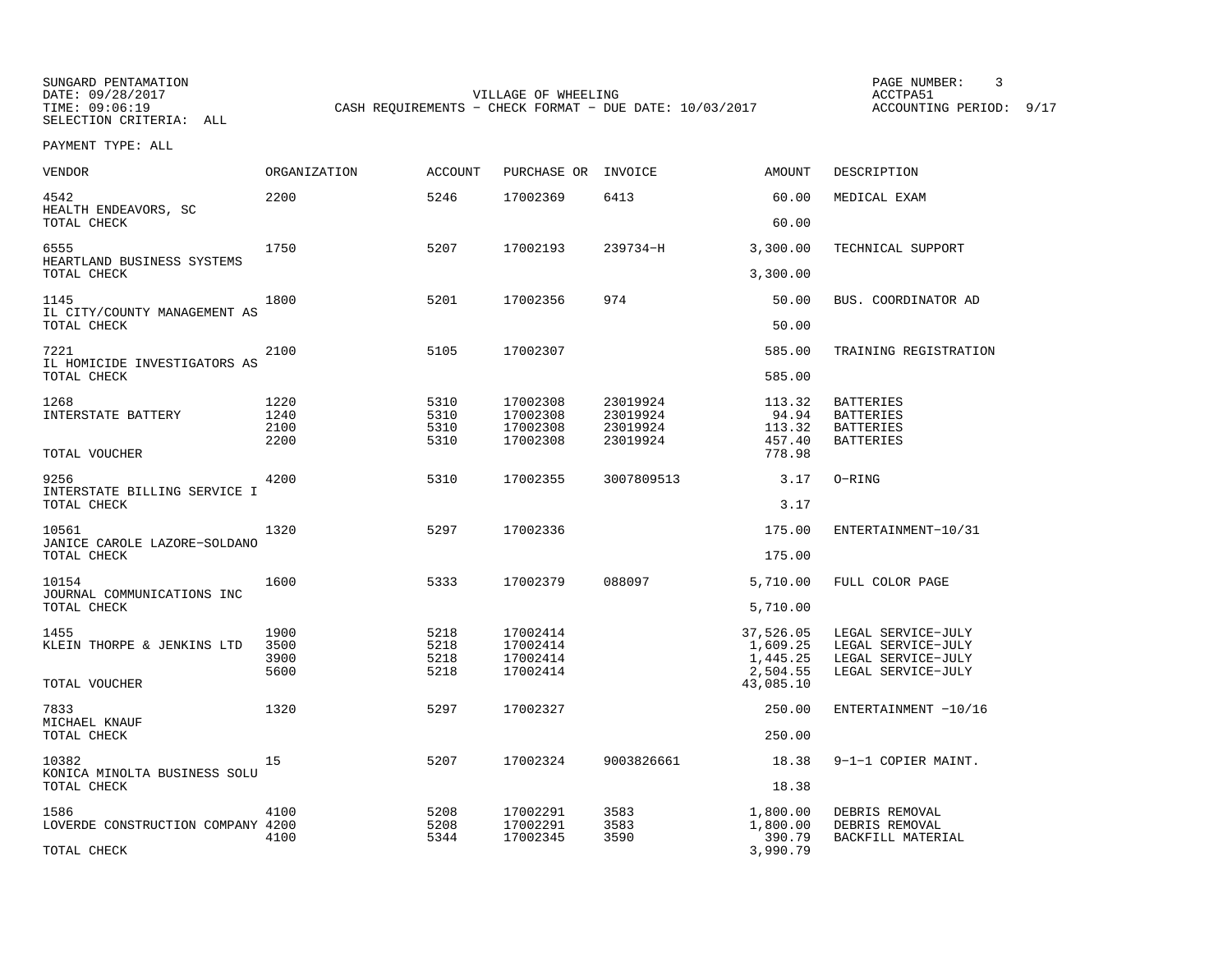SUNGARD PENTAMATION PAGE NUMBER: 4DATE: 09/28/2017 VILLAGE OF WHEELING ACCTPA51CASH REQUIREMENTS - CHECK FORMAT - DUE DATE: 10/03/2017

ACCOUNTING PERIOD: 9/17

| <b>VENDOR</b>                                            | <b>ORGANIZATION</b>                                                                  | <b>ACCOUNT</b>                                                                       | PURCHASE OR                                                                                                                      | INVOICE                    | AMOUNT                                                                                                                        | DESCRIPTION                                                                                                                                                                                                                                                            |
|----------------------------------------------------------|--------------------------------------------------------------------------------------|--------------------------------------------------------------------------------------|----------------------------------------------------------------------------------------------------------------------------------|----------------------------|-------------------------------------------------------------------------------------------------------------------------------|------------------------------------------------------------------------------------------------------------------------------------------------------------------------------------------------------------------------------------------------------------------------|
| 8249<br>MUNICIPAL CLAIMS & SAFETY AG<br>TOTAL CHECK      | 51                                                                                   | 5271                                                                                 | 17000023                                                                                                                         | 80                         | 22,581.00<br>22,581.00                                                                                                        | 2017 MCSA FUNDING                                                                                                                                                                                                                                                      |
|                                                          |                                                                                      |                                                                                      |                                                                                                                                  |                            |                                                                                                                               |                                                                                                                                                                                                                                                                        |
| 7051<br>MID AMERICAN WATER OF WAUCON 4200<br>TOTAL CHECK | 4200                                                                                 | 5342<br>5342                                                                         | 17002348<br>17002350                                                                                                             | 190701W<br>190923W         | 1,247.92<br>511.28<br>1,759.20                                                                                                | SEWER REPAIR PARTS<br>SEWER COUPLINGS                                                                                                                                                                                                                                  |
| 8444<br>MILIEU DESIGN LLC<br>TOTAL CHECK                 | 1320<br>1430<br>4100<br>4200<br>1320<br>1430<br>4100<br>4200<br>1430<br>1430<br>1430 | 5217<br>5217<br>5217<br>5217<br>5217<br>5217<br>5217<br>5217<br>5217<br>5217<br>5217 | 17002272<br>17002272<br>17002272<br>17002272<br>17002353<br>17002353<br>17002353<br>17002353<br>17002273<br>17002352<br>17002351 | 126165<br>126235<br>126240 | 47.71<br>3,033.81<br>267.97<br>536.97<br>47.71<br>3,033.81<br>267.97<br>536.97<br>1,136.45<br>1,136.45<br>182.70<br>10,228.52 | WEEKLY MOWING-9/8<br>WEEKLY MOWING-9/8<br>WEEKLY MOWING-9/8<br>WEEKLY MOWING-9/8<br>WEEKLY MOWING 09.15.17<br>WEEKLY MOWING 09.15.17<br>WEEKLY MOWING 09.15.17<br>WEEKLY MOWING 09.15.17<br>LANDSCAPE MAINT. - 9/8<br>LANDSCAPE MAINT. - 9/15<br>MOWING VIOLATION-9/12 |
| 8994<br>MMS MEDICAL SUPPLY<br>TOTAL CHECK                | 2200                                                                                 | 5312                                                                                 | 17001833                                                                                                                         | 6814946                    | 909.22<br>909.22                                                                                                              | MEDICAL SUPPLIES                                                                                                                                                                                                                                                       |
| 10258<br>ANGELICA MORENO<br>TOTAL CHECK                  | 3200                                                                                 | 5206                                                                                 | 17000547                                                                                                                         | 37173                      | 32.60<br>32.60                                                                                                                | RE-ISSUE LOST CHECK                                                                                                                                                                                                                                                    |
| 1786<br>THE MORTON ARBORETUM<br>TOTAL CHECK              | 1430                                                                                 | 5105                                                                                 | 17002347                                                                                                                         | 22247563                   | 25.00<br>25.00                                                                                                                | CLASS REGISTRATION                                                                                                                                                                                                                                                     |
| 1788<br>MORTON GROVE AUTOMOTIVE WEST<br>TOTAL CHECK      | 1220                                                                                 | 5310                                                                                 | 17002251                                                                                                                         | 57495                      | 350.00<br>350.00                                                                                                              | SWEEPER REPAIRS                                                                                                                                                                                                                                                        |
| 1792<br>MOTOROLA SOLUTIONS INC<br>TOTAL CHECK            | 15                                                                                   | 5221                                                                                 | 17002333                                                                                                                         | 309806292017               | 7,200.00<br>7,200.00                                                                                                          | STARCOM21 9/1-11/30                                                                                                                                                                                                                                                    |
| 10307<br>MUNICIPAL COLLECTION SERVICE<br>TOTAL CHECK     | 40                                                                                   | 4441                                                                                 | 17002304                                                                                                                         | 010760                     | 41.65<br>41.65                                                                                                                | UB COLLECTION FEE                                                                                                                                                                                                                                                      |
| 10396<br>MUNICIPAL SYSTEMS INC<br>TOTAL CHECK            | 2100<br>2100                                                                         | 5231<br>5313                                                                         | 17002305<br>17002306                                                                                                             | 14477<br>14488             | 1,050.00<br>840.00<br>1,890.00                                                                                                | TICKET SOFTWARE-AUG.<br>PROGRAM SQUAD TICKETS                                                                                                                                                                                                                          |
| 1915<br>NORTH EAST MULTI REGIONAL TR<br>TOTAL CHECK      | 2100                                                                                 | 5105                                                                                 | 17002316                                                                                                                         | 224361                     | 1,440.00<br>1,440.00                                                                                                          | TRAINING                                                                                                                                                                                                                                                               |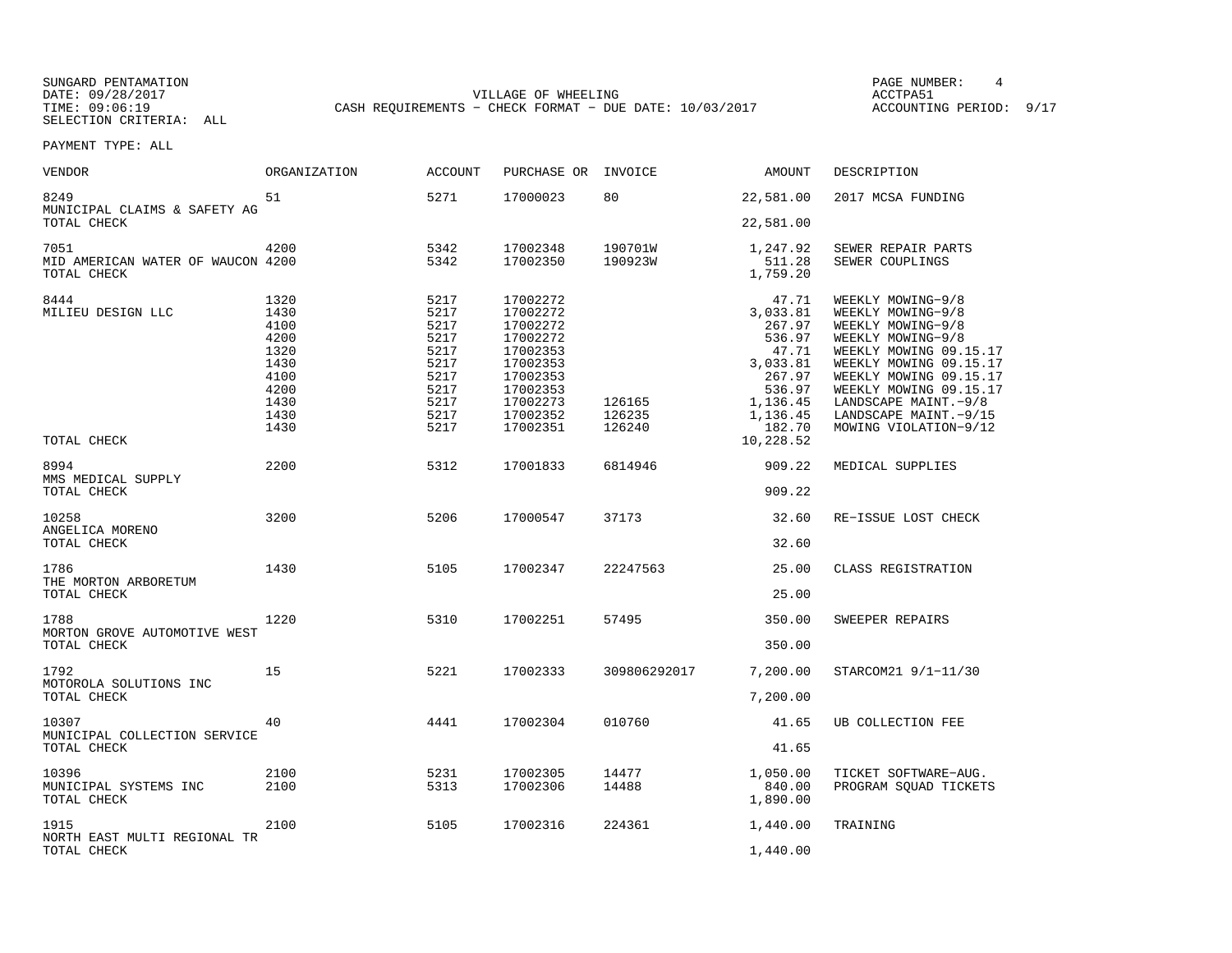| VENDOR                                             | ORGANIZATION | <b>ACCOUNT</b> | PURCHASE OR          | INVOICE      | AMOUNT               | DESCRIPTION             |
|----------------------------------------------------|--------------|----------------|----------------------|--------------|----------------------|-------------------------|
| 3294<br>NORTHEASTERN IL PUBLIC SAFET               | 2200         | 5105           | 17002361             | 17064        | 450.00               | FIRE CLASS              |
| TOTAL VOUCHER                                      |              |                |                      |              | 450.00               |                         |
| 1934<br>NORTHERN ILLINOIS POLICE ALA               | 2100         | 5317           | 17002313             | 11749        | 182.30               | LANGUAGE LINE-JULY      |
| TOTAL CHECK                                        |              |                |                      |              | 182.30               |                         |
| 6361<br>NORTHSHORE UNIVERSITY                      | 1800         | 5246           | 17002358             |              | 202.00               | POST ACCIDENT EXAM      |
| TOTAL CHECK                                        |              |                |                      |              | 202.00               |                         |
| 1963                                               | 2100         | 5105           | 17002323             | 9362         | 275.00               | TRAINING                |
| NORTHWESTERN UNIVERSITY                            | 2100<br>2100 | 5105<br>5105   | 17002322<br>17002321 | 9363<br>9364 | 1,325.00<br>1,325.00 | TRAINING<br>TRAINING    |
| TOTAL CHECK                                        |              |                |                      |              | 2,925.00             |                         |
| 1969<br>NUGENT CONSULTING LLC                      | 51           | 5213           | 17000025             | 943          | 5,000.00             | 2017 CONSULTING SVCS    |
| TOTAL CHECK                                        |              |                |                      |              | 5,000.00             |                         |
| 3092                                               | 1240         | 5317           | 17002279             | 956800068001 | 70.90                | OFFICE SUPPLIES         |
| OFFICE DEPOT                                       | 1320         | 5318           | 17002349             | 958264063001 | 54.64                | OFFICE SUPPLIES         |
|                                                    | 2200         | 5318           | 17002256             | 959005510001 | 410.30               | OFFICE SUPPLIES         |
|                                                    | 2200         | 5318           | 17002256             | 959006668001 | 142.94               | OFFICE SUPPLIES         |
| TOTAL CHECK                                        | 2100         | 5318           | 17002340             | 960325577001 | 152.58<br>831.36     | OFFICE SUPPLIES         |
| 2176                                               | 2100         | 5106           | 17002329             |              | 1,891.08             | UNIFORM ALLOWANCE       |
| RAY O'HERRON CO., INC                              |              |                |                      |              |                      |                         |
| TOTAL CHECK                                        |              |                |                      |              | 1,891.08             |                         |
| 2003                                               | 1420         | 5314           | 17002281             | 38715        | 535.68               | ASPHALT                 |
| ORANGE CRUSH, L.L.C.                               | 1420         | 5314           | 17002295             | 39055        | 424.80               | ASPHALT                 |
|                                                    | 1420         | 5314           | 17002342             | 39212        | 245.28               | ASPHALT                 |
|                                                    | 1420         | 5314           | 17002342             | 39788        | 288.48               | <b>ASPHALT</b>          |
| TOTAL CHECK                                        |              |                |                      |              | 1,494.24             |                         |
| 6711                                               | 2100         | 5310           | 17002299             | 3415-100618  | 256.46               | AUTO PARTS              |
| O'REILLY AUTO PARTS<br>TOTAL VOUCHER               | 2100         | 5310           | 17002299             | 3415-100726  | $-25.00$<br>231.46   | AUTO PARTS              |
| 2011<br>P F PETTIBONE                              | 2100         | 5228           | 17002314             | 172899       | 1,224.65             | PRINT ORDINANCE TICKETS |
| TOTAL CHECK                                        |              |                |                      |              | 1,224.65             |                         |
| 6778<br>PARAMEDIC BILLING SERVICES I               | 01           | 4409           | 17002303             |              | 3,866.07             | AUG. AMBULANCE FEE      |
| TOTAL VOUCHER                                      |              |                |                      |              | 3,866.07             |                         |
| 9796                                               | 2100         | 5317           | 17002312             | 46721        | 238.51               | K-9 RECHECK EXAM/MEDS   |
| PARTNERS AND PAWS VETERINARY 2100<br>TOTAL VOUCHER |              | 5317           | 17002309             | 47503        | 30.00<br>268.51      | $K-9$ EXAM              |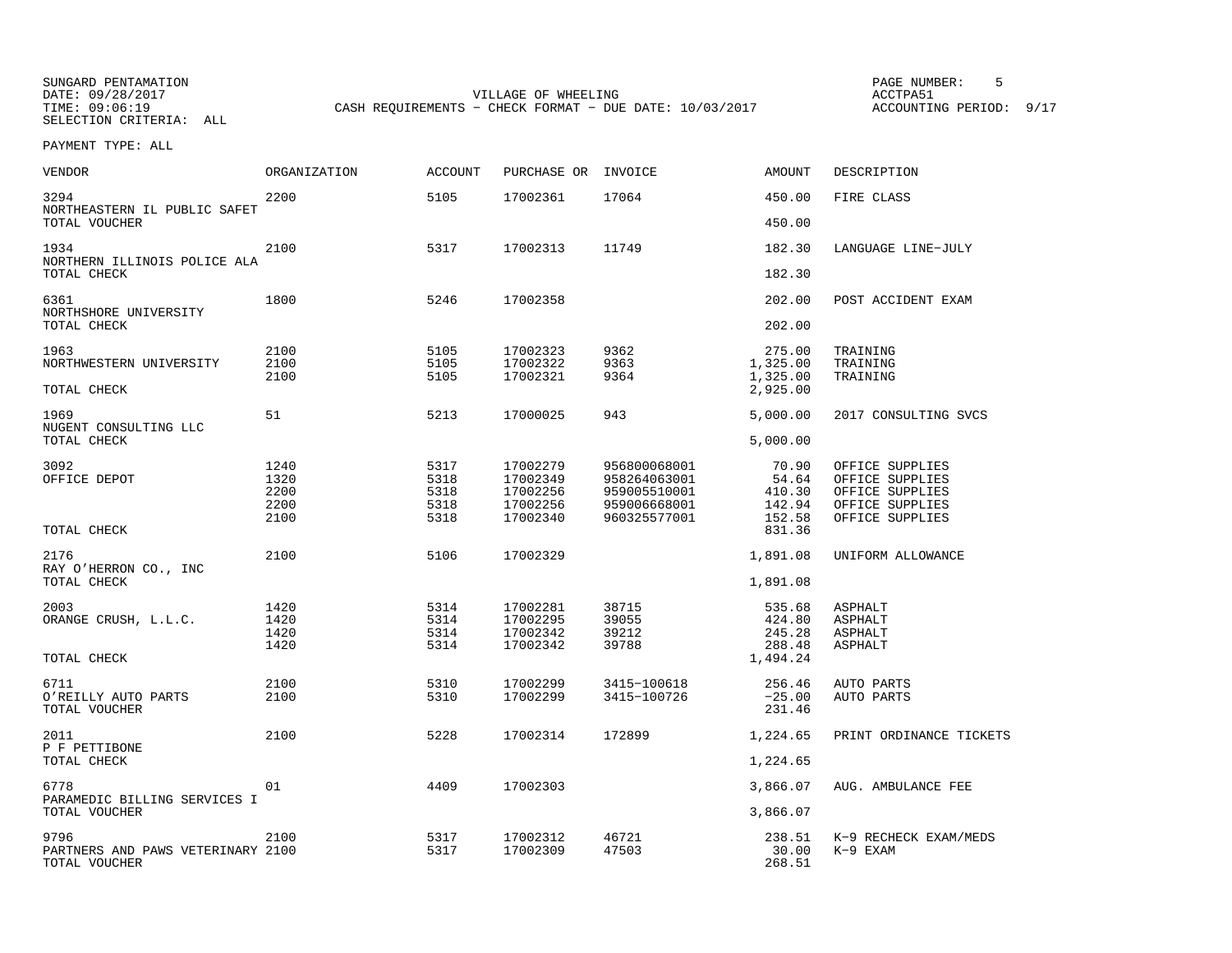SUNGARD PENTAMATION PAGE NUMBER: 6DATE: 09/28/2017 VILLAGE OF WHEELING ACCTPA51CASH REQUIREMENTS - CHECK FORMAT - DUE DATE: 10/03/2017

ACCOUNTING PERIOD: 9/17

| VENDOR                                            | ORGANIZATION                                         | <b>ACCOUNT</b>                                               | PURCHASE OR                                                                                  | INVOICE                                                                      | AMOUNT                                                                                  | DESCRIPTION                                                                                                                                                                                                          |
|---------------------------------------------------|------------------------------------------------------|--------------------------------------------------------------|----------------------------------------------------------------------------------------------|------------------------------------------------------------------------------|-----------------------------------------------------------------------------------------|----------------------------------------------------------------------------------------------------------------------------------------------------------------------------------------------------------------------|
| 2067<br>PETER BAKER AND SON CO<br>TOTAL CHECK     | 11<br>3410                                           | 5508<br>5508                                                 | 17001321<br>17001322                                                                         | 17181.03<br>17310.03                                                         | 109,976.82<br>93,031.11<br>203,007.93                                                   | 2017 MFT IMPROVEMENTS<br>2017 STREET IMPROVEMENT P                                                                                                                                                                   |
| 3884<br>POMP'S TIRE SERVICE INC<br>TOTAL CHECK    | 2200                                                 | 5310                                                         | 17002252                                                                                     | 280073738                                                                    | 1,228.88<br>1,228.88                                                                    | REPLACEMENT TIRES                                                                                                                                                                                                    |
|                                                   |                                                      |                                                              |                                                                                              |                                                                              |                                                                                         |                                                                                                                                                                                                                      |
| 9092<br>POSTNET IL 140<br>TOTAL VOUCHER           | 1320<br>1600                                         | 5227<br>5227                                                 | 17002394<br>17002395                                                                         |                                                                              | 266.22<br>605.75<br>871.97                                                              | SENIOR NEWSLETTER<br>MAIL WEEK 9/18-9/22                                                                                                                                                                             |
| 2145<br>QUILL CORP<br>TOTAL CHECK                 | 1300<br>1300                                         | 5318<br>5318                                                 | 17002264<br>17002330                                                                         | 9480386<br>9690052                                                           | 19.99<br>69.95<br>89.94                                                                 | OFFICE SUPPLIES<br>OFFICE SUPPLIES                                                                                                                                                                                   |
| 7260<br>RADICOM                                   | 2200<br>33<br>2200<br>33<br>2200<br>33<br>2200<br>33 | 5305<br>5401<br>5305<br>5401<br>5305<br>5401<br>5305<br>5401 | 17000989<br>17000989<br>17000989<br>17000989<br>17000989<br>17000989<br>17000989<br>17000989 | 103326<br>103326<br>103327<br>103327<br>103335<br>103335<br>103383<br>103383 | 1,049.67<br>286.46<br>33,602.00<br>9,170.08<br>196.40<br>53.60<br>16,952.17<br>4,626.29 | RADIO REPLACEMENT PROG.<br>RADIO REPLACEMENT PROG.<br>RADIO REPLACEMENT PROG.<br>RADIO REPLACEMENT PROG.<br>RADIO REPLACEMENT PROG.<br>RADIO REPLACEMENT PROG.<br>RADIO REPLACEMENT PROG.<br>RADIO REPLACEMENT PROG. |
| TOTAL VOUCHER                                     |                                                      |                                                              |                                                                                              |                                                                              | 65,936.67                                                                               |                                                                                                                                                                                                                      |
| 2185<br>RED CENTER                                | 15                                                   | 5231                                                         | 17002368                                                                                     | $301 - 18 - 10$                                                              | 29,894.13                                                                               | DISPATCH SERVICE-OCT.                                                                                                                                                                                                |
| TOTAL CHECK                                       |                                                      |                                                              |                                                                                              |                                                                              | 29,894.13                                                                               |                                                                                                                                                                                                                      |
| 3712<br>RICOH USA INC                             | 1600                                                 | 5220                                                         | 17002366                                                                                     | 5050142106                                                                   | 151.95                                                                                  | ADMIN COPIER FEE-AUG.                                                                                                                                                                                                |
| TOTAL CHECK                                       |                                                      |                                                              |                                                                                              |                                                                              | 151.95                                                                                  |                                                                                                                                                                                                                      |
| 2375<br>SIKICH LLP                                | 1700                                                 | 5203                                                         | 17002375                                                                                     | 309902                                                                       | 4,443.00                                                                                | <b>AUDIT/TIF REPORTS</b>                                                                                                                                                                                             |
| TOTAL CHECK                                       |                                                      |                                                              |                                                                                              |                                                                              | 4,443.00                                                                                |                                                                                                                                                                                                                      |
| 2436<br>STANDARD EQUIPMENT COMPANY<br>TOTAL CHECK | 4200<br>4200                                         | 5220<br>5220                                                 | 17002288<br>17002290                                                                         | P00529<br>P00975                                                             | 442.00<br>1,049.48<br>1,491.48                                                          | SEWER CAMERA REPAIR<br>SEWER CAMERA REPAIR                                                                                                                                                                           |
| 5415<br><b>STAPLES</b><br>TOTAL CHECK             | 2100<br>2100                                         | 5318<br>5318                                                 | 17002317<br>17002341                                                                         | 8046170453<br>8046376054                                                     | 284.55<br>60.32<br>344.87                                                               | OFFICE SUPPLIES<br>OFFICE SUPPLIES                                                                                                                                                                                   |
| 5209                                              | 33                                                   | 5401                                                         | 17001522                                                                                     | 2239937 M                                                                    | 18,789.07                                                                               | NEW STRETCHER                                                                                                                                                                                                        |
| STRYKER SALES CORP<br>TOTAL CHECK                 |                                                      |                                                              |                                                                                              |                                                                              | 18,789.07                                                                               |                                                                                                                                                                                                                      |
| 10409<br>SUPERION LLC                             | 1750                                                 | 5207                                                         | 17002363                                                                                     | 136643                                                                       | 960.00                                                                                  | SUPPORT MAINTENANCE                                                                                                                                                                                                  |
| TOTAL CHECK                                       |                                                      |                                                              |                                                                                              |                                                                              | 960.00                                                                                  |                                                                                                                                                                                                                      |